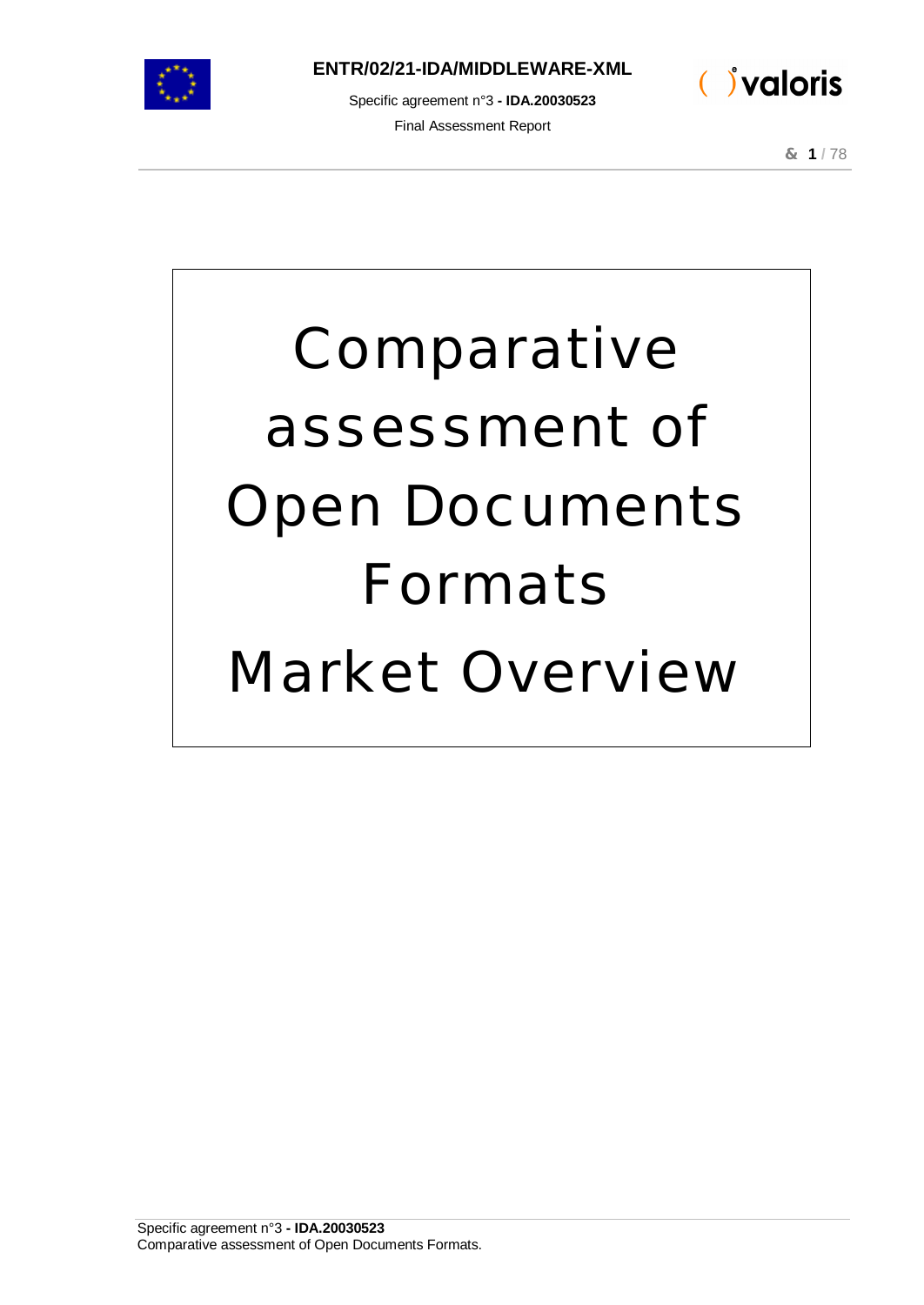



# Document administration

#### **Current version**

| Reference                | <b>Version</b> | <b>State</b> | <b>Exploitation</b> | <b>Sender</b> |
|--------------------------|----------------|--------------|---------------------|---------------|
| 20033012.MKT.ODF.1.6.doc |                | Draft        |                     | A.Rizk        |

| <b>Written by</b> | <b>Checked by</b> | <b>Validated by</b> |
|-------------------|-------------------|---------------------|
| <b>VALORIS</b>    |                   | A.Rizk              |

| <b>List of addressees</b>  | <b>Copy for</b>    |                    |
|----------------------------|--------------------|--------------------|
|                            | <b>Application</b> | <b>Information</b> |
| • BERNHARD SCHNITTGER (EC) | Х                  |                    |
| • EMILIO CASTRILLEJO (EC)  |                    | X                  |
| • VEMUND RIISER (EC)       |                    |                    |
| • ANTOINE RIZK (Valoris)   | X                  |                    |
| • MICHEL TUENI (Valoris)   |                    |                    |

#### **Chronology of modifications**

| Follow-up of modifications             |  |                          |                |  |
|----------------------------------------|--|--------------------------|----------------|--|
| <b>Version/Revision</b><br><b>Date</b> |  | <b>Modifications</b>     | Origin         |  |
| 1.0                                    |  | Creation of the document | <b>VALORIS</b> |  |
| Following EC remarks<br>1.6            |  | <b>VALORIS</b>           |                |  |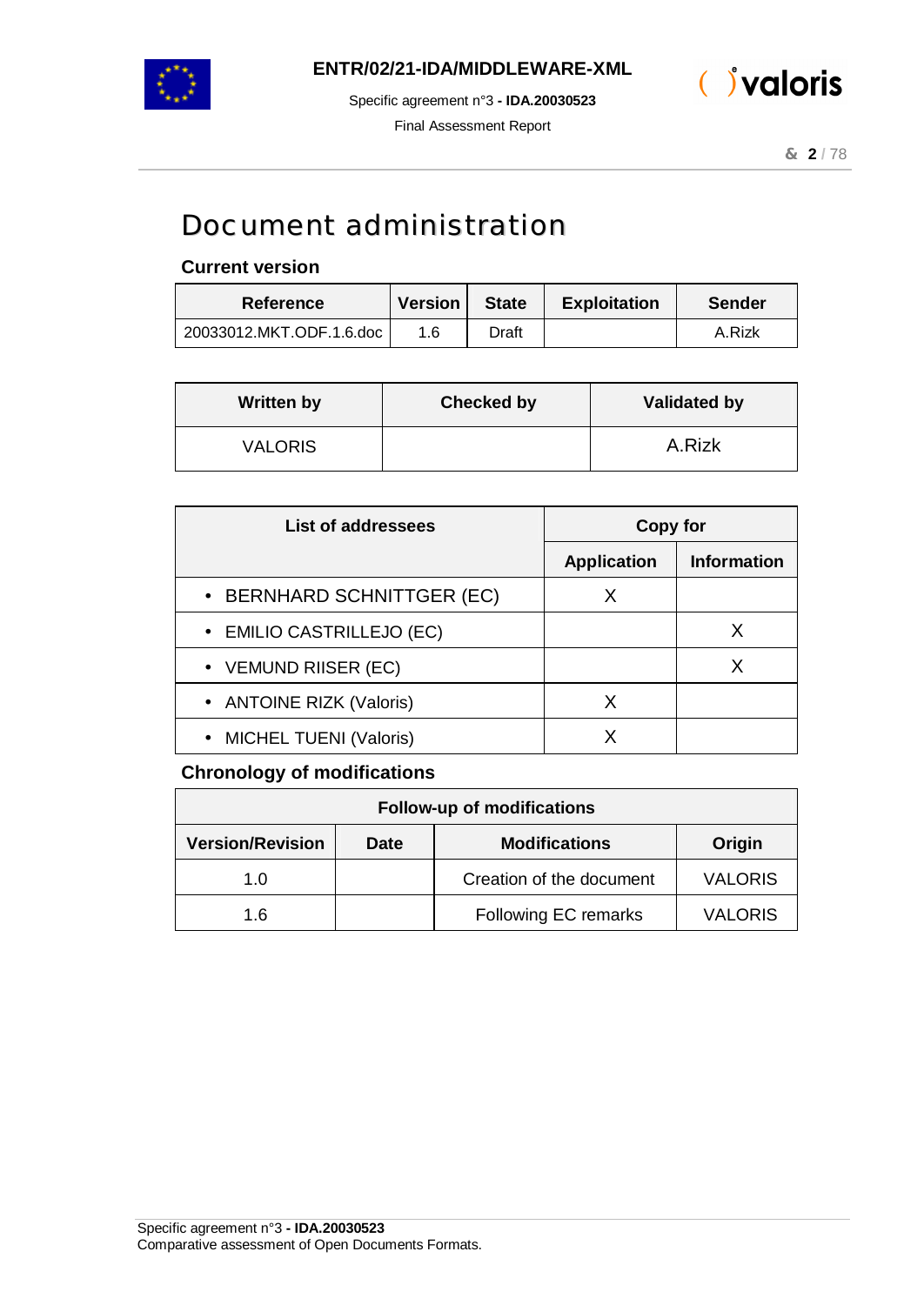

Specific agreement n°3 **- IDA.20030523** 

Final Assessment Report



**& 3 /** 78

# Disclaimer

*"The views expressed in this document are purely those of the writer and may not, in any circumstances, be interpreted as stating an official position of the European Commission.*

*The European Commission does not guarantee the accuracy of the information included in this study, nor it accepts any responsibility for any use thereof.* 

*Reference herein to any specific products, specifications, process, or service by trade name, trademark, manufacturer, or otherwise, does not necessarily constitute or imply its endorsement, recommendation, or favouring by the European Commission.*

*All care has been taken by the author to ensure that he has obtained, where necessary, permission to use any parts of manuscripts including illustrations, maps, and graphs, on which intellectual property rights already exist from the titular holder(s) of such rights or from his or their legal representative."*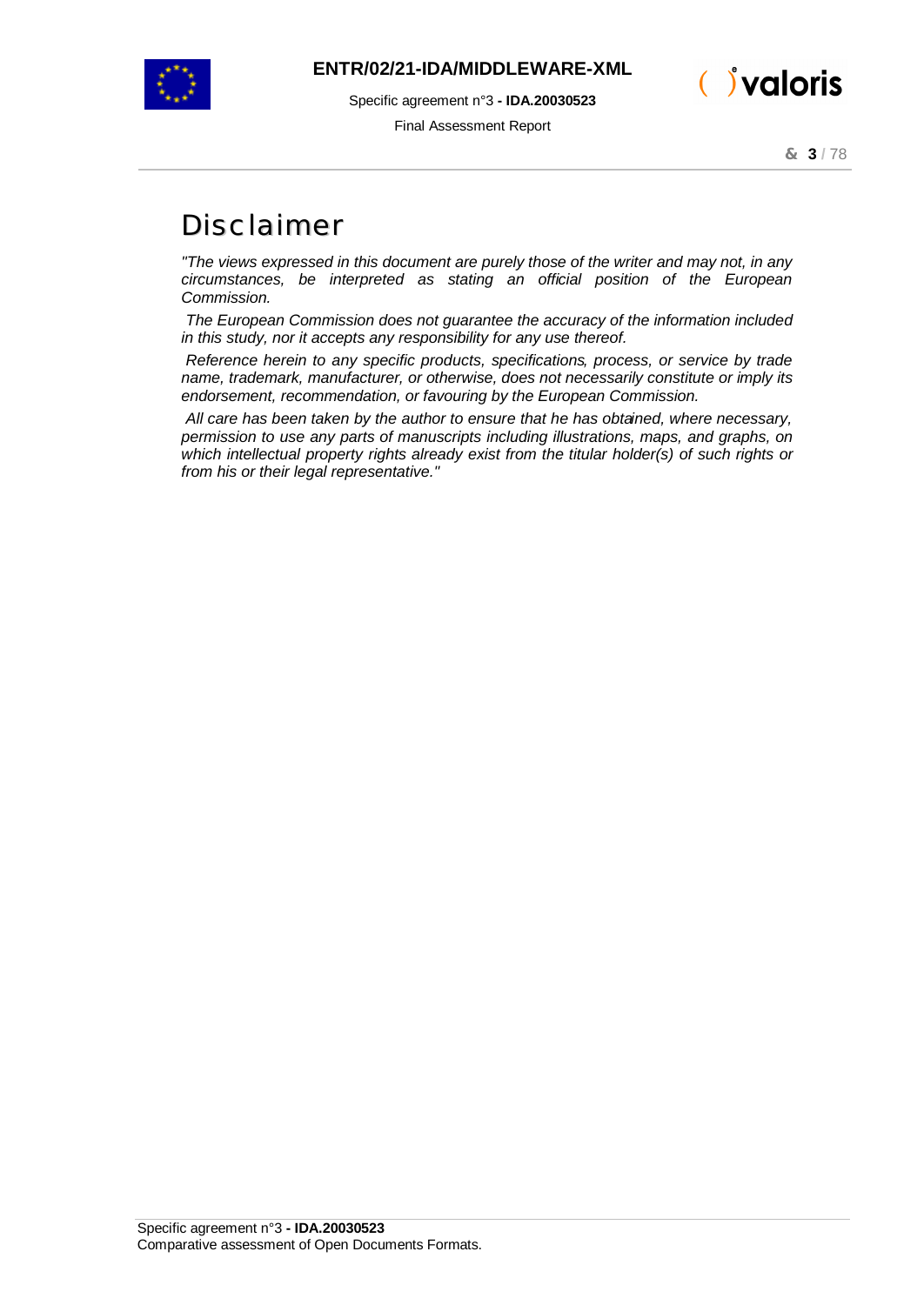

Specific agreement n°3 - IDA.20030523 Final Assessment Report



& 4/78

# **TABLE OF CONTENTS**

| $\mathbf{1}$   |        |  |
|----------------|--------|--|
|                | 1.1    |  |
|                | 1.2    |  |
|                | 1.3    |  |
| $\overline{c}$ |        |  |
|                | 2.1    |  |
|                | 2.1.1  |  |
|                | 2.1.2  |  |
|                | 2.1.3  |  |
|                | 2.1.4  |  |
|                | 2.1    |  |
|                | 2.2    |  |
|                | 2.2.1  |  |
|                | 2.2.2  |  |
|                | 2.2.3  |  |
|                | 2.2.4  |  |
|                | 2.2.5  |  |
|                | 2.2.6  |  |
|                | 2.2.7  |  |
|                | 2.2.8  |  |
|                | 2.3    |  |
|                | 2.3.1  |  |
|                | 2.3.2  |  |
|                | 2.3.3  |  |
|                | 2.3.4  |  |
|                | 2.3.5  |  |
|                | 2.3.6  |  |
|                | 2.3.7  |  |
|                | 2.3.8  |  |
|                | 2.3.9  |  |
|                | 2.3.10 |  |
|                | 2.3.11 |  |
|                | 2.3.12 |  |
|                | 2.3.13 |  |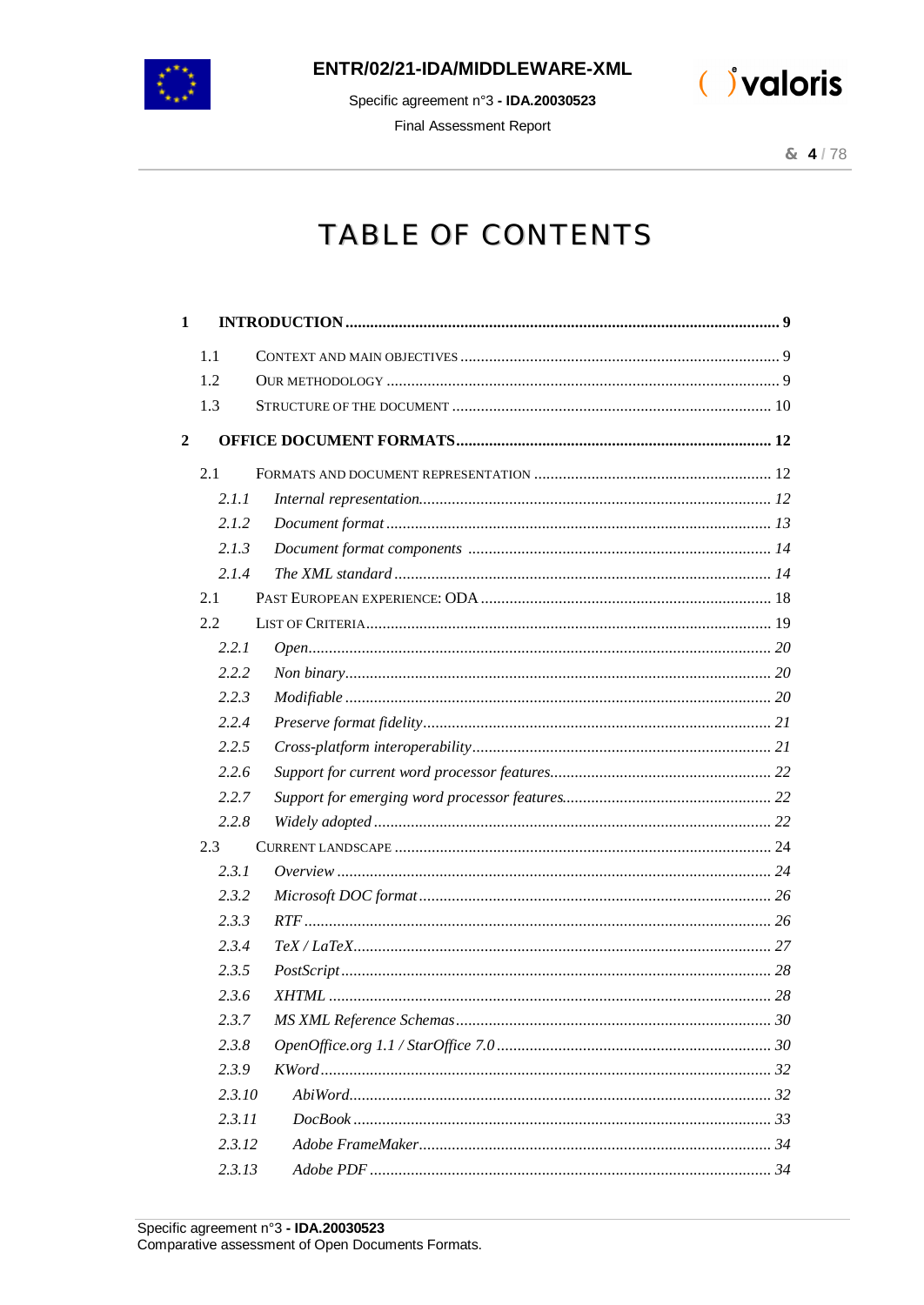



Specific agreement n°3 - IDA.20030523 Final Assessment Report

& 5/78

| 2.3.14 |  |
|--------|--|
| 2.4    |  |
| 2.4.1  |  |
| 2.4.2  |  |
| 3      |  |
| 3.1    |  |
| 3.2    |  |
| 3.2.1  |  |
| 3.2.2  |  |
| 3.2.3  |  |
| 3.2.4  |  |
| 3.3    |  |
| 3.4    |  |
| 3.4.1  |  |
| 3.4.2  |  |
| 3.4.3  |  |
| 3.4.4  |  |
| 4      |  |
| 4.1    |  |
| 4.1.1  |  |
| 4.1.2  |  |
| 4.2    |  |
| 4.2.1  |  |
| 4.2.2  |  |
| 4.3    |  |
| 4.3.1  |  |
| 4.3.2  |  |
| 4.3.3  |  |
| 5      |  |
| 5.1    |  |
| 5.1.1  |  |
| 5.1.2  |  |
| 5.1.3  |  |
| 5.2    |  |
| 5.2.1  |  |
| 5.2.2  |  |
| 5.2.3  |  |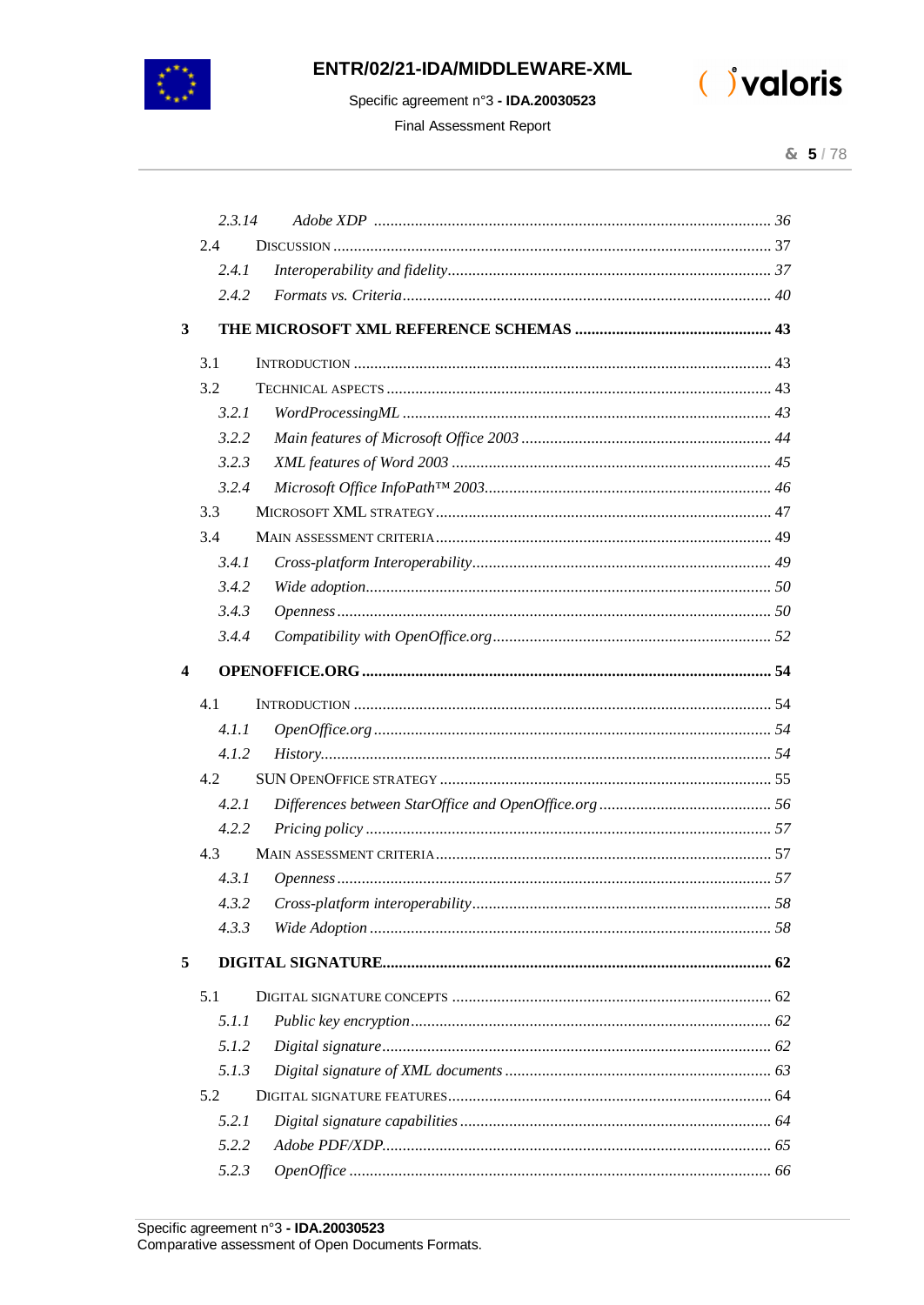





Final Assessment Report

**& 6 /** 78

|   | 5.2.4 |                                                               |  |
|---|-------|---------------------------------------------------------------|--|
| 6 |       |                                                               |  |
|   | 6.1   |                                                               |  |
|   | 6.2   | WHAT WILL IMPACT THE ADOPTION OF OPENOFFICE VS. MICROSOFT? 69 |  |
|   | 6.2.1 |                                                               |  |
|   | 6.2.2 |                                                               |  |
|   | 6.2.3 |                                                               |  |
|   | 6.2.4 |                                                               |  |
|   | 6.2.5 |                                                               |  |
|   | 6.2.6 |                                                               |  |
|   | 6.3   |                                                               |  |
| 7 |       |                                                               |  |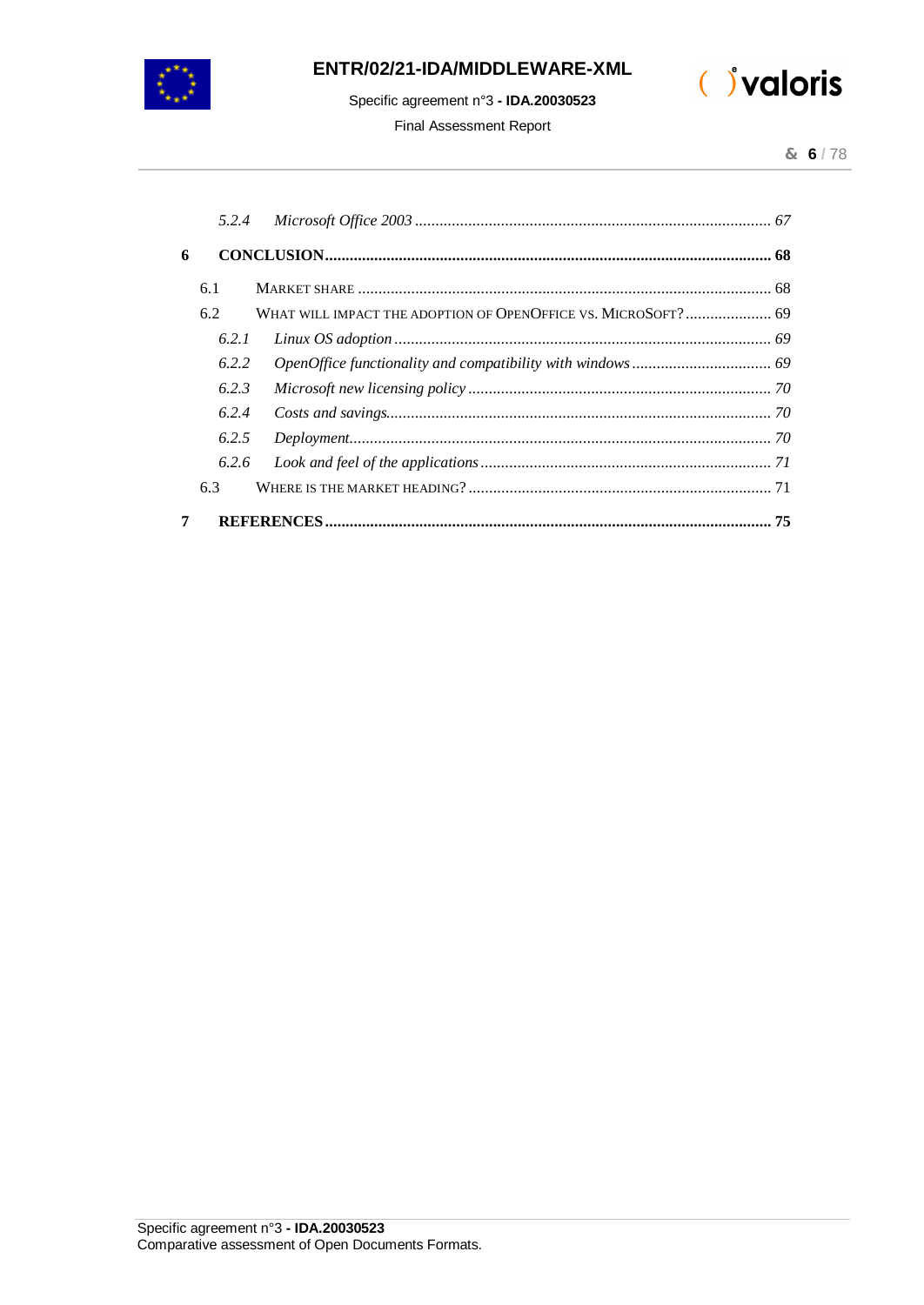



# Executive Summary

The purpose of the work described in this document is to evaluate market trends and assess existing or emerging open document formats (ODF) as a step towards recommendations on their use for office documents exchanges between EU member states' administrations.

The current landscape of ODF is crowded with legacy and normative ODF. After an exhaustive panorama of open document formats that apply to office documents, a selection of criteria were applied in order to establish which ones are worthy of detailed analysis. These criteria are technical and non-technical. They include characteristics such as openness, rewrite-ability, format fidelity, interoperability, adoption etc. Although no single format meets all of the criteria, two formats were further analysed namely, Microsoft XML reference schemas and OpenOffice.org.

After increasing pressure from users and EU Administrations, Microsoft has announced on  $17<sup>th</sup>$  Nov. 2003, the publication of the XML Reference Schemas for its office suite. Except for some technical details, these XML formats seem to be completely documented, and licence to use them is granted freely. However, the licence includes some constraints, which need to be examined carefully as they might be too binding and incompatible with GPL software integration.

OpenOffice.org (OOo) is both an office applications suite and an XML based format. OpenOffice.org is a community-based project and is based on the opensourced code from an older version of StarOffice bought by Sun Microsystems from German software company StarDivision, founded in 1991. In 2000, Sun released the source code of StarOffice software publicly through OpenOffice.org, thus initiating the world's largest open source project.

OpenOffice is currently being standardised by Oasis. The chairman of the Oasis technical committee in charge of OpenOffice predicts that the standard will be voted in the first half of 2004. OOo boasts a confirmed and growing user base estimated between 10 and 40 million users, mainly in governments and administrations. In its attempt to standardize the OpenOffice.org format, Sun Microsystems is not backed up by other market players except for the Open Source community.

This document argues that Microsoft has a clear technological lead, especially regarding the possibility of creating and processing documents according to userdefined schemas in addition to the XML reference schemas, which allows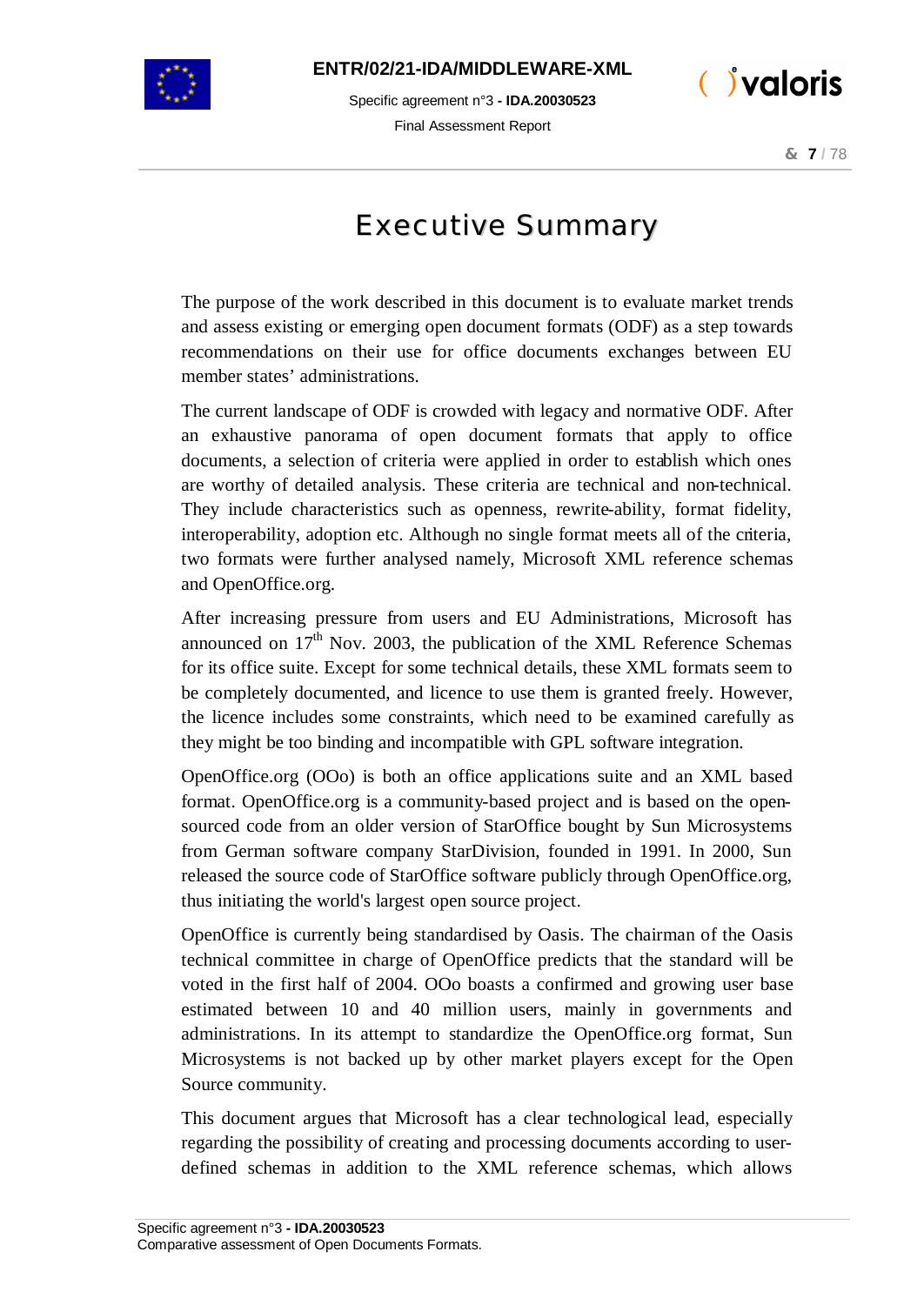

*()* valoris

Specific agreement n°3 **- IDA.20030523**  Final Assessment Report

seamless integration of documents in other parts of the information system. However, given the other advantages of OOo (open, multiplatform, multilingual, free or low-price for StarOffice), a great number of users will be satisfied with the functionalities of OOo, which according to analysts will leave it with a potential of 10% market share.

Our view is that the corresponding formats, namely MS XML Reference schemas and OOo will naturally follow the adoption of the major tools behind them. Microsoft's XML lead and market dominance will remain for the few years to come. On the other hand, OpenOffice user base size is now such that it is irreversible, and it constitutes a viable alternative to Microsoft. In terms of wide adoption of the format, we believe that none of the two will be winner or a knockout looser, with MS dominating the user base at 85%. The two formats will coexist, but OOo will become more and more the open format reference for interoperability across platforms.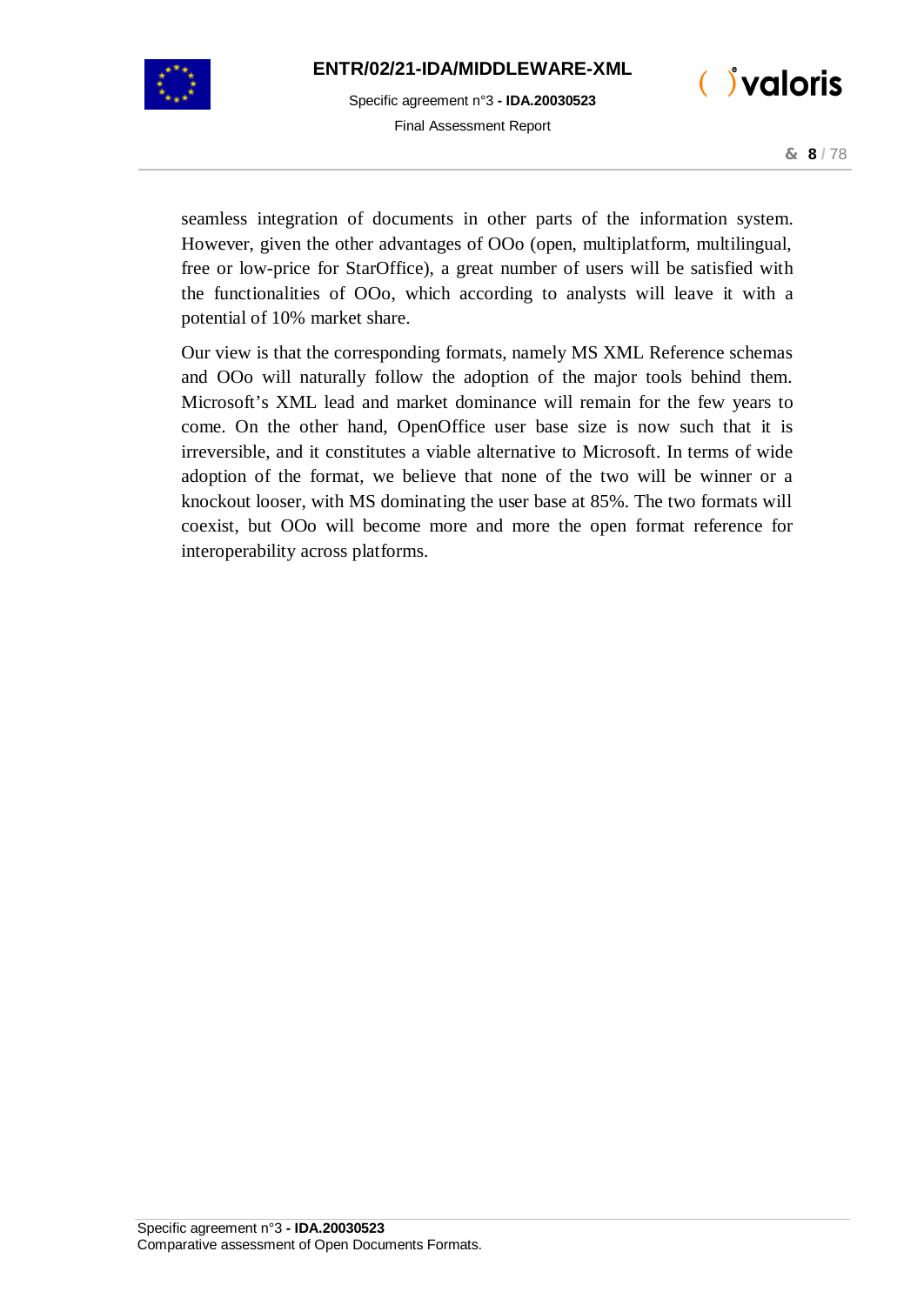





# 1 Introduction

# 1.1 Context and main objectives

By decision of the European Parliament and Council, The IDA Programme was set up in order to encourage information content interoperability through the promotion of trans-European telematic networks between Administrations, Institutions and Agencies.

As e-government is developing, the need for automatic applicationto-application interchange, based on shared protocols and business document definition, is growing. Nevertheless, the non-automatic exchange of documents between individuals is still one of the most common types of interaction. If the exchange of documents through email (or HTTP) has become common practice, the interoperability of document formats can still be an issue.

The purpose of the work described in this document is to evaluate market trends and assess existing or emerging open document formats as a step towards recommendations on their use for office documents exchanges between EU member states' administrations.

## 1.2 Our methodology

In order to obtain a clear picture of the ODF market, both in terms of players' IT strategy, technical evolution of formats, and vendor plus user momentum, we have proceeded according to the following steps:

- Establish an exhaustive list of currently available document formats, and describe them succinctly in order to provide the initial starting material. Much of this work was inspired and synthesised from a previous study on the subject provided by the BSI group (Bundesamt für Sicherheit in der Informationstechnik).
- Establish a set of criteria, both technical and non-technical, that are fundamental to a proper assessment of ODF.
- Given the criteria, select potential candidates for a more detailed study: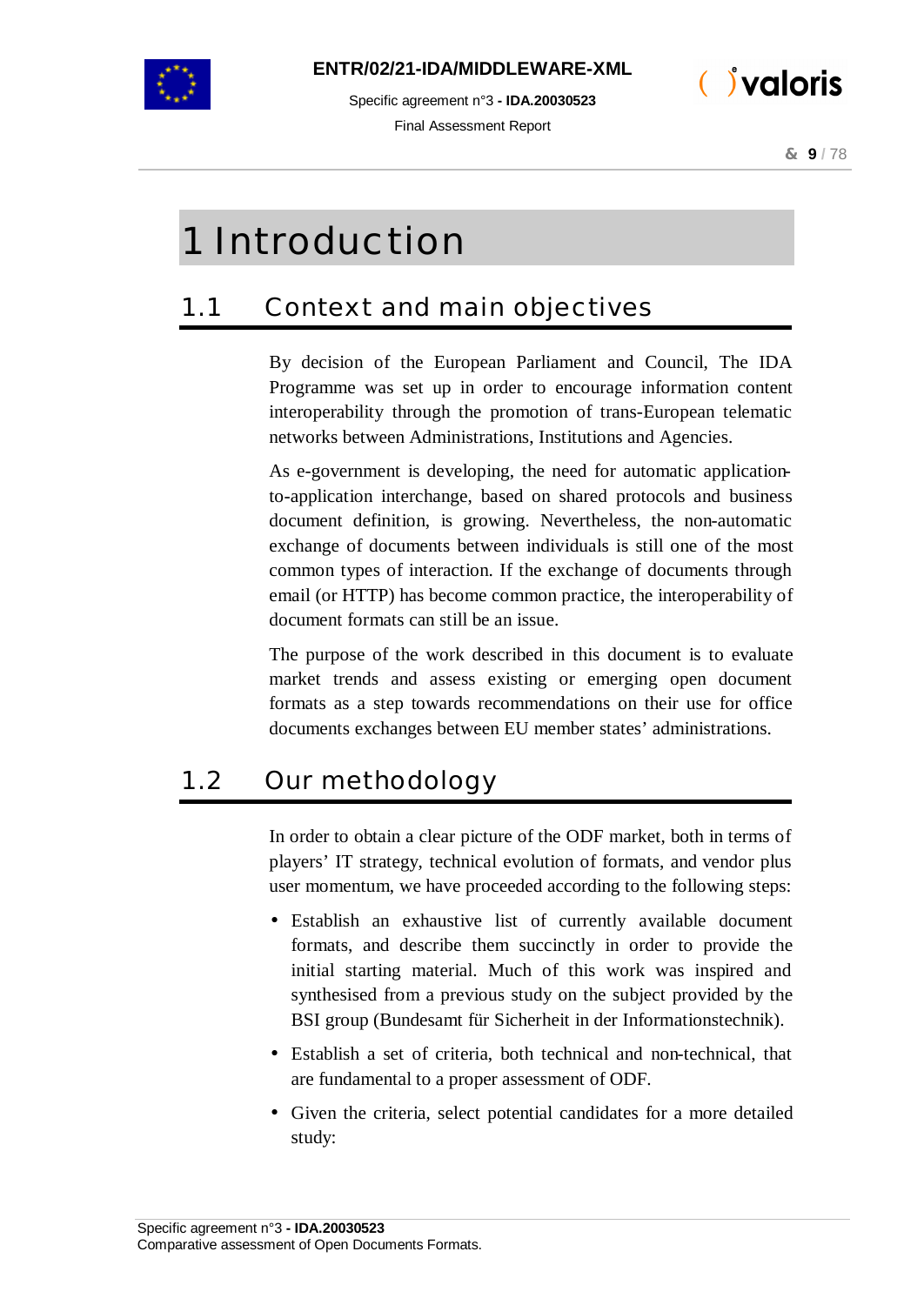



- o XML Reference Schemas from Microsoft, OpenOffice.org from SUN initially, then OpenOffice.org and Oasis, and to a lesser extent XML+PDF from Adobe.
- For the above formats:
	- o Read and analyse technical evaluation and comparative studies
	- o Interview main players
	- o Collect information sources (documents, websites etc.)
	- o Obtain market figures (Forrester, Giga, Ovum etc.)

The main players interviewed and contacted are as follows:

- o Adobe
- o Arbortext
- o IBM
- o Koffice
- o Microsoft
- o OASIS
- o SAGE
- o Software AG
- o SUN

Attendance at two major events on the topic has also provided valuable input:

- SUN's seminar on StarOffice at Integration XML, Paris Nov. 2003
- Aristote seminar on XML office document formats, Paris Dec. 2003.

A list of major websites visited and bibliographic references is given in the annex.

#### 1.3 Structure of the document

The present document is dedicated to the description of our main findings, and follows the order of our stepwise methodology described above, namely:

Chapter 2 enumerates and briefly describes the currently available office document formats. It enumerates and describes the selection criteria, and concludes by choosing two document formats that qualify for further evaluation, namely OpenOffice.org and MS XML reference schemas.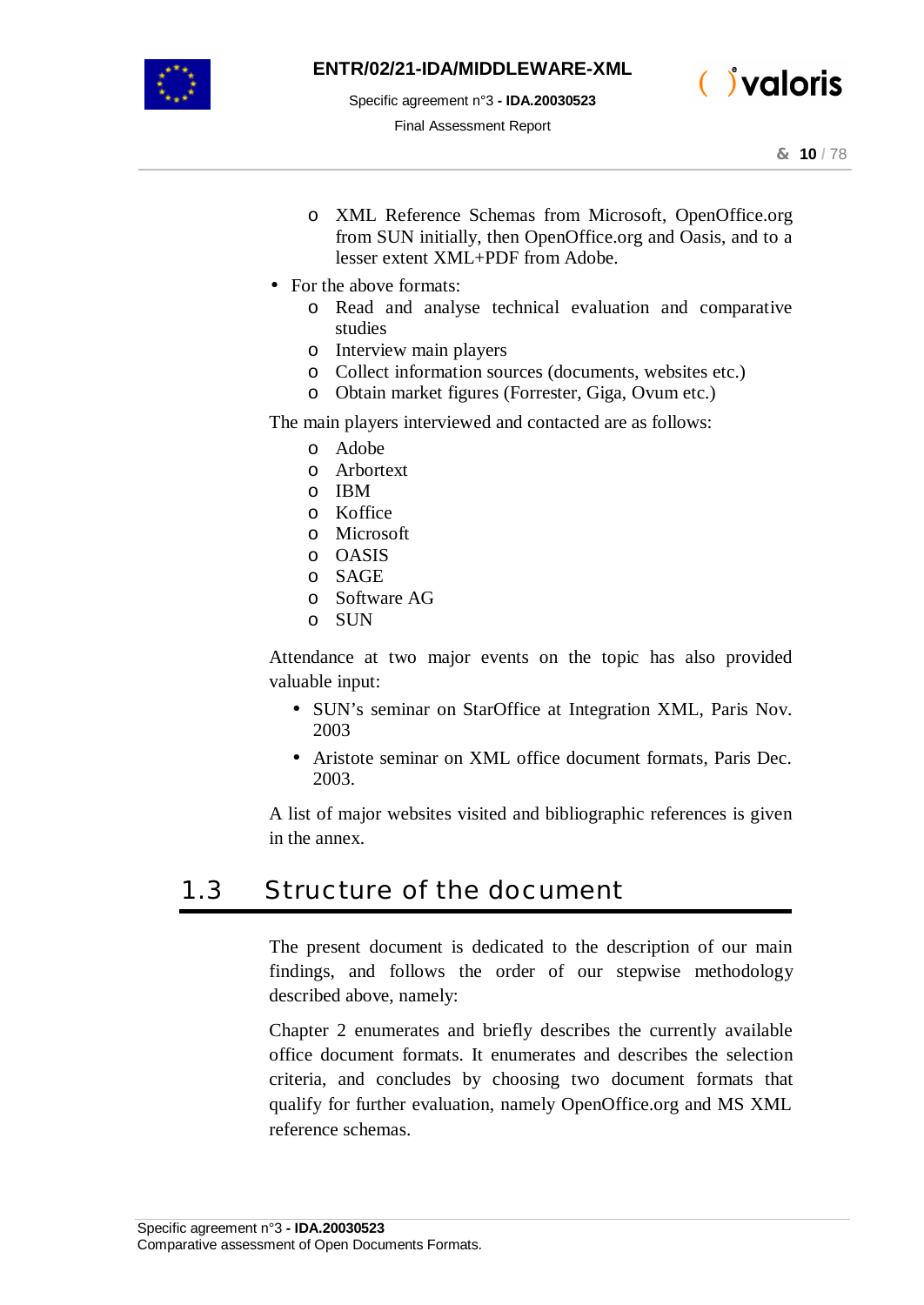



**& 11 /** 78

Chapter 3 and 4 are dedicated to a detailed analysis of each of the two selected formats respectively, and so from a historical, technical and market perspective.

Chapter 5 briefly describes the technical functionality of digital signature in Open Document Formats and processing tools. This functionality was deemed important to zoom on, given that it has been overlooked from common technical comparative studies on the topic.

The principal conclusions are finally summarised, with a note on how we interpret the current market situation and its future trend.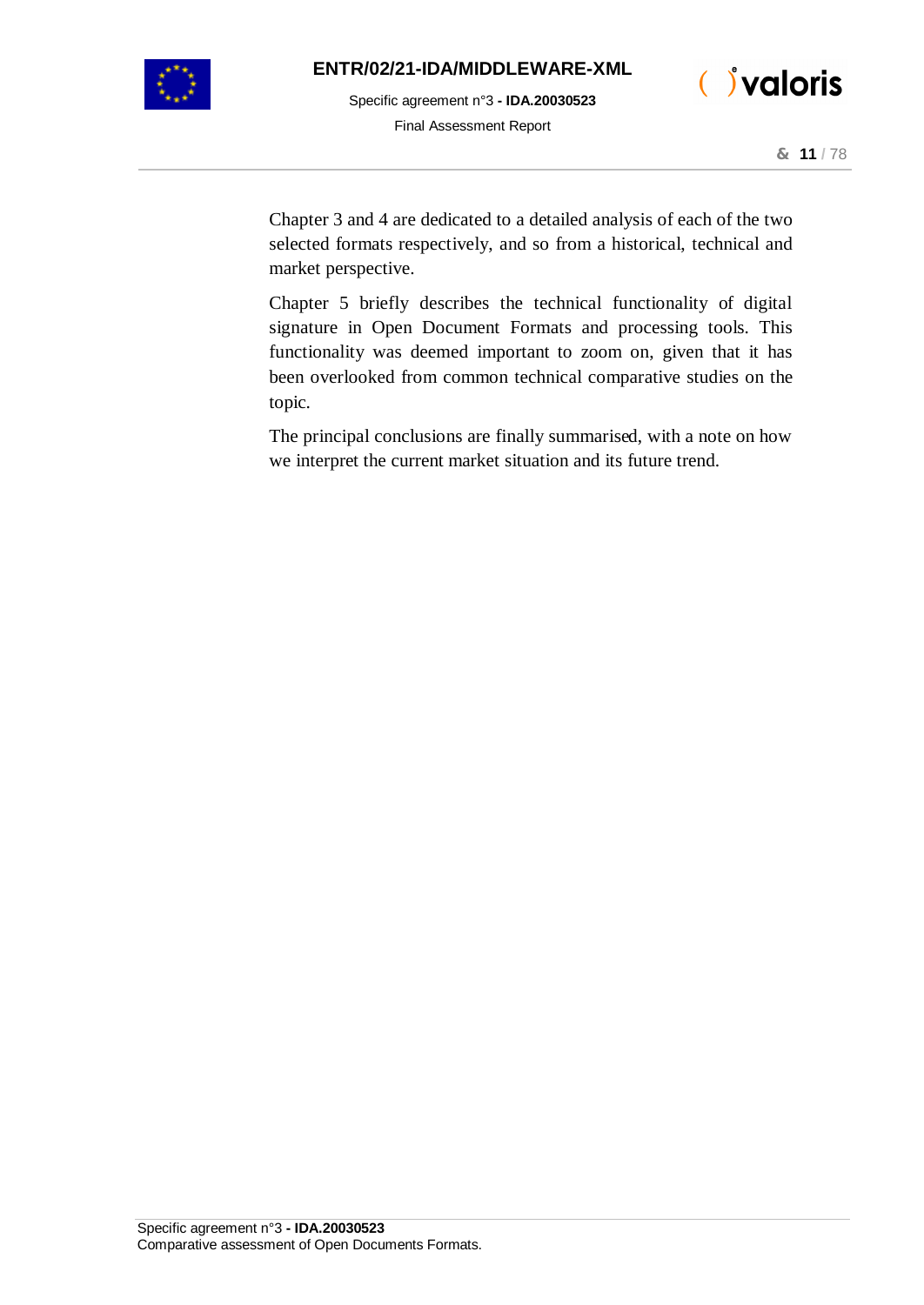



**& 12 /** 78

# 2 Office Document Formats

# 2.1 Formats and document representation

Word processing programs are used to create and format documents.

In reality word processing tools work on an abstract internal representation of the document, and use a document format to save and exchange it with other tools. Although some document formats are meant to be independent of a given tool, in practice they almost all reflect and follow the functionalities provided by a word processing or viewing tool. Their evolution also follows closely the arrival of new versions of the corresponding "parent" word processor.

Some document formats indeed work with many tools, especially those that are meant for viewing such as HTML and PDF.

#### *2.1.1 Internal representation*

Although the representation of the text is the primary focus, most word processors do not work directly with the print image for their internal representation. Instead, they manage character sequences entered by the user (characters, words, paragraphs, chapters, pages, etc.), assign mark-up to these objects (indented, bold, italics, Times, 16pt, etc.) and produce an on-screen image from this internal representation in real-time. The WYSIWYG (What You See is What You Get) is achieved because the algorithms that produce the onscreen image produce very similar results as the algorithms that later put the ink on the printout.

Modifying a text document at the level of the print image is much more difficult than modifying text and attributes. This is why word processing programs do not work with the print image but rather with the text that forms the basis of the print image and its associated attributes. Changes to documents are always made at this abstract level.

Just like any other program, a word processing program works with many variables and data structures in defined and dynamically allocated storage areas. The status of the programs and the text along with its associated properties are saved in the computer's main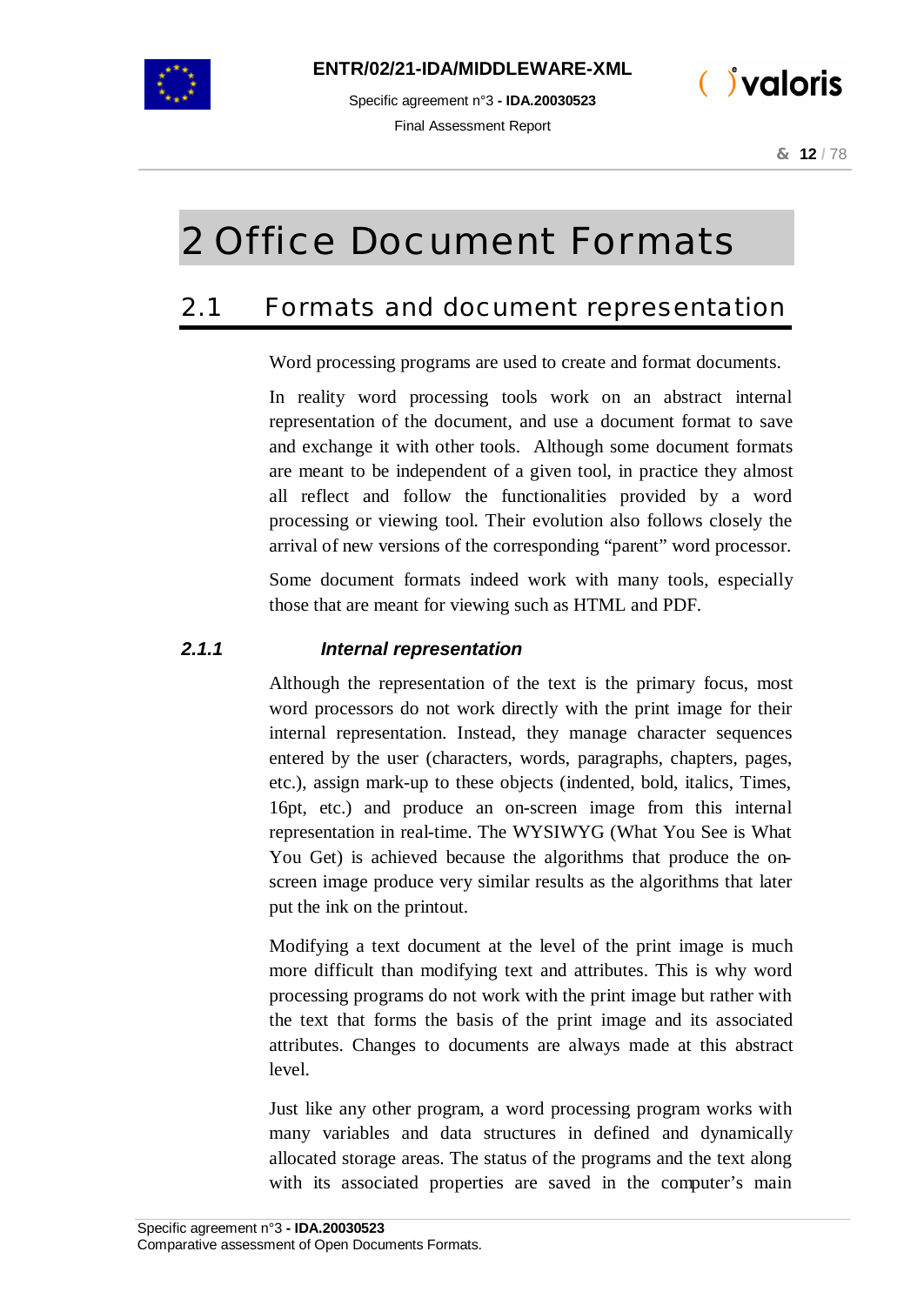



memory. All of these are part of the internal representation and by consequence, must be stored in order to reconstruct the internal representation from file.

#### *2.1.2 Document format*

When a text document is saved by the program into a file, the complex internal representation of the document has to be written down from the main memory of the computer to the hard drive in such a way that the document can be reconstructed from this file at a later time.

The easiest way to store this internal representation would be a complete storage dump (ie. direct load of main memory state to file system). When this dump is reloaded into the main memory from the file, the internal representation is again available. In this case, the stored data is only significant to the program that wrote it, and results in a proprietary document format.

Some proprietary document formats have implemented a minimum level of functionalities assuring the document can be opened on different computers. They however remained incompatible between versions (e.g. different Word versions) and platforms (e.g. Mac and PC).

To solve the issue of incompatibility, word processors provide import and export filters, which allow to import and export documents to other formats. Newer versions of the software tend to be backwards compatible. However, as technology evolves word processors offer more functionality resulting in formatting information loss, and hence format degradation, if documents are converted to an older format. This situation increases the complexity for the end-users and is certainly not beneficial for easy exchange of documents in an increasingly networked and collaborative business environment.

It is therefore now increasingly important to standardise the document format by publishing its specifications and making them available. When the file is saved, the internal representation of the text document is converted to the standard format. Inversely, when the file is read by the same or by another tool, the format is abstracted and converted to the internal representation.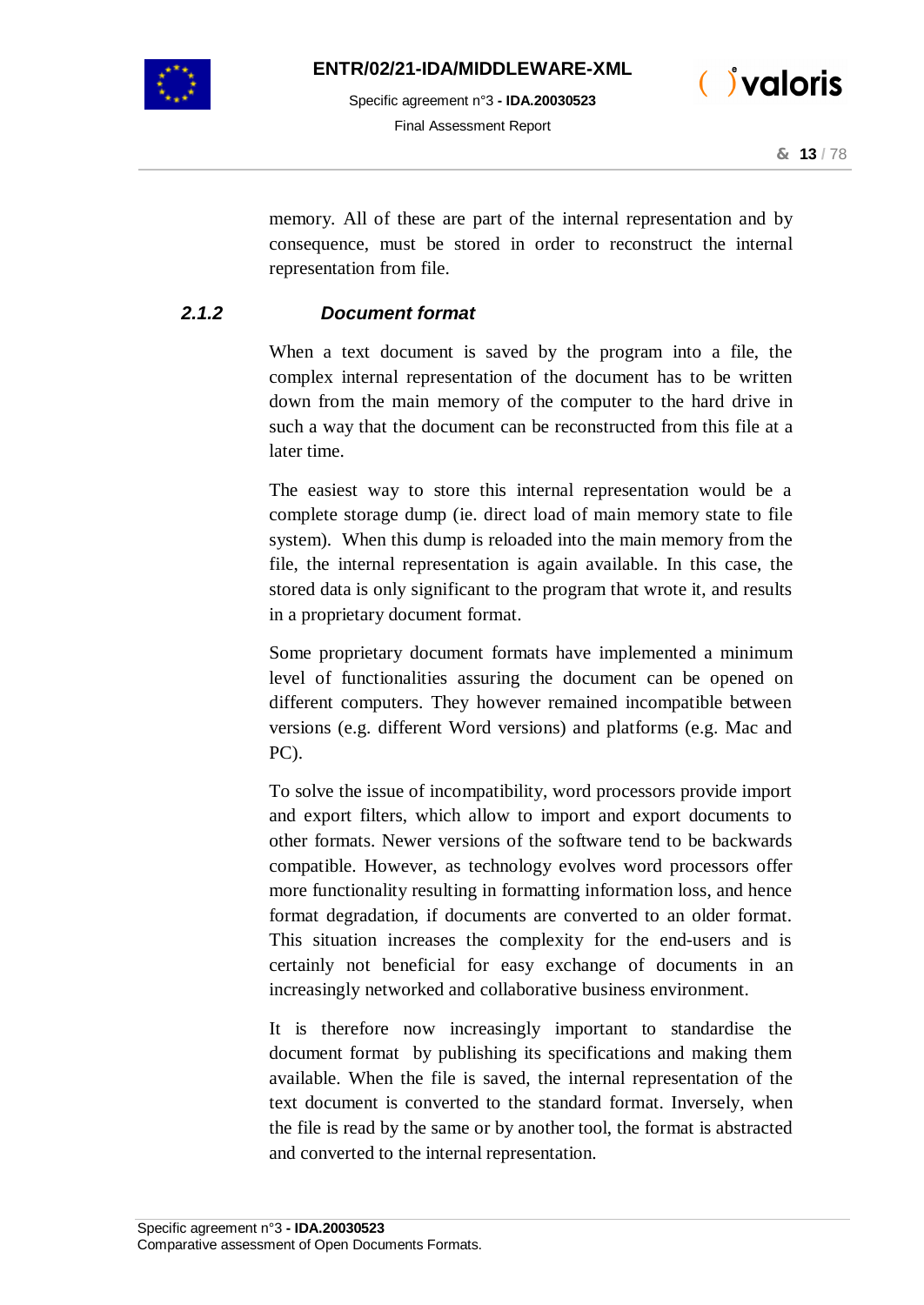



#### *2.1.3 Document format components <sup>i</sup>*

Electronic documents contain many types of components that can be very different from one another. In addition to text, the user may want to integrate various types of graphics, display diagrams or add spreadsheets. Some of the components that a digital document is broken down into are already well standardised. For example, pixel graphics and pictures can exist as JPEGs, GIFs or PNGs.

It is also necessary to manage data related to the main document that are not actually part of the content. These data could include, for example, information about the configuration of the program or format templates.

There is also a growing trend to store document metadata. Metadata is information about the document itself. Examples are the author, title, subject, keywords, revision number, editing time, number of words, number of paragraphs, etc.

So in a given document, we can identify 5 types of information, which should therefore be catered for in the document format:

- The textual content itself
- Markup information
- Multi-media components
- Document meta data
- Data related to the configuration of the originating application

#### *2.1.4 The XML standard*

#### *2.1.4.1 Background*

XML (eXtensible Markup Language) was developed by an XML Working Group (originally known as the SGML Editorial Review Board) formed under the auspices of the World Wide Web Consortium (W3C) in 1996. It was chaired by Jon Bosak of Sun Microsystems with the active participation of an XML Special Interest Group also organized by the W3C, and that includes players such as Microsoft, Arbortext etc

XML makes use of only a few associated standards, namely Unicode and ISO/IEC 10646 for characters, Internet RFC 1766 for language identification tags, ISO 639 for language name codes, and ISO 3166 for country name codes.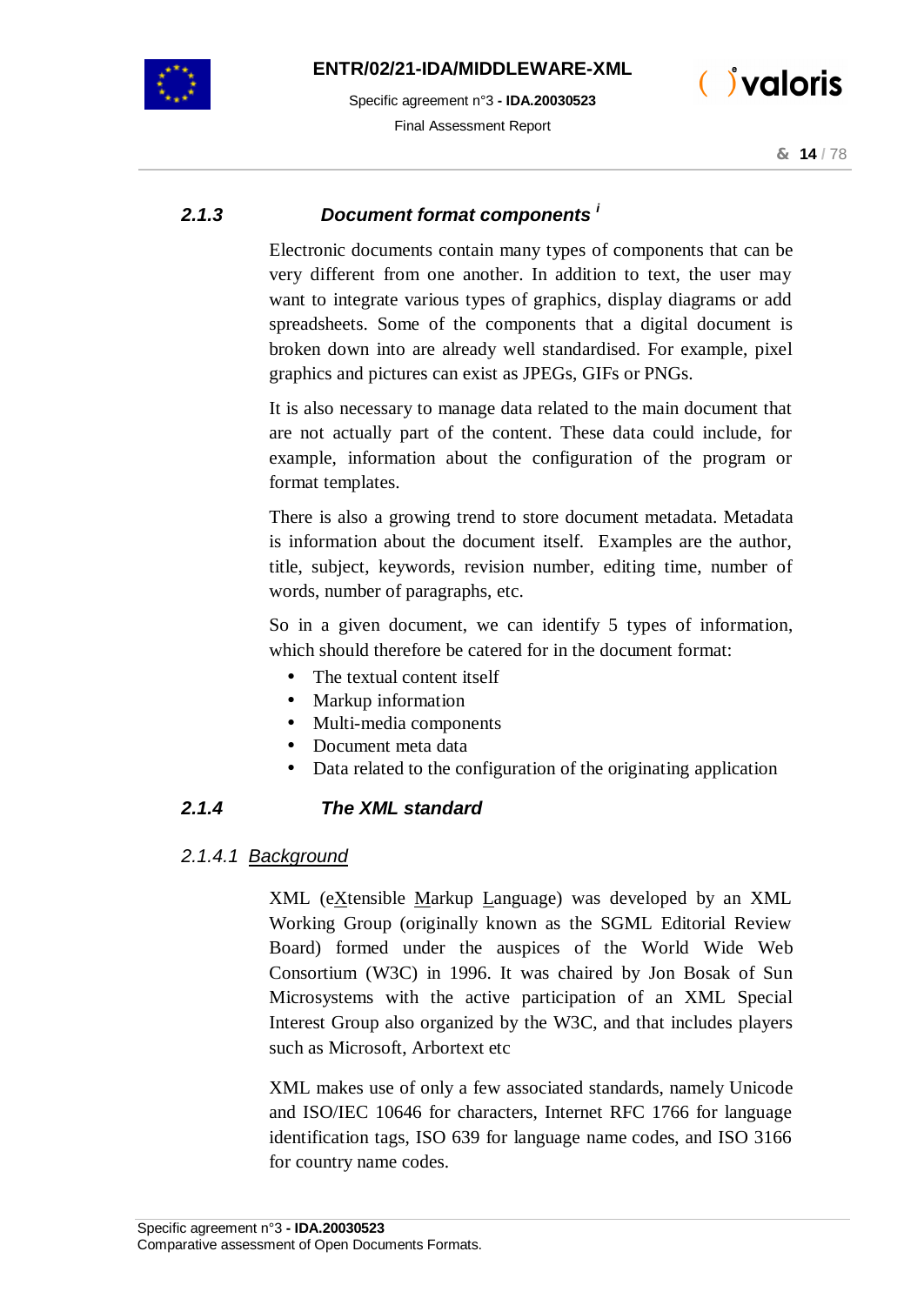





XML is used for the description of marked-up electronic text. More exactly, XML is a *metalanguage*, that is, a means of formally describing a *mark-up* language. A mark-up language specifies what mark-up is allowed, what mark-up is required, how mark-up is to be distinguished from text, and what the mark-up means. XML provides the means for doing the first three; supplementary documentation is required for the last.

An XML based document format is described by an XML mark-up language.

#### *2.1.4.2 Main characteristics*

There are three main characteristics to XML:

1. emphasis on descriptive rather than procedural mark-up

In a descriptive mark-up system, the mark-up codes or tags used do little more than categorize parts of a document. They simply define what the element content is rather than how it is processed. In XML, the instructions needed to process a document for some particular purpose (for example, to format it) are sharply distinguished from the descriptive mark-up, which occurs within the document. They are collected outside the document in separate procedures or programs, and are usually expressed in a distinct document called a *stylesheet*, though it may do much more than simply define the rendition or visual appearance of a document.

There are at least two main advantages to this separation of description from processing:

- The same document can be rendered or processed differently on multiple channels, and for multiple user profiles.
- The document can be archived without it being encumbered by machine dependent processing instructions.

#### 2. The *document type* concept

The type of a document is formally defined as a DTD (Document Type Definition) or as an XML-Schema. The document type specifies what elements are allowed in a document instance, and how the elements can be ordered, with constraints on how many times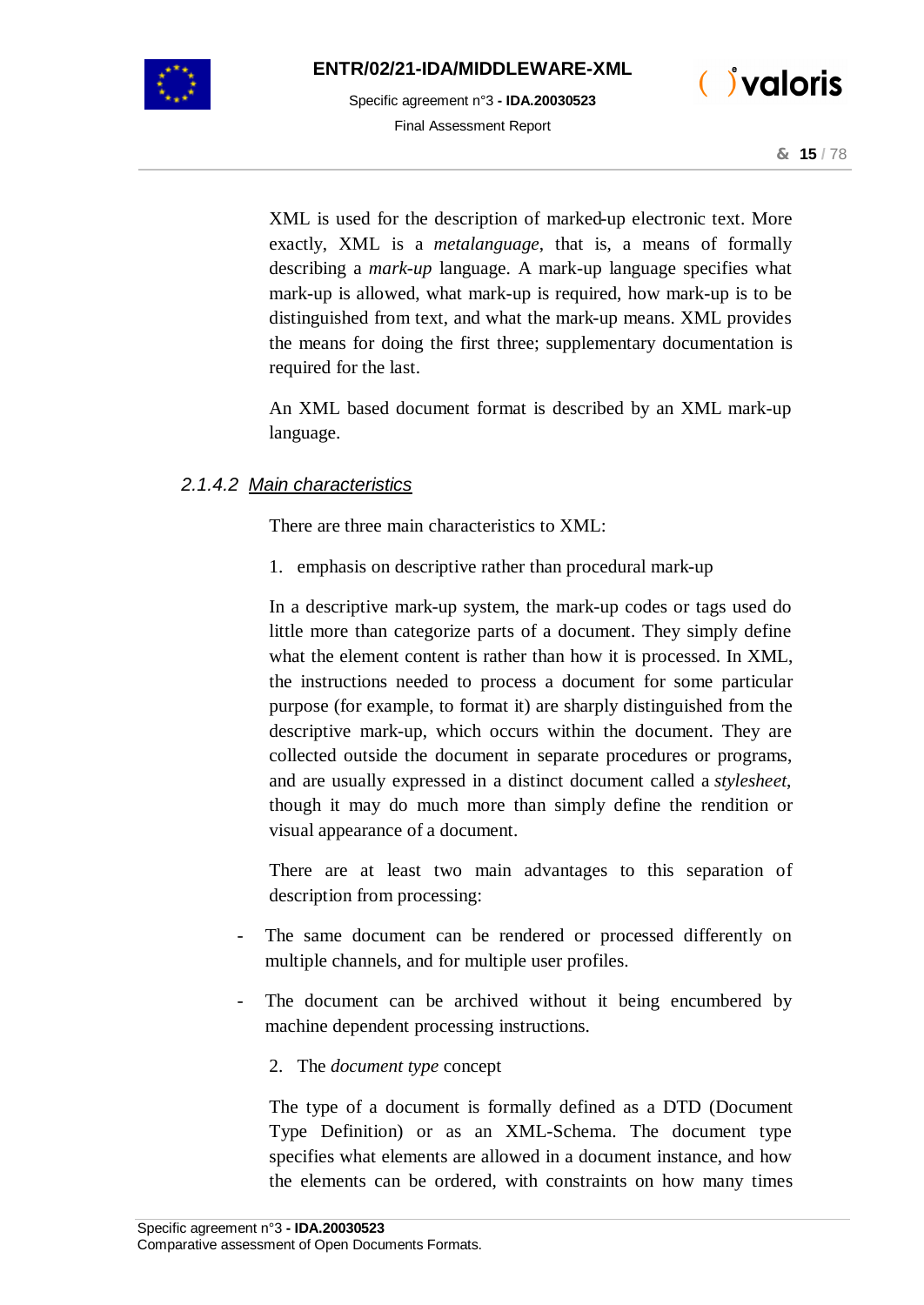



they can occur. In addition, with XML schema one can specify the type of the element content.

If documents are of known types, a special purpose program (called a *parser*), once provided with an unambiguous definition of a document's type, can check that any document claiming to be of a that type does in fact conform to the specification. A parser can check that all and only elements specified for a particular document type are present, that they are combined in appropriate ways, correctly ordered and so forth. More significantly, different documents of the same type can be processed in a uniform way. Programs can be written which take advantage of the knowledge encapsulated in the document structure information, and which can thus behave in a more `intelligent' fashion.

3. Independence of any one hardware or software system

A basic design goal of XML is to ensure that documents encoded according to its provisions can move from one hardware and software environment to another without loss of information. All XML documents, whatever language or writing system they employ, use the same underlying character encoding This encoding is defined by an international standard, which is implemented by a universal character set maintained by an industry group called the Unicode Consortium, and known as Unicode.

#### *2.1.4.3 Facts about XML*

The mark-up language with which XML is most frequently compared is HTML. With respect to HTML, XML has some other important characteristics:

- ü XML is extensible: it does not contain a fixed set of tags
- ü With XML one can define an infinite number of DTD or document types. HTML is *one* such DTD.
- ü XML focuses on what data is, not on how it is presented as a web page.

What makes XML unique is that it can represent unstructured, semistructured, and structured data with equal ease. XML does not specify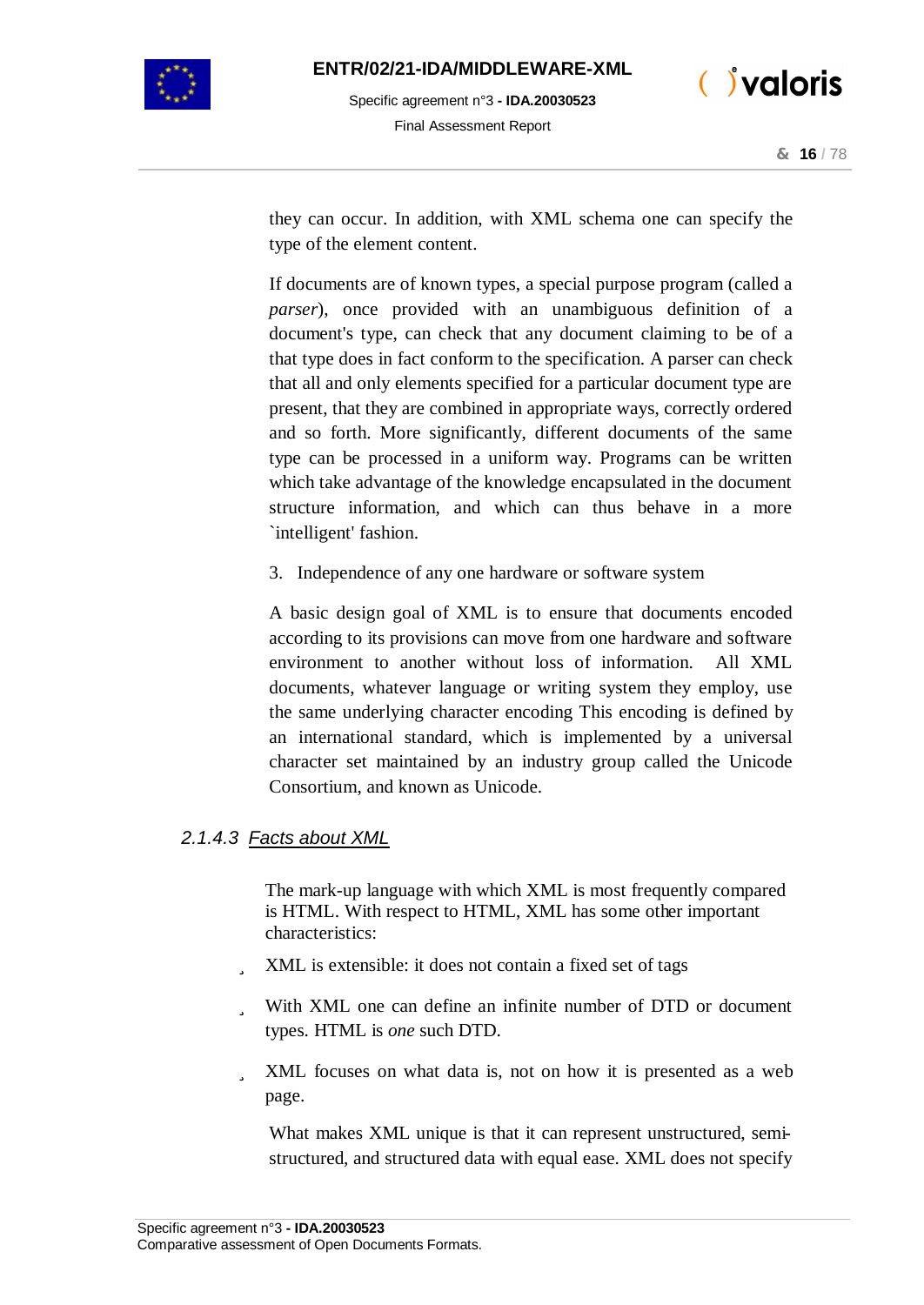



any particular manner for how the data should be processed, handled or presented.

The capability of XML to separate its process and data content provides it with the capability to future-proof encoded content.

While XML provides the mechanism to separate data from processing content, in experience, it is up to the human designer to make sure that this separation actually occurs<sup>ii</sup>. It is quite trivial to add elements to an XML document that place processing requirements and restrictions on the document, thus preventing crossplatform processing capability. In fact, the potential for creation "proprietary" XML document formats has many in the Open source community concerned.

While properly developed XML should in theory be platform-neutral, experience has shown that vendors who wish to maintain and protect their platform's market will go to extents to encode elements that are capable of being processed only by their own application suites. The only counter-balance to this natural force is the development of open, cross-industry, widely adopted standards that serve to block the inclusion of application or platform specific encoding.

Moreover, documents that obey to different XML based formats or DTDs are not necessarily compatible. Conversion between the two formats could even prove extremely difficult, or even impossible.

XML has now become the *lingua franca* for data exchange between information systems. Companies are realising significant improvements and optimisation of their processes by adopting XML as a core foundation for the content lifecycle. However, no ROI at all can be gained from an XML enabled content lifecycle if the content itself is not represented in XML

Unfortunately, the major hurdle for using XML is that most authors do not get any benefit from converting to structured authoring. Whilst improving the content lifecycle, and providing high ROI for an organisation, encoding content in XML is not directly rewarding for the authors who create the content. Unless imposed by the organisation, authors usually reject adding XML structure to the content.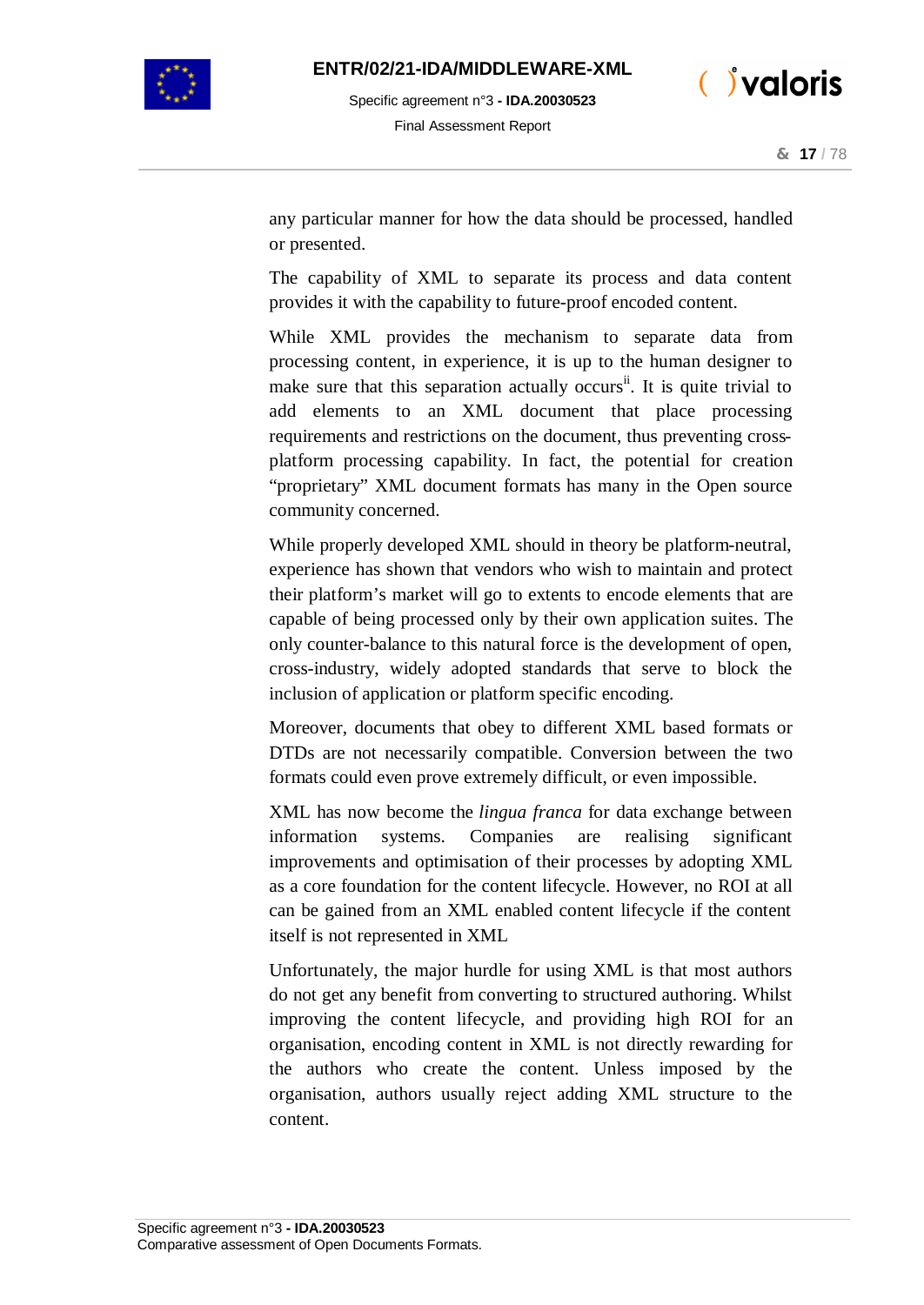



# 2.1 Past European experience: ODA

Having a general standard open document format is not a new aspiration  $\overline{u}$ . This dates back to early 80's as electronic office documents became commonplace. Europe had at the time its own initiative for defining and standardising a common format called *Open Document Architecture* (ODA). ODA received a lot of European institutions backing, as well as funding from European Commission. ODA was originally developed by the European Computer Manufacturers Association (ECMA) who published the standard as ECMA 101 in 1985. It was republished in 1989 as ISO 8613 Office (now Open) Document Architecture (ODA) and Interchange Format; it was also published by the ITU in 1989 as its T.410 series of recommendations. The ISO and the ITU issued identical revised versions of the Standard in 1994 and 1993 respectively.

In the words of the Standard, the purpose of ODA is "To facilitate the interchange of documents in a manner such that:

- o Different types of content, including text, image, graphic and sound can coexist within a document
- o The intentions of a document originator with respect to editing, formatting and presentation can be communicated most effectively."

ODA sought to provide a global standard for describing and handling documents that is independent of any proprietary format or equipment. The principle is that if every supplier uses this architecture as the basis for their document handling systems, the networking and archiving problems *http://www.nhsia.nhs.uk/napps/step/pages/ithandbook/h235-1.htm h235DEX*will be eliminated.

The widespread use of ODA was expected to provide an efficient method of exchanging documents between different applications

ODA unfortunately failed, and gave birth to little spin-off results. The main reasons of this failure can be summarised as follows:

- The standard was too ambitious for the computer capabilities at the time;
- It was too complex to adopt, and remained theoretical with no tool support;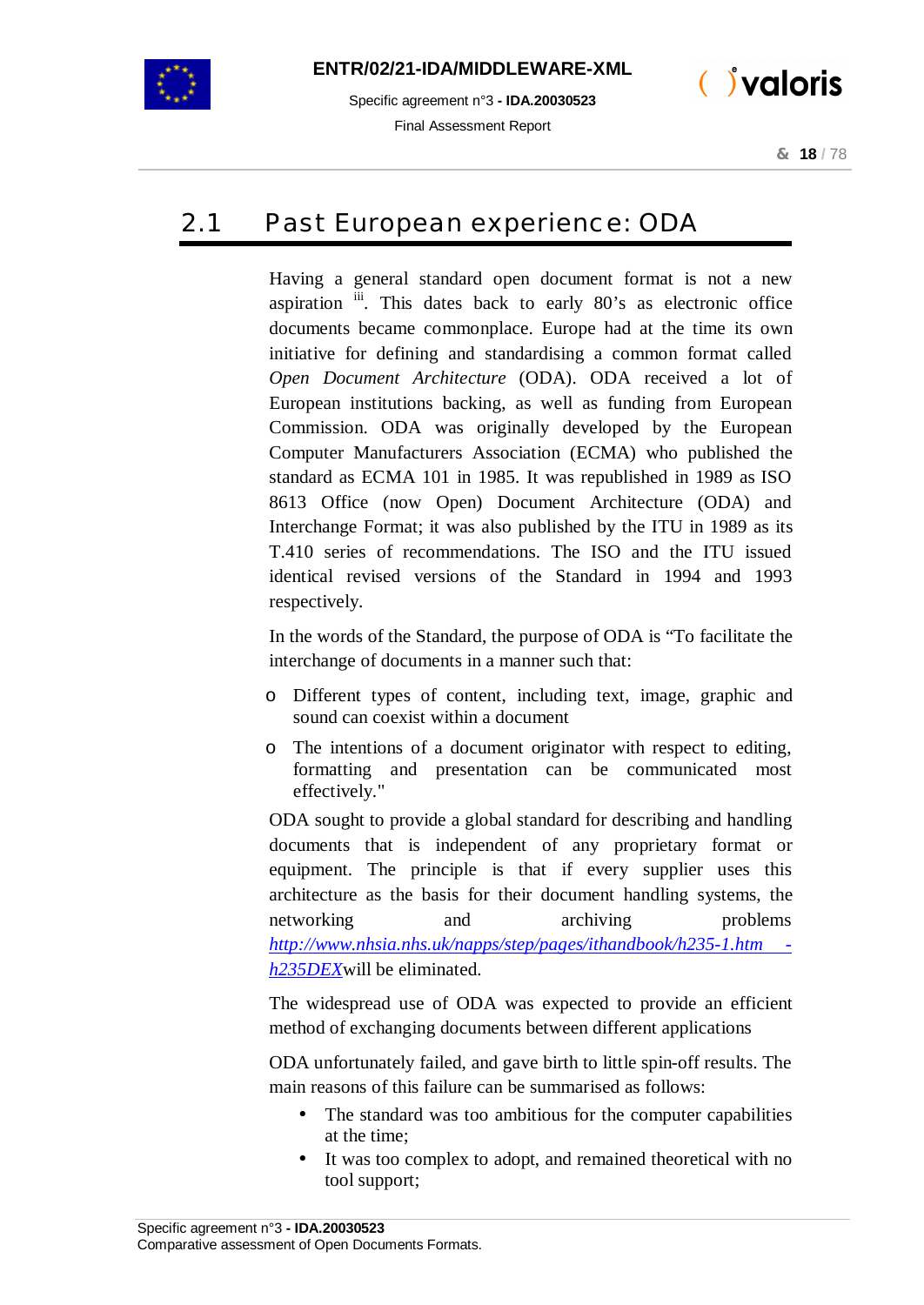



- The arrival of more pragmatic standards such as SGML shifted support away from ODA;
- The generalization and evolution of RTF from Microsoft;
- The standard grew out of control;

Furthermore, ODA had some technical drawbacks, namely:

- The editing structure could not be preserved between many word processing applications;
- ODA did not provide the same set of primitive descriptions of data as many other systems
- ODA was highly redundant in that several features can be used for representing similar features

The natural consequence of the first two deficiencies is that many translators from native formats to ODA had to save their extra-ODA information using particular structures and encodings of ODA objects.

The third deficiency is asymmetric. When generating ODA format, a translator could minimize the third deficiency by picking one of the possible representations in ODA. However, if a translator from ODA format to a native format has no a priori knowledge about the generator of the ODA file, the translator could not assume that any particular conventions were followed. Thus, the translator would have to deduce the particular way that ODA was used to encode features that have multiple representations.

### 2.2 List of Criteria

The "ideal" office document format should be:

- Open
- Non-binary
- Modifiable
- Preserve format fidelity
- Support current word processor features
- Support emerging requirements
- Widely adopted

These criteria cannot be seen independently. Cross-platform interoperability and extensibility require the document format to be non-binary. Saying the document format should support all currently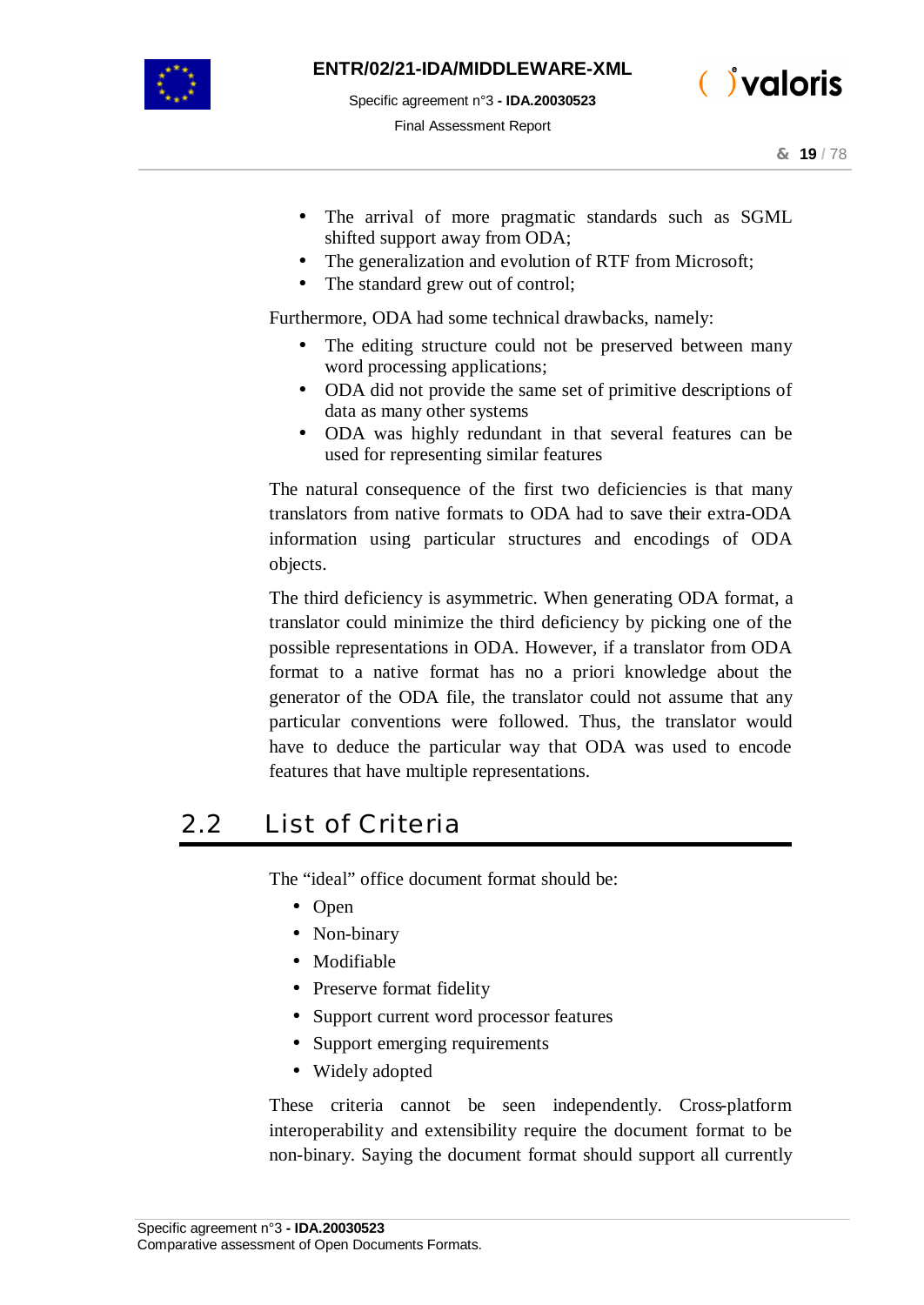

Specific agreement n°3 **- IDA.20030523**  Final Assessment Report



available word processor features requires that the document format be modifiable.

This section describes each one of the above criteria.

#### *2.2.1 Open*

The minimum requirements for an open standard are that the document format is completely described in publicly accessible documents, that this description may be distributed freely and that the document format may be implemented in programs without restrictions, royalty-free, and with no legal bindings.

#### *2.2.2 Non binary*

The document textual component with its corresponding mark-up can either be saved as a binary data stream (Microsoft Word, PDF) or in plain text format (all XML formats and RTF).

The standard should be non-binary as there are important drawbacks associated with binary formats:

- **Platform dependency**: Whether the documents can be accessed and used is dependent on the software and platform. For instance, Microsoft Word files cannot be exchanged between Intel and Mac independently of architecture. The availability of the hardware and software is in no way guaranteed in the long run. As such binary file formats may not be compatible with the tools of the future.
- **Increasing awareness for long-term archiving:** Just as for paper documents, when storing electronic text documents, there are certain mandatory storage periods than must be conserved. This aspect is gaining importance with the steady increase in digital communication and the trend towards a "paperless office". Currently, the market solves this problem by supporting many different document formats. By converting old formats to newer ones, it is theoretically possible to access data at all times. Considering the rapid change in document formats, there is no satisfactory solution available based on proprietary document formats for documents that are required to be archived (for up to 60 years in government agencies).

#### *2.2.3 Modifiable*

We must separate modifiable document formats from document formats intended only to distribute information. Modifiable formats allow further modifications by one or more recipients, often part of a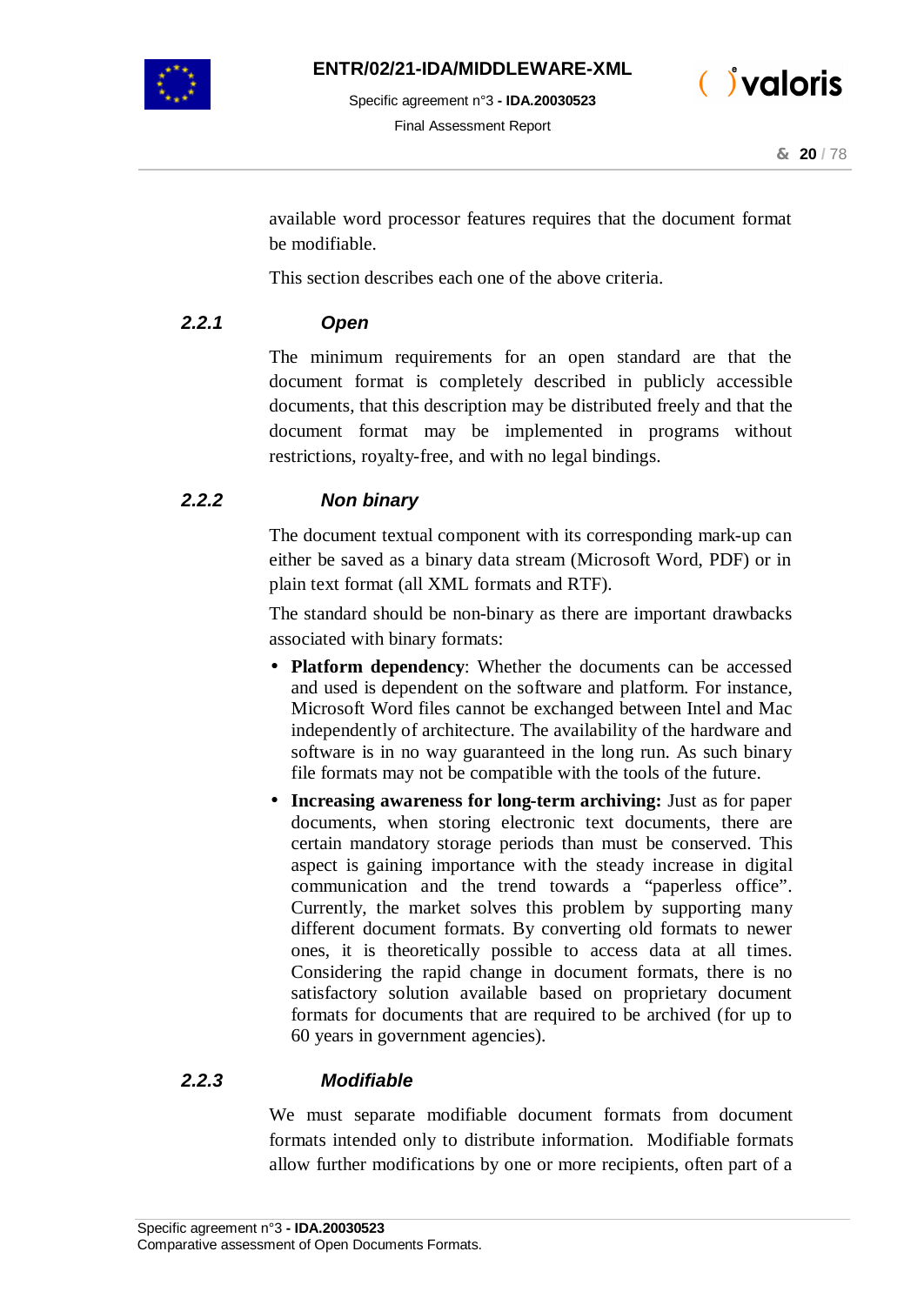



collaborative project. In contrast with these formats are those formats intended for sharing information, not modifying information.

Documents with this last type of document format are used only to transmit the contents of a document, keeping the format intact. The document is merely an electronic representation of the printed out document. Portable Document Format (PDF) for instance, is designed as a format for sharing a fixed printed image. It offers format fidelity in both the on-screen display as when printed, but does not allow to modify information.

#### *2.2.4 Preserve format fidelity*

Documents can lose meaning and value if the layout or visual emphasis is altered. In legal or regulated environments, retaining fidelity may be a requirement for official communications or legally binding transactions.

Lack of presentation fidelity could also have dangerous effects. On June 27, 1988, a train crashed into the Gare de Lyon in Paris at high speed and without braking. More than fifty people were killed in the accident and a considerable number wounded. The accident was found to be caused by the coincidence of two badly formatted indented instructions in the maintenance manual iv.

We define **presentation fidelity** of a document format its ability to preserve the original layout of the document, regardless on which platform or computer the document is opened.

Other aspects of fidelity are **content** and **structural fidelity**. As content fidelity is an absolute condition sine qua non, this is not a discriminating factor and thus, not a criterion.

#### *2.2.5 Cross-platform interoperability*

Cross-platform interoperability implies that the format can be exploited, with full preservation of its semantics on various hardware (PC, SUN, Mac..) and software platforms (Windows versions, Linux and Unix versions under different desktop environments etc..).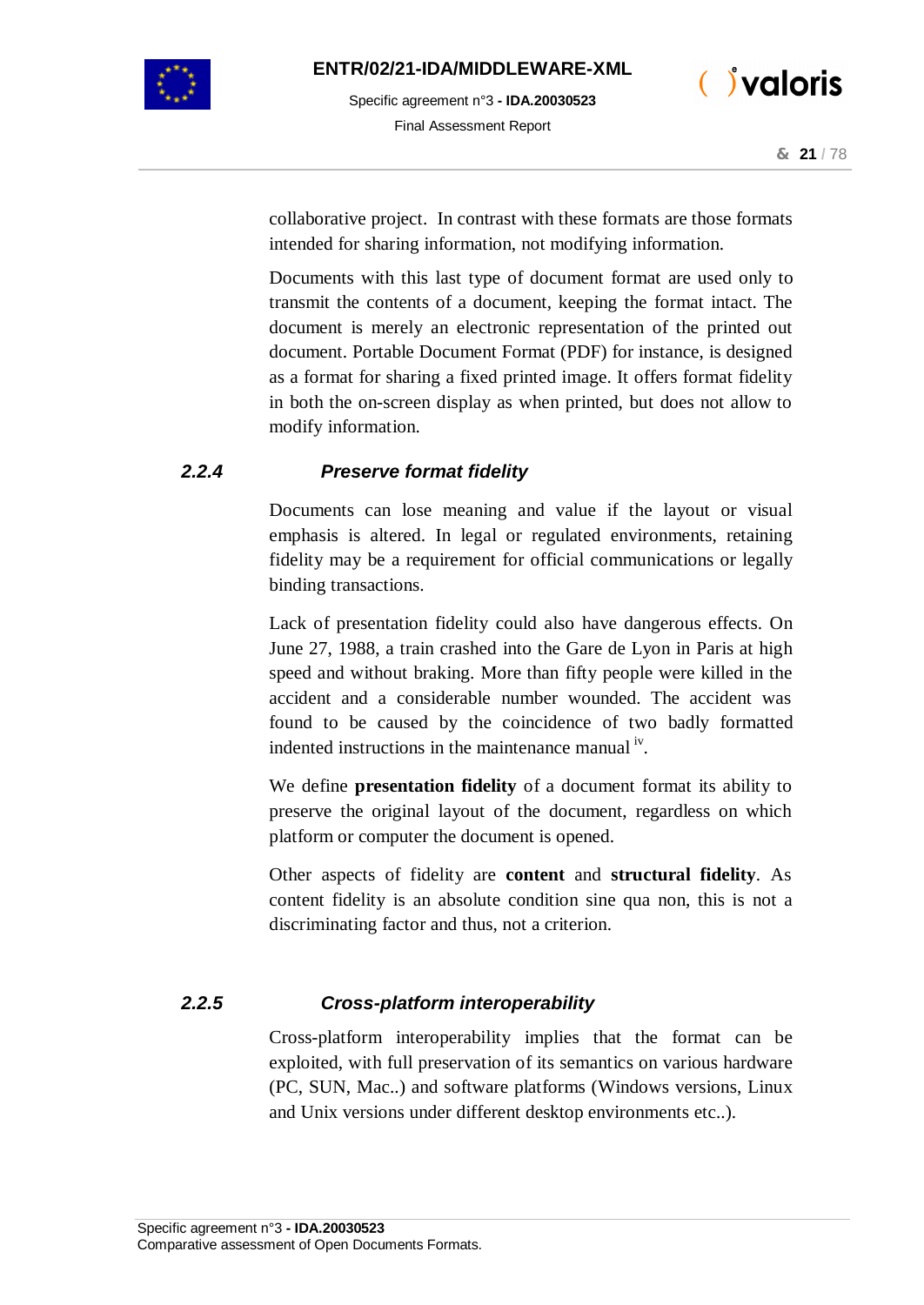



This criterion is related to that of fidelity inasmuch as the semantics of the format cover presentation and structure fidelity. Fully preserving the semantics in this case implies respecting fidelity.

By definition, only non-binary document formats, although not necessarily all of them are able to comply with this criterion.

#### *2.2.6 Support for current word processor features*

The document format should be able to represent common features found in currently available word processor applications:

- WYSIWYG editing
- Tables, multiple columns ...
- Revision marks
- Scripting
- Support for UNICODE character sets
- Bi-directional (Hebrew and Arabic language) and vertical writing (Asian languages)
- Etc.

#### *2.2.7 Support for emerging word processor features*

This criterion extends the above one to those more advanced features, which we believe will be part of the future word processor tools:

- Digital signatures
- Access rights
- Copyright and Digital Rights Management
- Version control and Collaboration
- Support for user-defined XML Schemas. As discussed earlier, we foresee electronic document to become more and more decoupled from application. More and more applications will intervene on subparts of the document. The recently added support for user-defined XML schemas in Word2003 confirms this trend. A Word document can now contain Word mark-up, in combination with extra attributes to be used by other business applications. Situations are imaginable where many applications intervene in a similar way on the same document.

#### *2.2.8 Widely adopted*

The ODA experience described earlier proves that there is little interest in having a theoretical format that is complete on paper, if no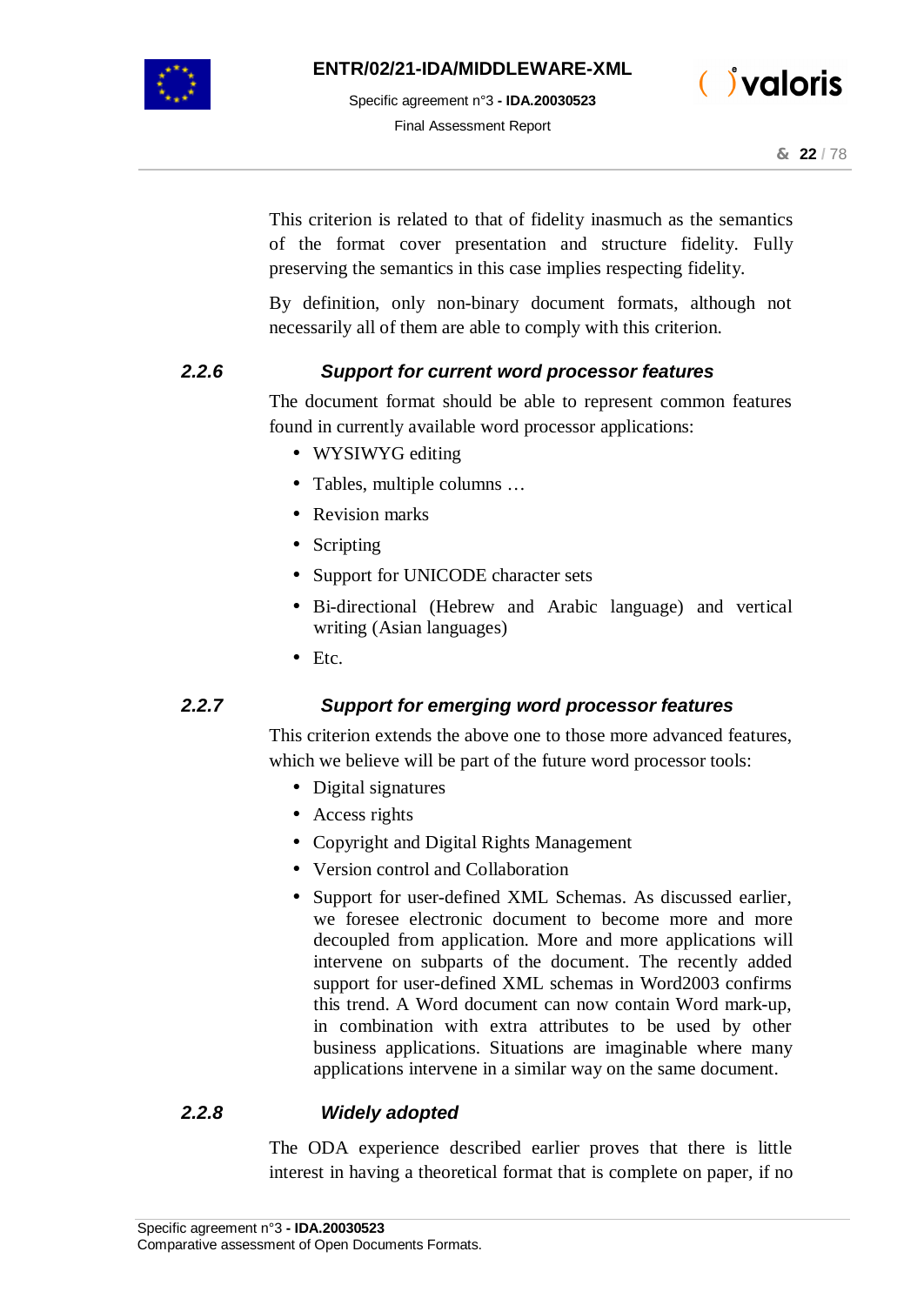

Specific agreement n°3 **- IDA.20030523**  Final Assessment Report



tools implement it. The W3C in this regard, does not produce a recommendation unless at least one tool exists that implements it already.

Wide adoption does not necessarily imply market dominance or being **the** universally accepted document format.

By wide adoption we mean that there is sufficient user and tool vendor momentum to sustain the format's existence and exploitability. This is a market dynamics issue that can be influenced by the technical aspects of the format, but is mainly dependent on market factors such as vendor strategies, and user policies.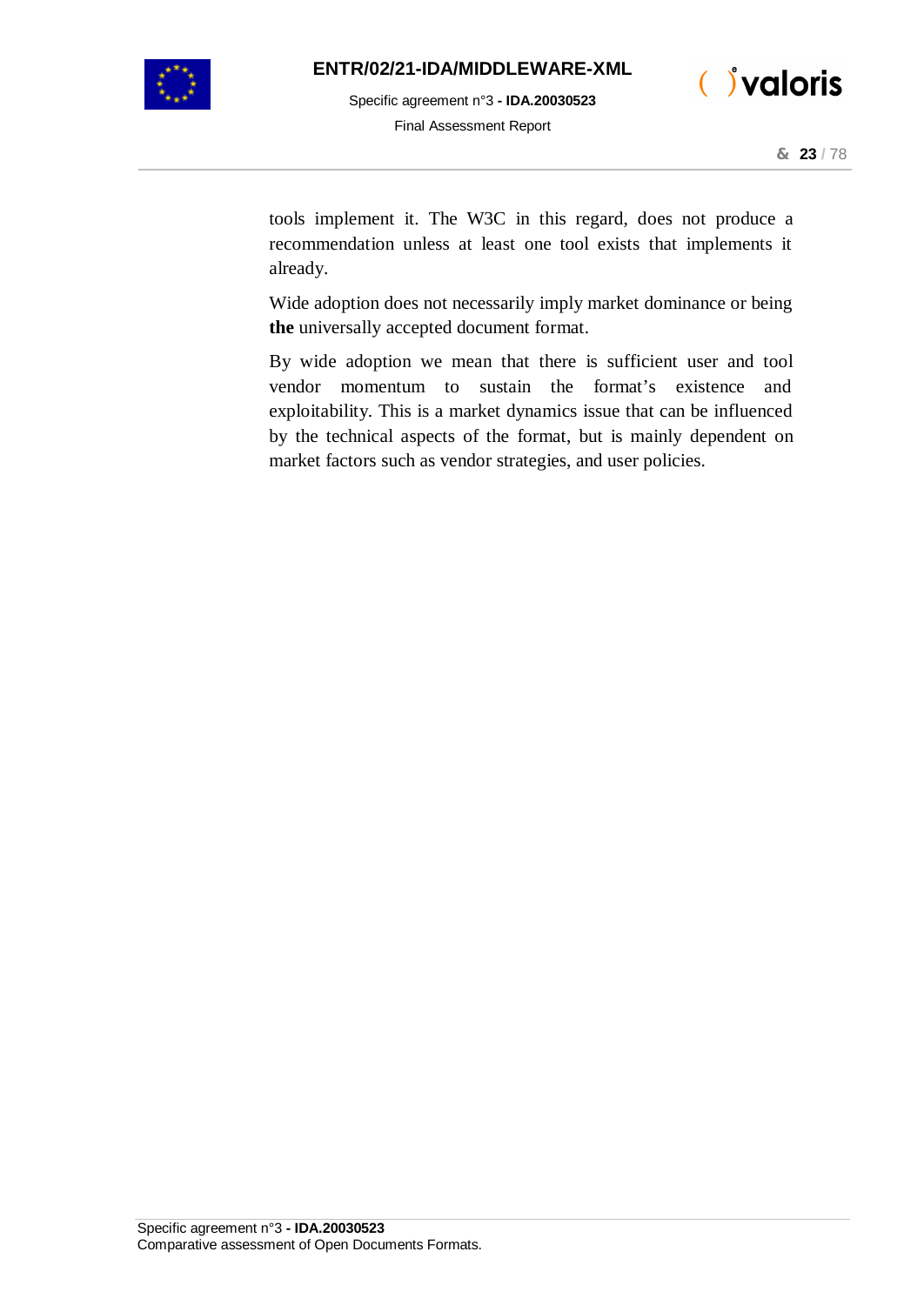



# 2.3 Current landscape

#### *2.3.1 Overview*

The following table gives an overview of the most common document formats together with the main "parent" tool that uses them as a native format.

Looking at the current landscape of office document formats, we can make following observations:

- o There are many formats available. This fact increases the need for an ODF that could act as a pivot for cross-tool interoperability. Otherwise, each tool would have to create import-export filters to all available formats, i.e around 400 different combinations for 20 tools/formats. In addition to problems with cost and maintenance of such tools, the risk of incompatibility and error is at its maximum.
- o Many of the formats come from Microsoft. Despite this fact, compatibility between the various MS formats is far from being guaranteed.
- o There is a close, often one-to-one dependence between each format and its parent tool. A format cannot therefore be analysed in full abstraction from its parent tool and other available tools that use it. Whenever the format's semantics leaves room for interpretation, the behaviour of the parent tool with the format is usually considered as the reference.
- o XML in itself is NOT a format in its own right. XML only enables the definition of formats. It is therefore not part of the list. Many formats are based on XML and yet they are not interoperable. This is due to the fact that they obey to different and complex DTD's or Schemas.
- o The list does not include vertical formats such as ATA100 and AECMA for technical documentation, TEI for literary documents, etc. We have decided to limit our attention to more horizontal office document formats.

This section describes very briefly each of the above formats, in the light of the ODF criteria.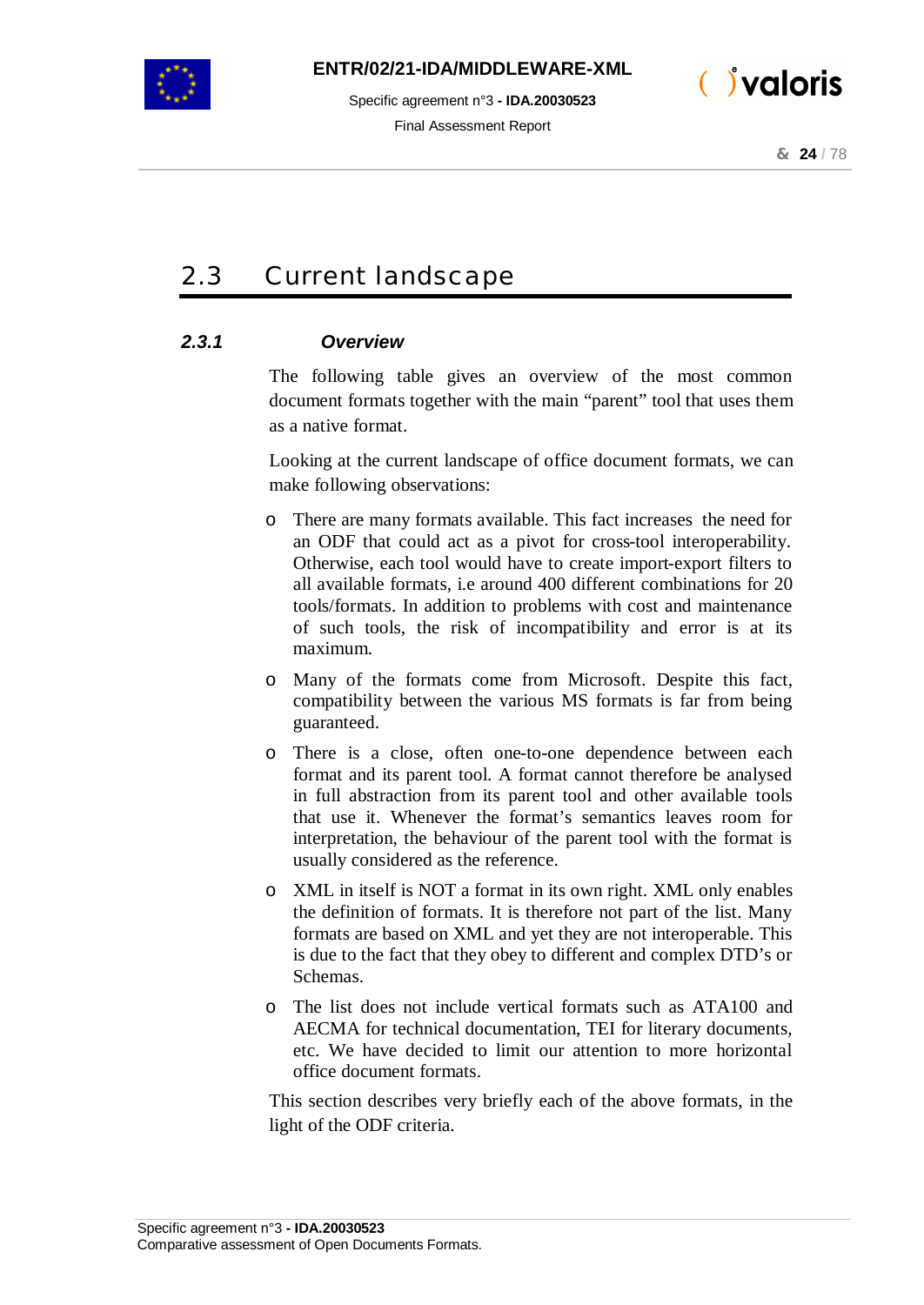

Specific agreement n°3 **- IDA.20030523**  Final Assessment Report



**& 25 /** 78

| <b>Document Format</b>                              | <b>Abbreviation</b> | <b>Tool</b>                             |
|-----------------------------------------------------|---------------------|-----------------------------------------|
| WordProcessingML<br>SpreadsheetML<br>FormTemplateML | WordML              | Micosoft Office 2003                    |
| <b>Word 2002</b>                                    | doc2002             | Microsoft Word 2002 XP                  |
| <b>Word 2001</b>                                    | doc2001             | Microsoft Word 2002                     |
| <b>Word 2000</b>                                    | doc2000             | Microsoft Word 2002                     |
| Word 97                                             | doc97               | Microsoft Word 97                       |
| Word 95                                             | doc95               | Microsoft Word 95                       |
| Word 6 for Windows                                  | doc6                | Microsoft Word 6 for Windows            |
| Word 2 for Windows                                  | doc2                | Microsoft Word 2 for Windows            |
| <b>Rich Text Format</b>                             | rtf                 | Many<br>word<br>processing<br>programs  |
| Word 5.5 for Dos                                    | doc55dos            | Microsoft Word 5.5 for MS-Dos           |
| WordPerfect9                                        | wp9                 | Corel WordPerfect 9                     |
| WordPerfect10                                       | wp10                | Corel WordPerfect 10                    |
| $(La)$ TeX                                          | latex               | Text editor                             |
| StarWriter 5.2                                      | sw52                | StarOffice 5.2                          |
| OpenOffice.org 1.0                                  | OOo1                | OpenOffice.org 1.0                      |
|                                                     |                     | StarOffice 6.0                          |
|                                                     |                     | OpenOffice.org 1.1                      |
|                                                     |                     | StarOffice 7.0                          |
| Kword 1.2                                           | kw1                 | Kword 1.2                               |
| AbiWord 2.0                                         | aw <sub>2</sub>     | AbiWord 2.0.1                           |
| FrameMaker 7.1                                      | fm7                 | Adobe FrameMaker 7.1                    |
| Portable Document Format                            | pdf                 | Acrobat Distiller 5.0, etc.             |
| <b>XML Data Package</b>                             | xdp                 | Adobe                                   |
| Postscript                                          | ps                  | Printer driver and Ghostscript,<br>etc. |
| Device-independent                                  | dvi                 | $(La)$ TeX                              |
| <b>XHTML</b>                                        | html                | multiple                                |
| <b>DocBook</b>                                      | docbook             | multiple                                |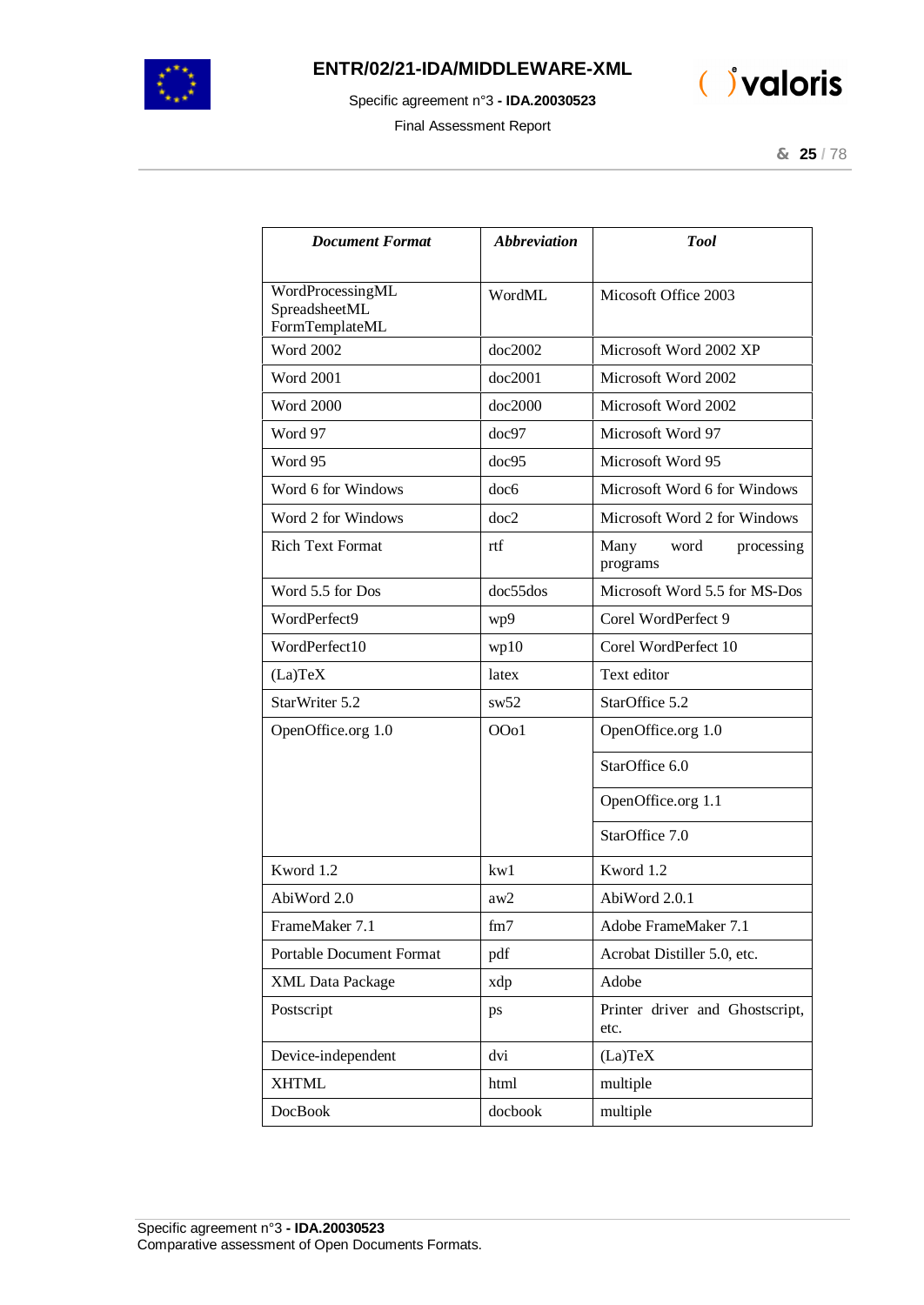



#### *2.3.2 Microsoft DOC format<sup>v</sup>*

The native document format of Microsoft Word follows the internal program representation very closely; using Microsoft's Object Embedding and Linking technology. A Word DOC file is OLE version 2 (OLE2) compatible, which is saved as a set of data streams in hierarchical archives. The data format of these archives is dependent on the architecture. For this reason, Microsoft DOC files cannot be exchanged as such, between Intel i386 and Mac architectures.

There are multiple binary data streams contained in the OLE2 archive:

- **Summary information stream** contains summary and meta data
- **Main stream** contains the text and the formatting information
- **Table stream** contains coded references in table format between all data structures of data stream and summary information stream.
- **Data stream** contains graphics and all embedded objects in their native format. These data are not touched by Word but manipulated by the respective OLE application embedded in Word.

Microsoft DOC format is a proprietary Microsoft standard. Documentation on the structure of the Microsoft Word file format is only available up to version 97. The newer versions of Word do not offer a separate filter for saving in Word 97, which leads to the assumption there are no essential evolutions in the format. Nevertheless, there are differences in file size observed. Word 2003 changes the size of the test files originally created in Word 2000 when they are opened and saved in the doc format.

#### *2.3.3 RTFvi*

The RTF format was created by Microsoft in the mid '80s to make a uniform text exchange format with graphic integration available. The RTF format has been expanded along with each new version of Word. The original version 1.0 has become today's version 1.7. RTF was however not as successful as a standard exchange format for documents requiring further modifications, as PDF was for sharing information. Today, documents are usually exchanged in DOC format.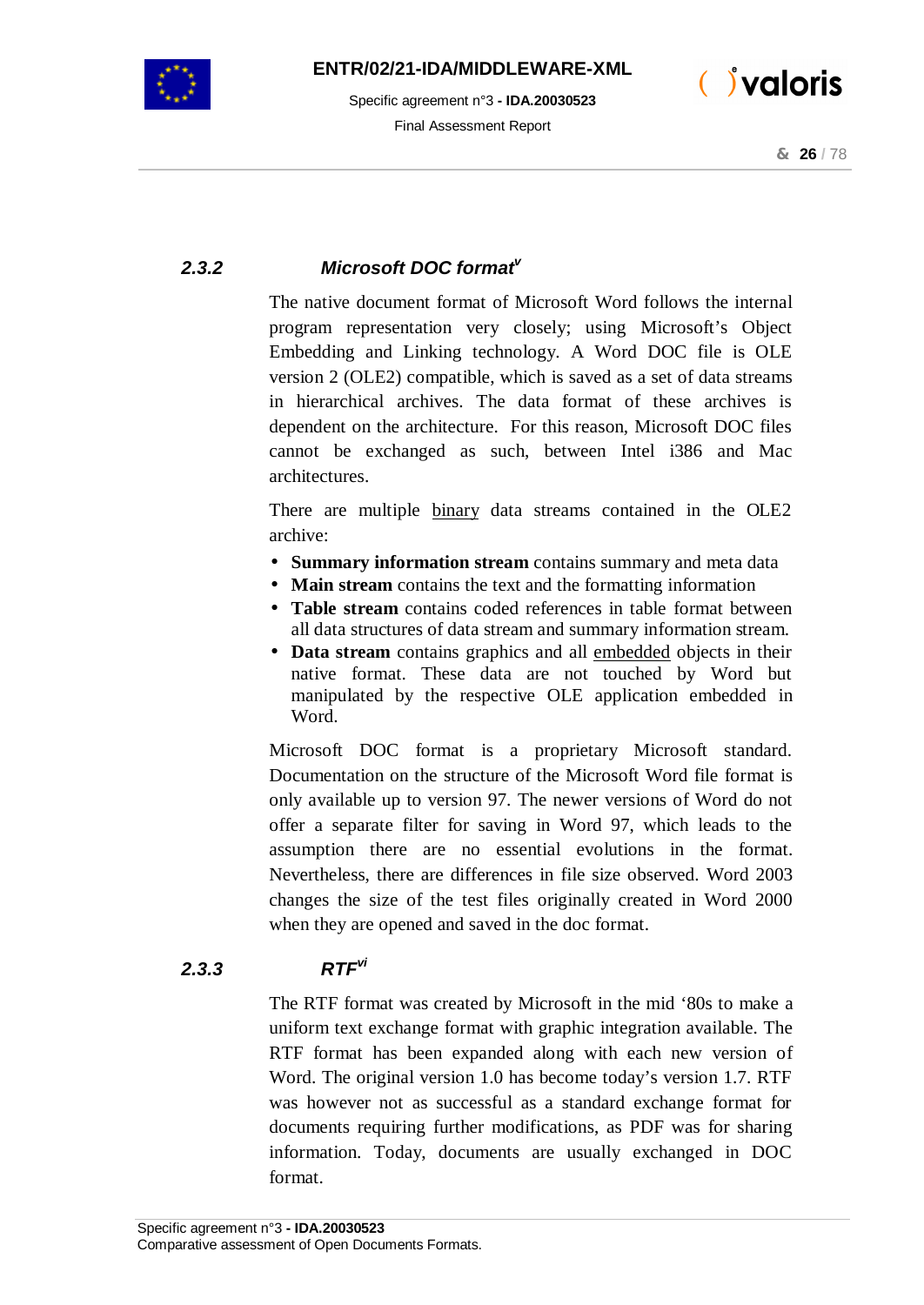



RTF is the intellectual property of Microsoft. It adheres and evolved with MS Office versions. Microsoft provides technical documentation of RTF, but there exists no normative document that specifies it.

RTF is a text format. An RTF file is made up of control words, control characters and unformatted plain text. Because RTF has always been designed as a format to deal with different operating systems and output devices, all control commands are saved in 7-bit ASCII. The remaining character set is not defined so that ANSI, MAC and PC character sets can be used. Version 1.6 and higher have been expanded to allow for display of Unicode, which is an important criteria for multilingual interoperability.

RTF cannot save macros, which makes it invulnerable for macro viruses. RTF does not support password protection or encryption. Embedded graphics are not compressed, which is perceived by the user community as an important drawback. RTF suffers the same problems related to backward compatibility as Word and problems with tabs and tabular content (rows and columns).

XML reference schemas of Microsoft have recently replaced RTF for the future versions of MS Office.

*2.3.4 TeX / LaTeXvii*

TEX (usually written TeX in plain text) is a **typesetting system** written by Donald Knuth, which is popular in academia, especially in the mathematics, physics and computer science communities.

•  $L^{A}T_{E}X$  (usually written LaTeX in plain text) is a document preparation system for the TeX typesetting program. It offers programmable desktop publishing features and extensive facilities for automating most aspects of typesetting .

 $L^{A}T_{E}X$  was originally written in 1984 by Leslie Lamport and has become the dominant method for using TeX; few people write in plain TeX any more. The current version is LaTeX2•. . LaTeX is the de facto standard for the communication and publication of scientific documents.

 $T_{E}X / L^{A}T_{E}X$  has never expanded its adoption beyond the closed scientific community, and publishing professionals. This is basically due to 3 main reasons :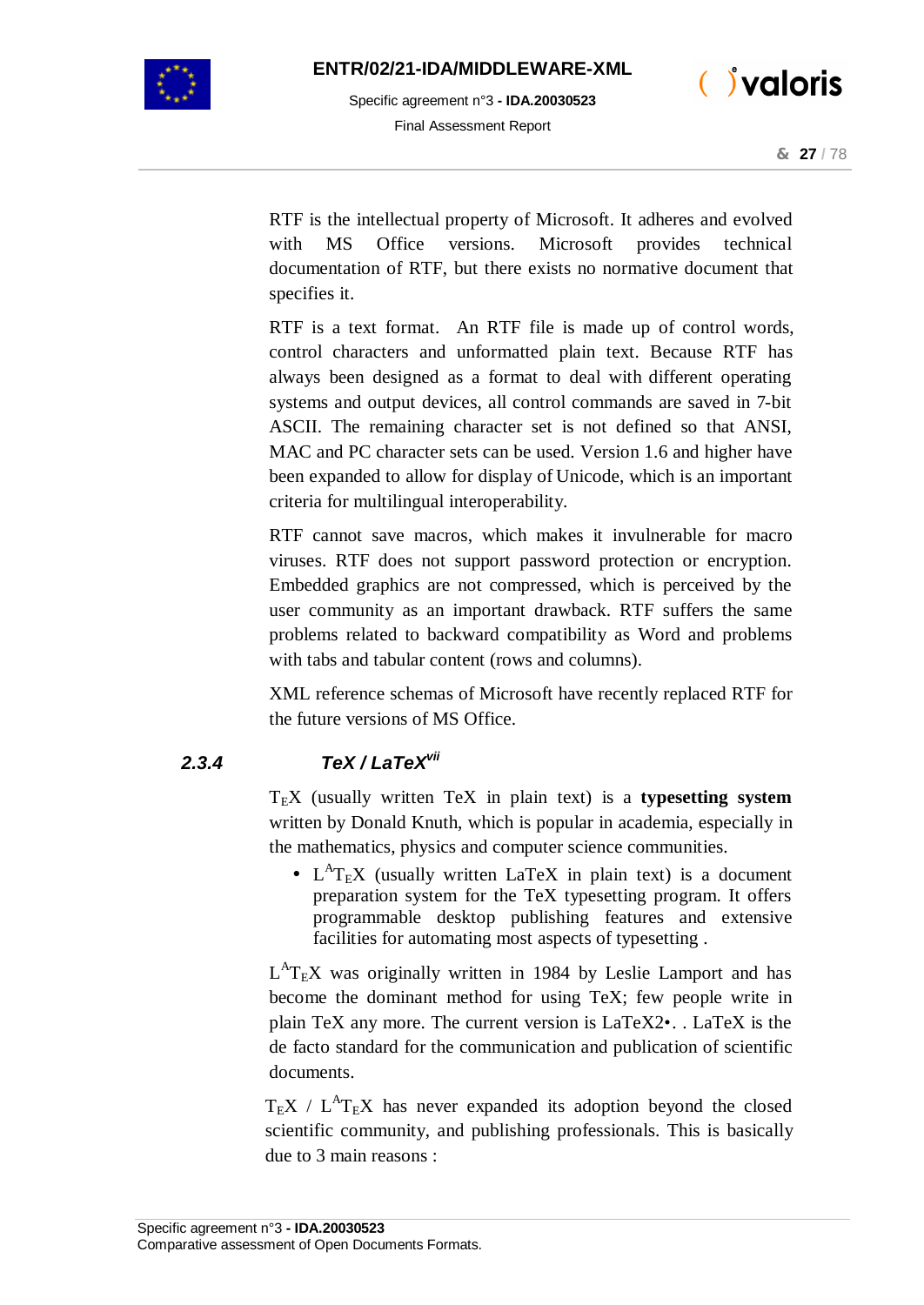



- TeX was designed as a format, for which tools were to be developed later. These tools were too long to appear, and their ergonomy was difficult to accept by an ordinary office worker.
- The gradual arrival of SGML tools made publishers and certain professional technical writers shift to them. Certain SGML tools such as "The Publisher" from Arbortext kept TeX as a hidden end format. They later removed TeX altogether.
- TeX kept its dominance for mathematical formulae typesetting. The arrival of MathML however, and its implementation in recent tools such as OpenOffice will make people shift away from TeX even more.

#### *2.3.5 PostScriptviii*

PostScript is a programming language optimised for printing graphics and text (whether on paper, film, or CRT is immaterial). it is a **page description language**. It was introduced by Adobe in 1985 and first appeared in the Apple LaserWriter.

The main purpose of PostScript was to provide a convenient language in which to describe images in a device independent manner. This device independence means that the image is described without reference to any specific device features (e.g. printer resolution) so that the same description could be used on any PostScript printer without modification.

PostScript is an end-form non re-writeable format.

#### *2.3.6 XHTMLix*

XHTML stands for Extensible HyperText Markup Language, and is a reformulation of HTML 4 as an XML 1.0 application. HTML 4 is an SGML (Standard Generalized Markup Language) application conforming to International Standard ISO 8879, and is widely regarded as the standard publishing language of the World Wide Web. SGML is a language for describing markup languages, particularly those used in electronic document exchange, document management, and document publishing. HTML is an example of a language defined in SGML.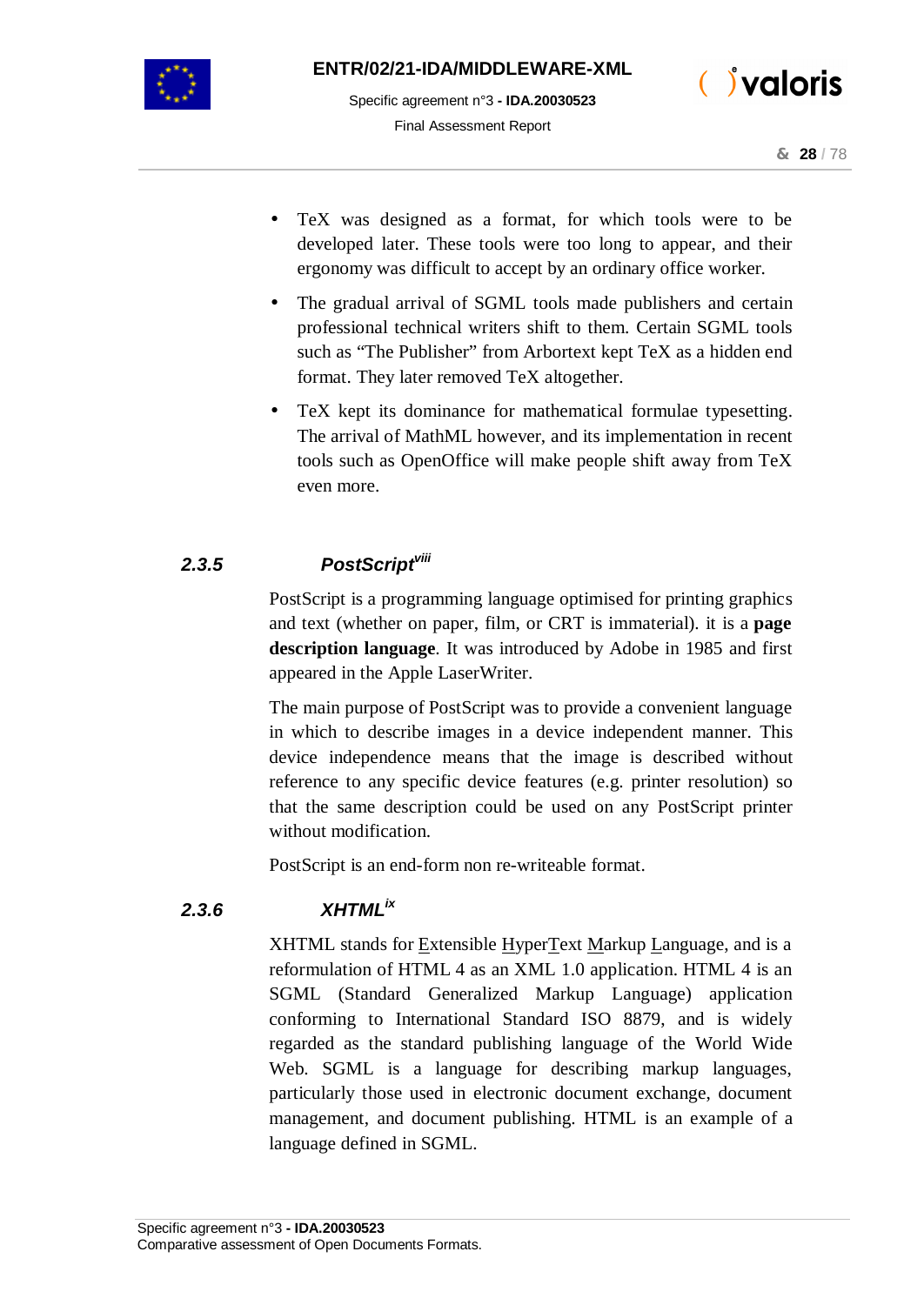



HTML4 has been designed with the help of experts in the field of internationalization, so that documents may be written in every language and be transported easily around the world. This has been accomplished by incorporating  $[RFC2070]$ <sup>x</sup>, which deals with the internationalization of HTML.

One important step has been the adoption of the ISO/IEC:10646 standard (see  $[ISO10646]$ <sup>xi</sup>) as the document character set for HTML. This is the world's most inclusive standard dealing with issues of the representation of international characters, text direction, punctuation, and other world language issues.

HTML gives authors the means to:

- Publish online documents with headings, text, tables, lists, photos, etc.
- Retrieve online information via hypertext links, at the click of a button.
- Design forms for conducting transactions with remote services, for use in searching for information, making reservations, ordering products, etc.
- Include spread-sheets, video clips, sound clips, and other applications directly in their documents

HTML has been developed with the vision that all manner of devices should be able to use information on the Web: PCs with graphics displays of varying resolution and color depths, cellular telephones, hand held devices, devices for speech for output and input, computers with high or low bandwidth, and so on.

For this reason, a great deal of formatting is done by the web browsers designed for displaying and hyperlinking web pages. HTML has never been designed to have full control over how the document is actually displayed and paginated. By absense of built-in mechanisms, with the advent of the world wide web, web designers have extensively exploited tables and images as a means for laying out pages.

XHMTL has non-negligable advantages like true cross-platform support, it is an open standard, it is text based and it allows further modification.

Multimedia components are generally not embedded but referenced, although this is technically possible. The major drawback of XHTML is that it scores very poor as for format fidelity. The way a document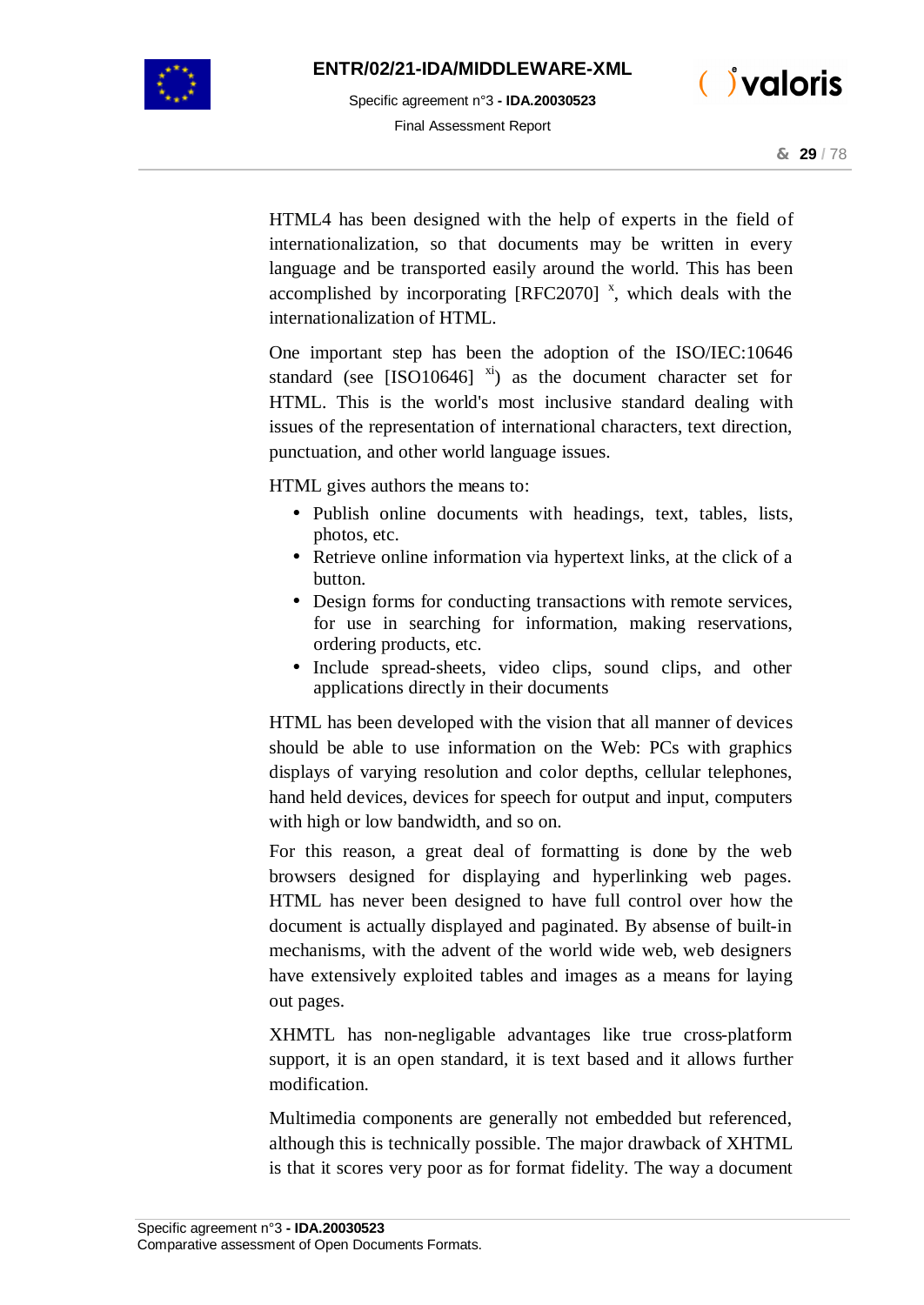



looks is influenced by web browser and browser version, locally installed fonts<sup>1</sup>, screen size settings and user preferences (user can modify text size). By "exploiting" tables and images, the format fidelity can be improved. However, this complexifies the documents and may prohibit further modification of the document.

Given the above remarks, XHTML cannot be considered as a general purpose office document format, rewiteable with sufficient fidelity.

#### *2.3.7 MS XML Reference Schemasxii*

Microsoft Corp. has announced on November 17th the availability of Open and -Free License for the Office 2003 XML reference schemas xiii. Microsoft has first delivered the WordprocessingML schemas; the other schemas namely, SpreadSheetML and FormTemplateML, have followed on December 5th.

These schemas describe how information is stored when documents are saved as XML. By making these schemas available royalty free, Microsoft wishes to attain a "new level of transparency, interoperability, document portability and ease of communication".

The documentation seems complete which was not the case for the previous WordProcessingML versions.

In addition to WordProcessingML, Microsoft Office Word 2003 also includes support for custom XML schema definitions<sup>2</sup> (XSDs), making it possible to attach one or more custom schemas to a given Word document. It allows the users to annotate the document with the elements found in the attached schemas. This makes it possible to inject business-related markup into the documents so documents can be processed around business markup instead of the more generic WordProcessingML markup.

#### *2.3.8 OpenOffice.org 1.1 / StarOffice 7.0xiv*

 $\overline{a}$ 

 $1$  There are only 4 universal fonts: arial, verdana, times new roman and courier new

<sup>2</sup> Schemas must adhere to the World Wide Web Consortium (W3C) XML Schema recommendation.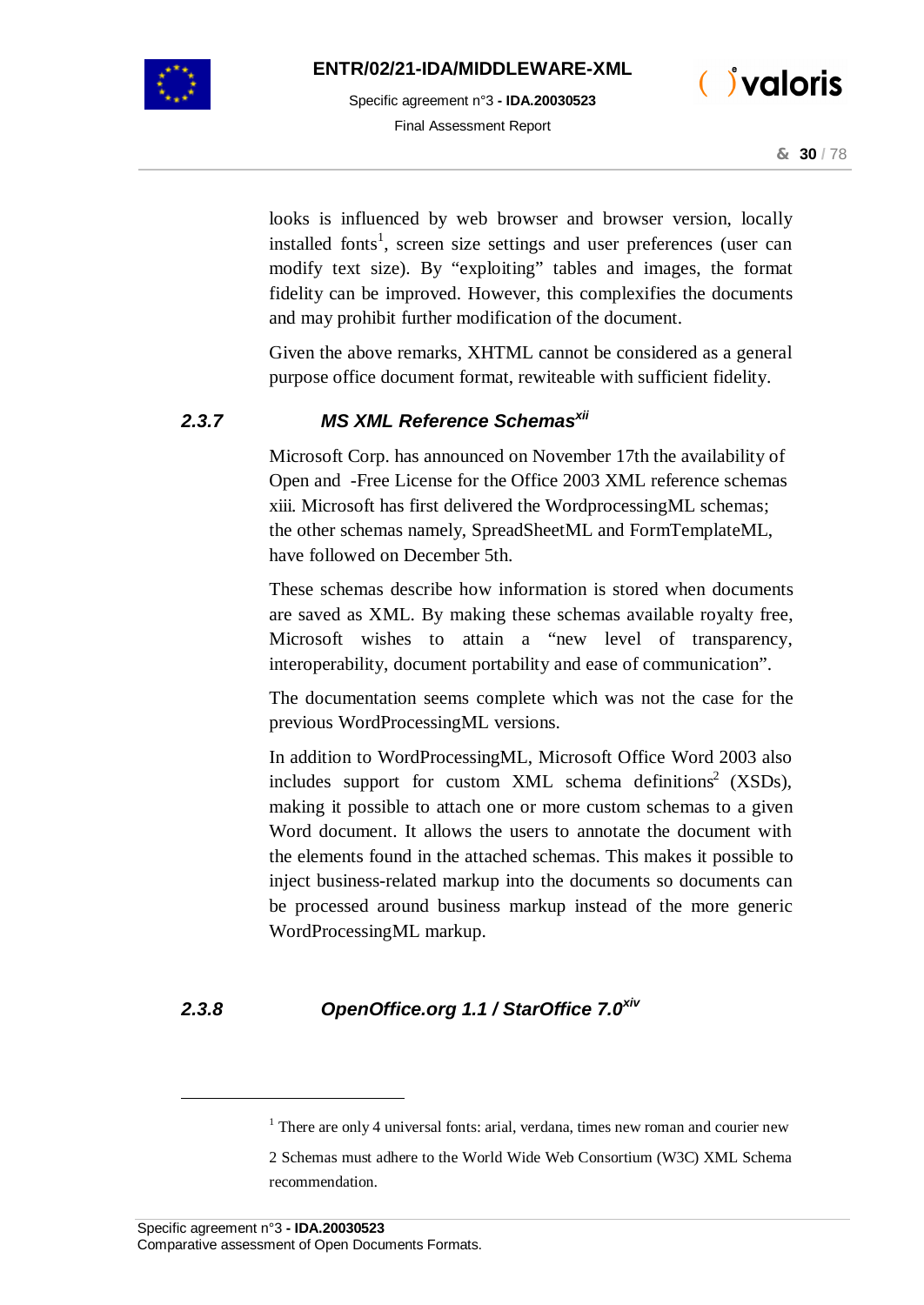





The OpenOffice.org format is an XML based format, which is fully documented and freely available from the OpenOffice.org open source community. Its use and extensibility is provided freely with no legal constraints.

OpenOffice was initiated by Sun Microsystems who put its StarOffice suite in the open source domain, and started the standardisation activities around its format via OASIS, the "Organization for the Advancement of Structured Information Standards" xv.

The purpose of the OASIS OpenOffice Technical Committee is to create an open, XML-based file format specification for office applications. The resulting file format must meet the following requirements:

- It must be suitable for office documents containing text, spreadsheets, charts, and graphical documents,
- It must be compatible with the W3C Extensible Markup Language (XML) v1.0 and W3C Namespaces in XML v1.0 specifications,
- It must retain high-level information suitable for editing the document,
- It must be friendly to transformations using XSLT or similar XML-based languages or tools,
- It should keep the document's content and layout information separate such that they can be processed independently of each other, and
- It should 'borrow' from similar, existing standards wherever possible and permitted.

A lot of emphasis was placed incorporating existing W3C standards and recommendations. This is why the format includes elements and attributes of HTML, XSL-FO, Xlink, Dublin Core, MathML and SVG.

OASIS believes the format will be voted as a standard during this first semester 2004.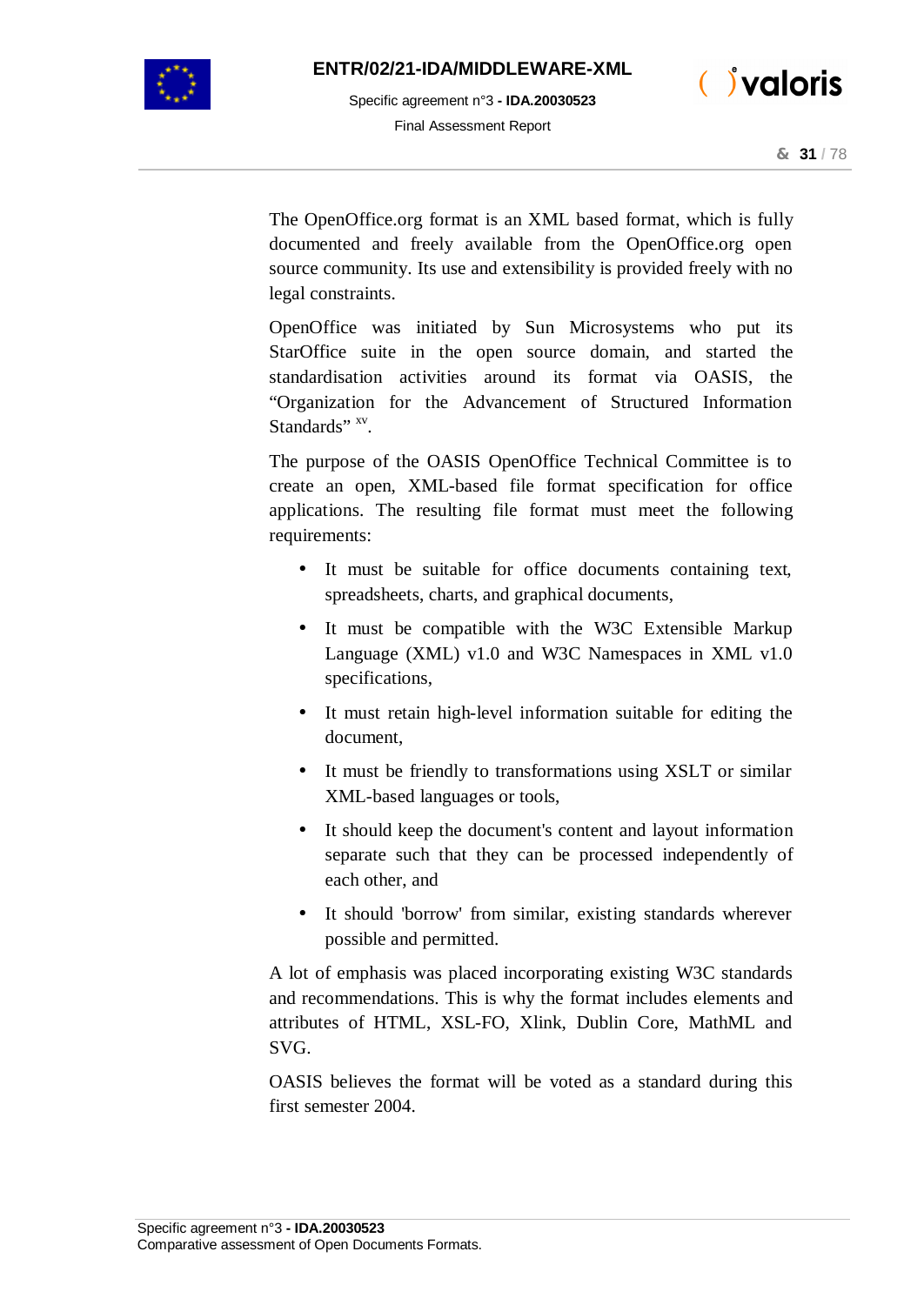





#### *2.3.9 KWordxvi*

KWord is part of the Koffice Suite. TheXML DTDs are freely available and they are open which means they can also be modified by third parties. The current version is Koffice 1.2.1. Up to KOffice 1.3, the XML tags used by KOffice's applications will be private to KOffice.

The KWord 1.2 package format is a TGZ (GnuZipped Tar archive) which contains at least three files:

- o **maindoc.xml:** This file contains the bulk of the KWord text, tables and formula information. It is marked with  $XML^{TM}$  tags according to the official KWord 1.2 DTD is located at: http://www.koffice.org/DTD/kword-1.2.dtd.
- o **documentinfo.xml:** This file contains the document information. This is information entered into the dialog boxes when selecting File->Document Information from the menubar. This information is useful for tracking authors, contact information etc. The DTD for KOffice 1.2 is located on their web site $^{xvi}$ .
- o **Mimetype:** This file contains the mimetype for KWord files. This information is used by KDE to determine that this is a KWord file. This file always contains: application/x-kword

In addition, there may be other files included in the KWord document file. Pictures, embedded documents and other binary information are stored within the KWord document as separate files.

Unlike other word processing programs, KWord uses a frameoriented layout rather than a page-oriented one. All content is created in frames whose size and position can be adjusted. The content flows between the frames unless there is a fixed frame break. The program has however, a desktop publishing mode and a word processing mode. Very often only a very simple layout is needed. The document format is the same in both modes.

As from KOffice 1.4, the plan is to switch to OpenOffice.org file formats as the new native format for KOffice.

#### *2.3.10 AbiWordxviii*

AbiWord is a free word processing program similar to Microsoft Word. AbiWord is part of a larger project known as AbiSource. The goal of the project was the development of a cross-platform, Open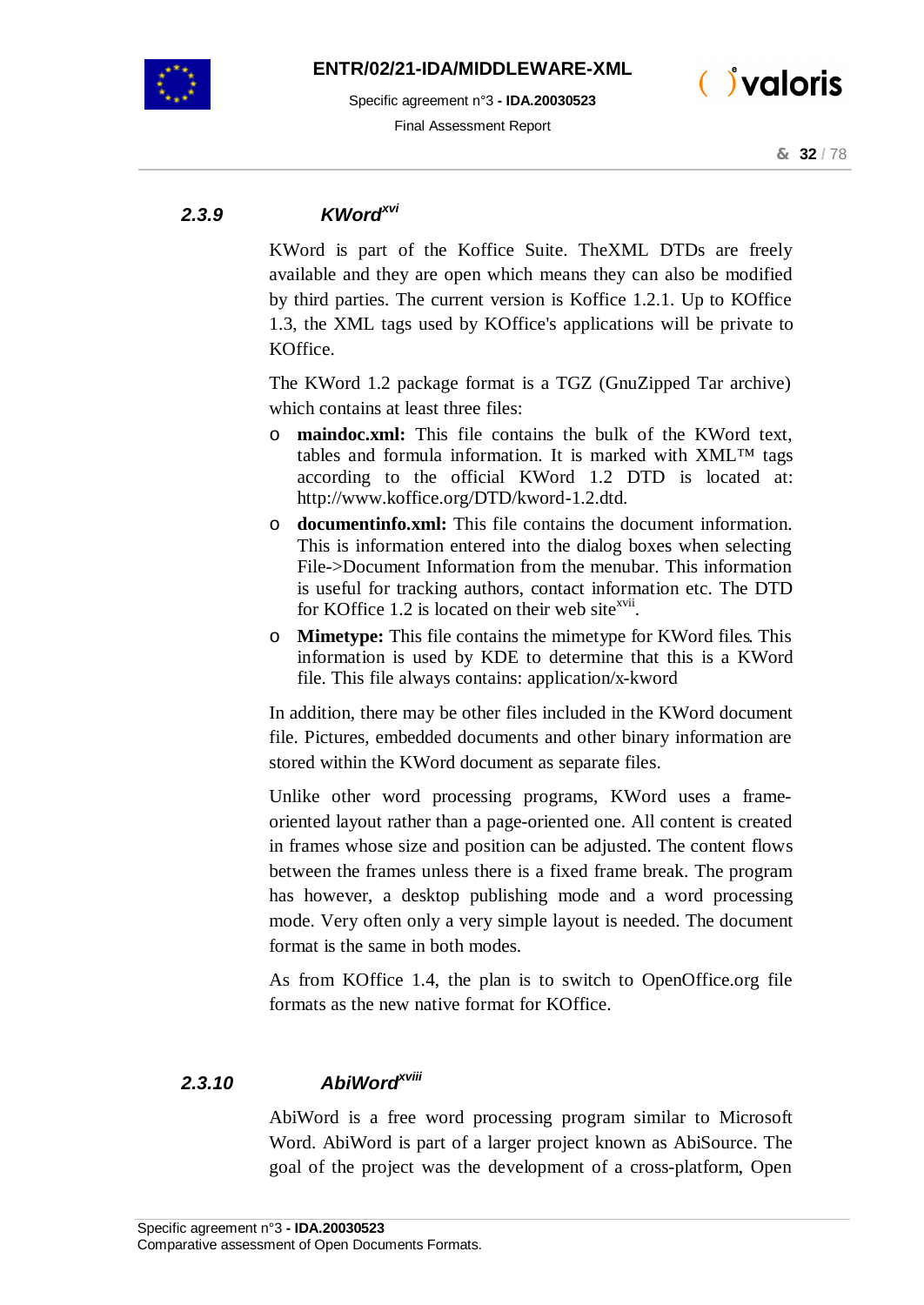



Source office suite beginning with AbiWord, the project's word processor. Version 1.0 was released in April 2002, followed by Version 2.0 in September 2003, which is the current version.

AbiWord differentiates itself in its drive to become a fully crossplatform word processor and support for internationalization.

AbiWord has two native file formats .abw - an XML based file format - and .zabw which is a compressed .abw file. There is an AbiWord DTD, located at  $x$ <sup>xix</sup> but this DTD is not used by the application to validate documents. Its purpose is rather descriptive rather than normative. It is not clear what the long-term plans for the DTD are  $\frac{xx}{x}$ .

#### *2.3.11 DocBookxxi*

DocBook is general purpose XML and SGML document type particularly well suited to books and papers about computer hardware and software (though it is by no means limited to these applications).

The DocBook specifications are approved and published by the OASIS DocBook Technical Committee. DocBook is almost 13 years old. It began in 1991 as a joint project of HaL Computer Systems and O'Reilly. Its popularity grew, and eventually it spawned its own maintenance organization, the Davenport Group. In mid-1998, it became a Technical Committee (TC) of the Organization for the Advancement of Structured Information Standards (OASIS). The latest version of DocBook (V4.2.) can be found at  $^{xxii}$ ;

DocBook's DTD defines more than 300 elements with an equal number of attributes. The DocBook markup language deals only with the semantic structure of the document. To work with DocBook the author must be able to work on the logical level of the document rather than on the visual level.

• In this context, WYSIWYG word processing is not possible in DocBook, because the way a section of text is to be marked up is not explicitly defined. Semantic markup makes the documents more amenable to interpretation by (publication) software however.

The author sees the document one way when it is created (e.g. with a plain text editor like notepad or emacs) and can automatically access completely different views through defined processes.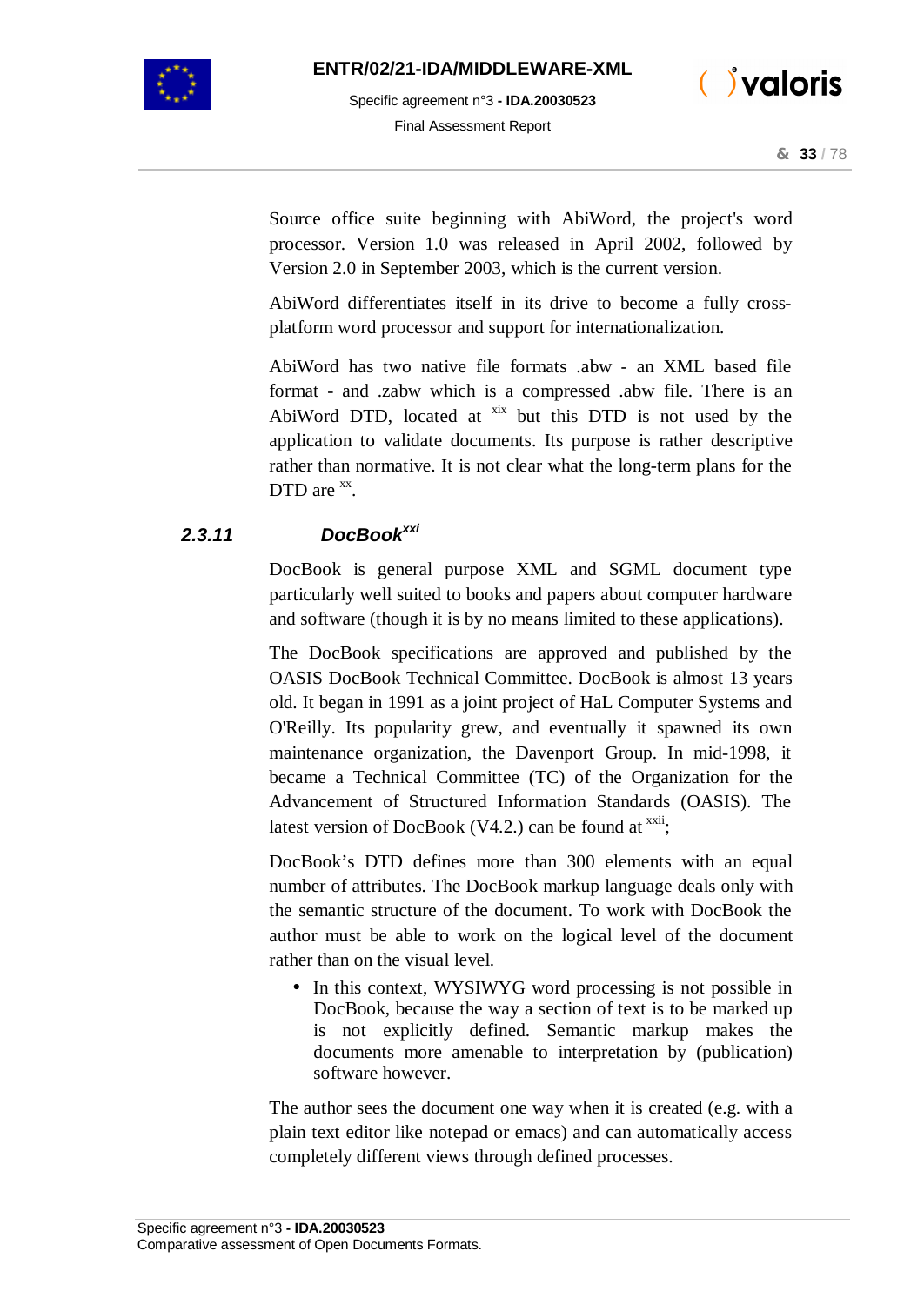



The philosophy of DocBook makes it more adapted to heavy structured documentation such as technical one, rather than generalpurpose office documents. The great advantage that DocBook offers for technical documentation is that multiple publication formats can automatically be generated from a same DocBook source file:

- Printed version
- HTML
- RTF
- PDF
- Braille etc.

#### *2.3.12 Adobe FrameMakerxxiii*

Adobe FrameMaker 7.1 is a word processing tool that uses any XML DTD, as well as a binary format. FrameMaker gives users the ability to create, edit and import valid XML content in full WYSIWYG mode when authoring documents. Adobe FrameMaker supports DTD's but not the more recent XML Schema definitions.

The proprietary binary format, is recognizable by its .fm file extension. FrameMaker version 7.1 and version 7.0 are compatible, and can be opened on any platform. There is the option to save a document in FrameMaker 6.0 format for backwards compatibility.

Adobe has always kept FrameMaker as an upper-end product destined for technical writers and publishers. Its native format has therefore not been considered as a potential general office document format. Furthermore, Adobe's main interest lied in the end-form nonrewriteable, but high-fidelity PDF format.

#### *2.3.13 Adobe PDFxxiv*

Portable Document Format (PDF) is a file format developed by Adobe Systems for representing documents in a manner that is independent of the original application software, hardware, and operating system used to create those documents. A PDF file can describe documents containing any combination of text, graphics, and images in a device independent and resolution independent format. These documents can be one page or thousands of pages, very simple or extremely complex with a rich use of fonts, graphics, colour, and images.

PDF is primarly the combination of three technologies: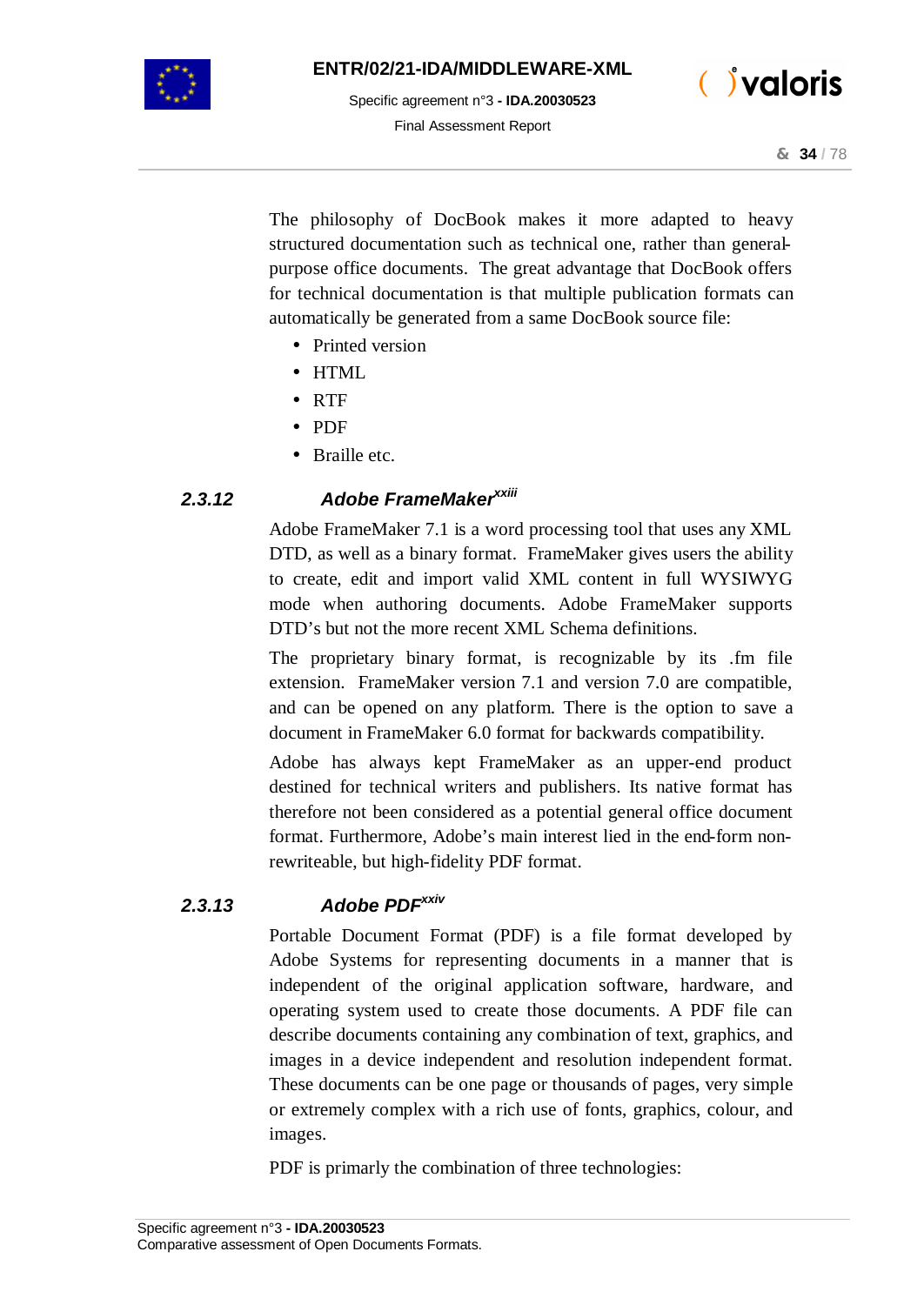



- A cut-down form of PostScript for generating the layout and graphics,
- A font-embedding/replacement system to allow fonts to travel with the documents
- A structured storage system to bundle these elements into a single file, with data compression where appropriate

PDF is a subset of those PostScript language elements that define the graphics, and only requires a very simple interpreter. For instance, flow control commands like *if* and *while* are removed, while graphics commands such as *lineto* remain.

There are several advantages to the PDF format. One is that there is only a single small file to transfer, whereas with the same file in PostScript format one must send the additional materials on its own. In addition it is faster to display on the screen. Finally, if displayed with Adobe's Acrobat Reader, there is a font-substitution strategy that ensures the document will be readable even if the end-user does not have the "proper" fonts installed.

When PDF first came out, in the early 1990s, it was slow to catch on. At the time, not only did the only PDF creation tools of the time (Acrobat) cost money, and so did the software to view and print PDF files. Additionally, there were competing formats. Adobe started distributing the Acrobat Reader program at no cost, and continued to support PDF through its slow multi-year ramp-up. Competing formats eventually died out, and PDF became a well-accepted standard.

Several independent PDF viewers and interfacing libraries have been developed, for example Xpdf, and GNOME Pdf for POSIX-like systems.

In recent versions, the functionalities of PDF have been extended. They can also include interactive elements such as buttons for forms entry and for triggering sound and Quicktime or AVI movies. PDF files are optimized for the Web by rendering text before graphic images and hypertext links.

Similar to Postscript, PDF remains an end-form format which is not intended for re-writing documents.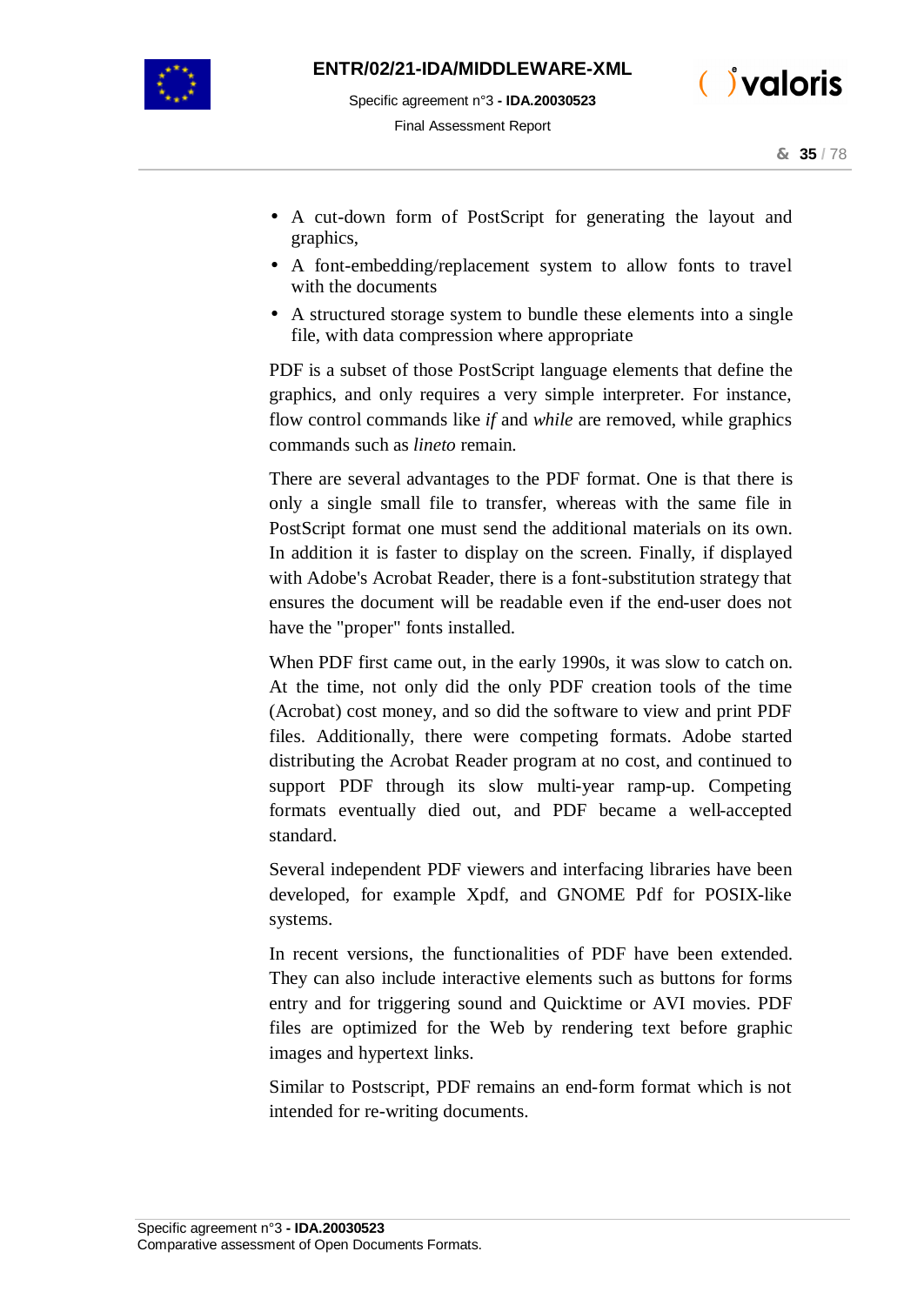



### *2.3.14 Adobe XDPxxv xxvixxvii*

XDP (XML Data Package) format has recently been announced by Adobe.

An XDP file is simply an XML file that packages a PDF file in XML, along with XML form and template data. In this way, XDP represents both the logical structure of documents in XML as well as their presentation in PDF.

An XDP file contains several distinct blocks of information:

- **XML Form Data**. This component is the user data encoded according to an arbitrary XML schema chosen by the form developer during the design phase. The schema can be an industry standard, the enterprise's standard, or completely customized. Some examples of industry-standard schemas are ACORD (insurance), XBRL (finance), HL7 (healthcare), and SF424 (eGovernment).
- **XML Form Template**. This component contains all the form intelligence, including the mapping of XML form data to PDF form fields as well as all the business logic that controls the interactive behavior of the document, such as calculations and data validations.
- **XML Configuration Information**. The XML form template uses this component as a global reference for database and Web services SOAP connections.
- **Other XML Information**. XDP files can include custom XML information such as a schema file to facilitate validation, XML digital signatures, content metadata to facilitate archiving, or data used by a custom digital document application.
- **PDF Document**. XDP files provide all the traditional PDF benefits of precision document layout and high fidelity printing by embedding the PDF in an XML element (base64 encoded).

An XDP file is an XML file, so all XML tools, XML system interfaces, and Web services can work directly with it. The XML data is directly accessible. The new document format has been developed to provide organizations with a step-by-step migration path from manual, paper-based workflows to streamlined, automated processes that fully integrate electronic documents and forms.

There are different levels of PDF electronic forms sophistication:

• As a first step, simply converting paper-based forms to PDF reduces the distribution costs by enabling forms to be e-mailed or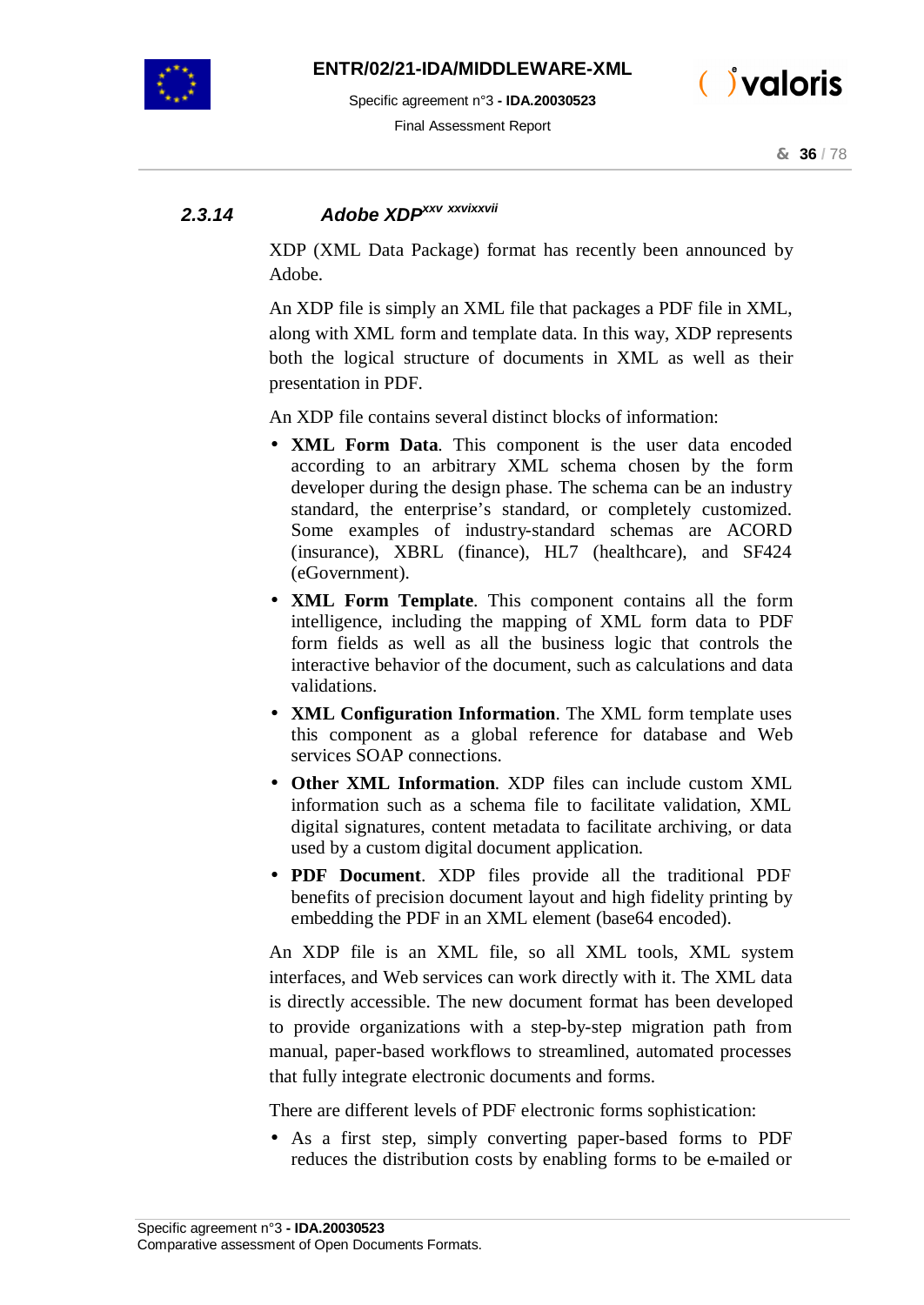



downloaded from a Web site. Users can then print a form, fill it in, and send it back.

- As a second step, users can fill in forms online and then print them. This step improves the legibility of the captured information and, when calculations and validations are included in the form, the accuracy of the data is improved.
- The third step is to enable electronic submission of the form, including applying digital signatures. The XML data can be directly integrated into back-end systems, thus reducing errors associated with rekeying.
- The final step enables forms to initiate and continue through complex business processes, with data being added to the form as it moves through the workflow and integrated into multiple systems along the way. Advanced network services, such as Web services or data connectivity, can also be addressed for more sophisticated business interactions.

The XDP specifications will be published and made publicly available.

XDP is very promising in that it adds to PDF the possibility to include the re-writeable XML counterpart. However, XDP seems to be more focussed on representing electronic forms. The re-writeable part is therefore a form-oriented XML schema, which allows endusers to fill-in electronic forms, rather than any general-purpose document.

## 2.4 Discussion

## *2.4.1 Interoperability and fidelity*

A scenario that illustrates an ideal world where all of the ODF criteria are fully respected can be as follows: A person uses a tool T1 on hardware/software platform P1 to create a complex document D with graphics, structured text and incorporated spreadsheets, transmits it in the form of format F to another person who opens/modifies it using tool T2 on hardware/software platform P2 and sends it back. The initial creator should be able to open the document as if it were the original one that was sent, ie. exact layout, content and structure, with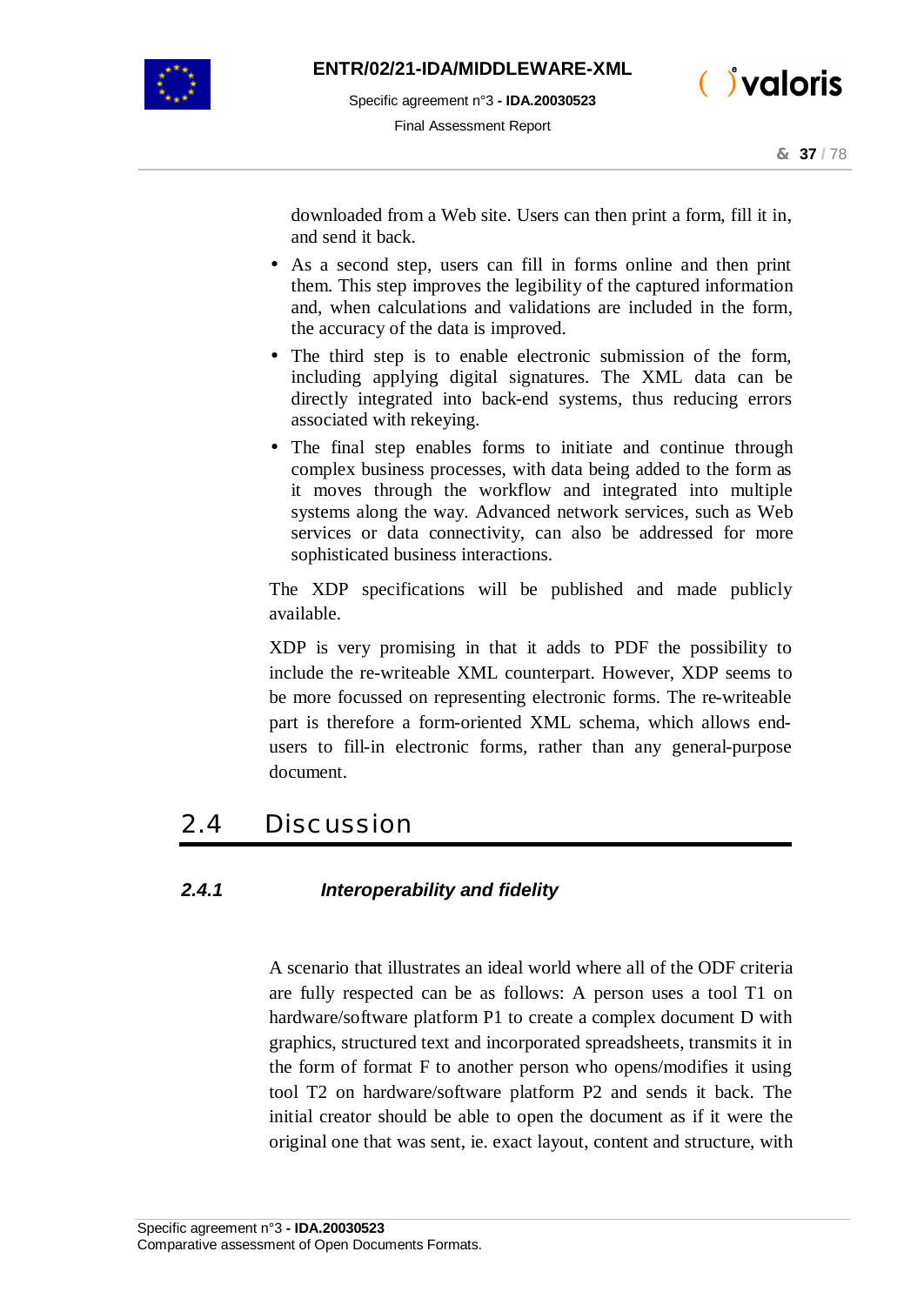



the modifications included as if they were applied by the original tool.

All those who have attempted this scenario know that it is an almost impossible challenge in today's environments, even when using tools from the same vendor such as Microsoft. An MS document may look – both on-screen as printed out - differently depending on the Word version, platform (operating system and version) and even local computer settings (installed fonts, video card driver, printer driver, etc.). Compatibility between different versions of Microsoft Word is limited to a backwards compatibility and implemented through import and export filters, which do not always work flawless xxviii.

An recent presentation<sup>xxix</sup> from CNES (Centre National des Etudes Spatiales, France) pointed out that documents at CNES which were created using word processors in 1985, had to be re-keyed in manually in 1990 (MS Word 2), and then again in 1997 (MS Word 95). I.e. the upward compatibility chain was broken in less than 10 years. Moreover, documents created in 1995 had to be restructured manually in more recent Word versions, and all mathematical formulae re-inserted.

When documents are to be exchanged between tools from different vendors the challenge becomes even more complex, since the interpretation of the format is made by different companies who do not necessarily share all knowledge and views about the format, and because the functionalities represented in the format might not be provided by the tools.

More precisely, interoperability is influenced by three factors<sup>xxx</sup>.

• The **quality of the filter component**, that is, the quality of the component that translates the content and structure of a document into the internal representation of the application. Documentation on the structure of the Microsoft Word file format for example is only available up to version 97. The newer versions of Word do not offer a separate filter for saving in Word 97, which leads to the assumption there are no essential evolutions in the format. Nevertheless, there are differences in file size observed. Word 2003 changes the size of the test files originally created in Word 2000 when they are opened and saved in the doc format<sup>xxxi</sup>.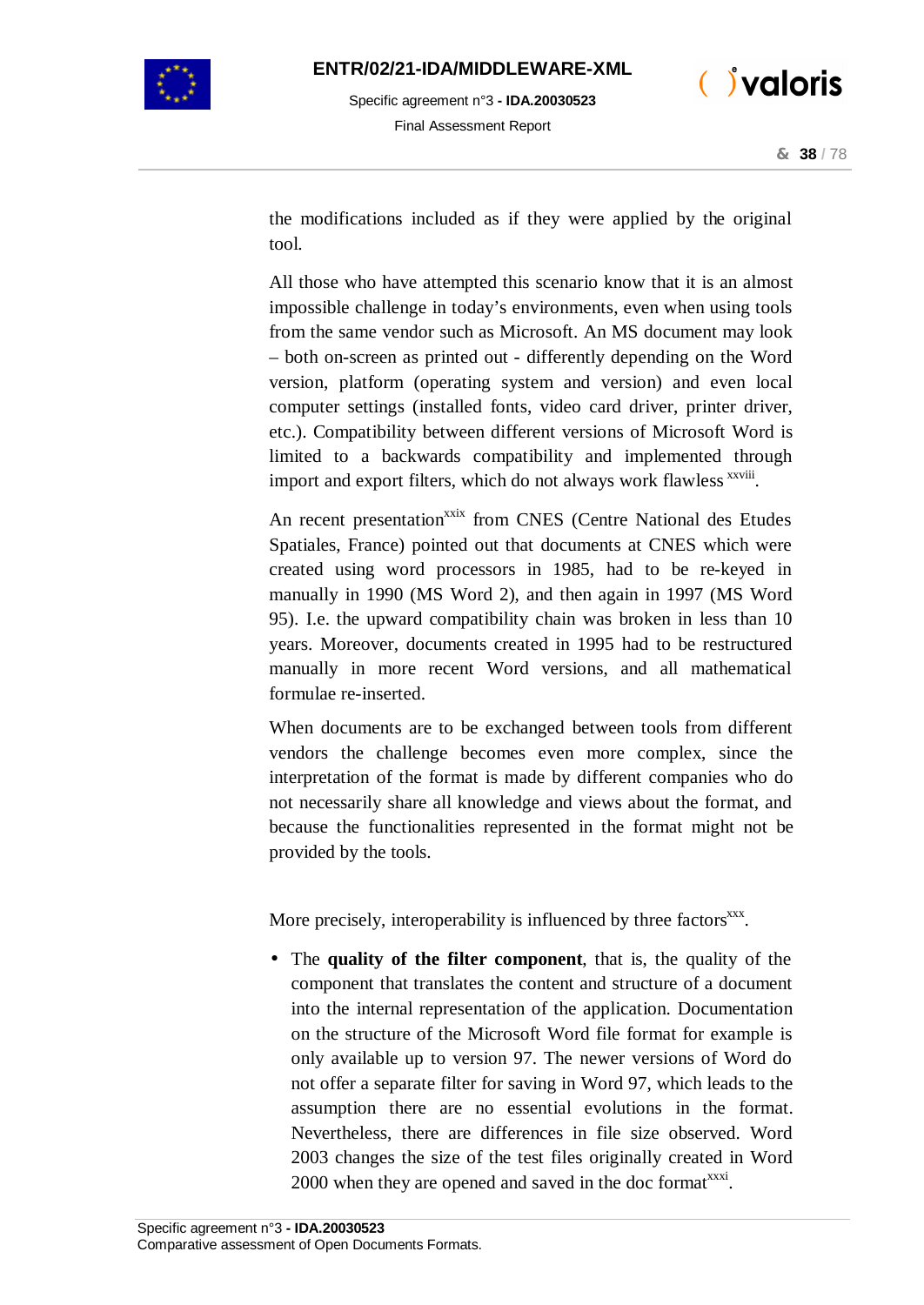



Final Assessment Report

- The **compatibility of the feature set** of the applications that exchange a document.
- The behavior or **interpretation of features** that exist in both applications. Even if two support a certain feature, there might be differences in the way the feature is actually applied, so that documents in fact might look different although they have exactly the same values stored for the feature within their text engines.

One (already resolved) example of this is the upper paragraph margin that exists in Microsoft Word and StarOffice/OpenOffice.org Writer. The latter, like many DTP (Desk-Top Publishing) and professional word processing applications, ignores this value for the first paragraph of a page. Microsoft Word does not. The result of this is that the documents look different, although exactly the same values are stored in both text engines.

Adobe's PDF has gone a long way in the preservation of document layout, but had to sacrifice the ability to modify the document. PDF provides on-screen look and print output that have the industry's highest level of fidelity, but even then they are not 100% perfect xxxii xxxiii. The PDF encoding utility configuration can largely influence the size of the generated PDF file but also (in the opposite sense) the quality and portability of the document:

- Compression may degrade quality of the embedded images since it often applies algorithms that loose information.
- Embedding fonts in a document ensures that the fonts will be the ones you choose, even if those fonts are absent from the computer displaying the document. For instance, if a font is not embedded in a PDF file and the user does not have access to the original font on their system, Create Adobe PDF Online substitutes the font with a Multiple Master serif or sans serif typeface. Embedded fonts are disabled by default because they increase file size, but in this case fidelity is not guaranteed since restitution is based on different fonts from the original ones.

This brings us to the conclusion that currently no document format exists that guarantees absolute format fidelity. We could rank the currently existing document formats on their level of format fidelity as: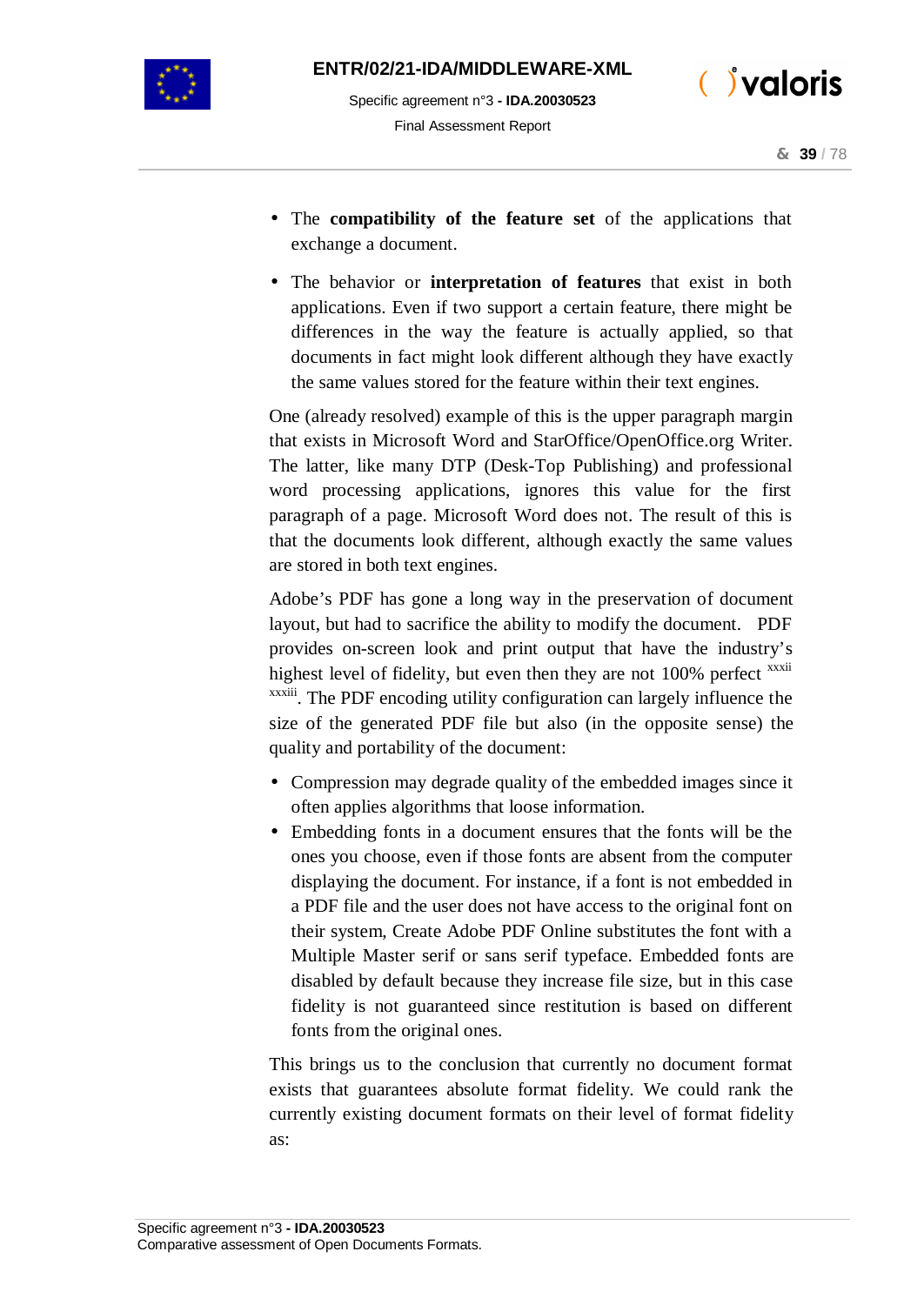



- **High:** With the exception of differences due to locally installed fonts and tool bugs, the document layout is preserved across platforms and computers.
- **Medium:** There are important issues associated with the document format. This can be due to architecture dependency (binary formats) or incomplete documentation of the format (Word versions)
- **Low:** the document layout depends on the user's viewing preferences (XHMTL).

For a format to truly preserve format across different word processors, platforms and computers the **format should be well documented** and all factors that might influence the representation should be **integrated** in the electronic document (internalise the external factors). For instance fonts should systematically be integrated and calculated fields should store not only the formula (e.g. =Today) but also the last calculated value. If the document is opened on a system that is unable to perform the recalculation, at least the last known value could be shown.

| <b>Document Format</b>  | <b>Abbr</b> | Open                     | Non-binary | Modifiable | High-Fidelity | Crossp-latform           | Common<br>features | Advanced<br>features | Wide-Adoption            |
|-------------------------|-------------|--------------------------|------------|------------|---------------|--------------------------|--------------------|----------------------|--------------------------|
| WordProcessingML        | WordML      | Y                        | Y          | Y          | M             | $\overline{\phantom{a}}$ | Y                  | Y                    | $\overline{\mathcal{L}}$ |
| <b>Word 2002</b>        | doc2002     | $\mathbf N$              | N          | Y          | М             | N                        | Y                  | N                    | Y                        |
| <b>Word 2001</b>        | doc2001     | N                        | N          | Y          | M             | N                        | Y                  | N                    | Y                        |
| <b>Word 2000</b>        | doc2000     | N                        | N          | Y          | M             | N                        | Y                  | N                    | Y                        |
| Word 97                 | doc97       | N                        | N          | Y          | M             | N                        | Y                  | N                    | Y                        |
| Word 95                 | doc95       | N                        | N          | Y          | M             | N                        | Y                  | N                    | Y                        |
| Word 6 for Windows      | doc6        | $\mathbf N$              | N          | Y          | М             | $\mathbf N$              | Y                  | N                    | Y                        |
| <b>Rich Text Format</b> | rtf         | $\overline{\mathcal{C}}$ | Y          | Y          | L             | Y                        | N                  | N                    | Y                        |
| WordPerfect9            | wp9         | N                        | N          | Y          | M             | N                        | Y                  | N                    | Y                        |

#### *2.4.2 Formats vs. Criteria*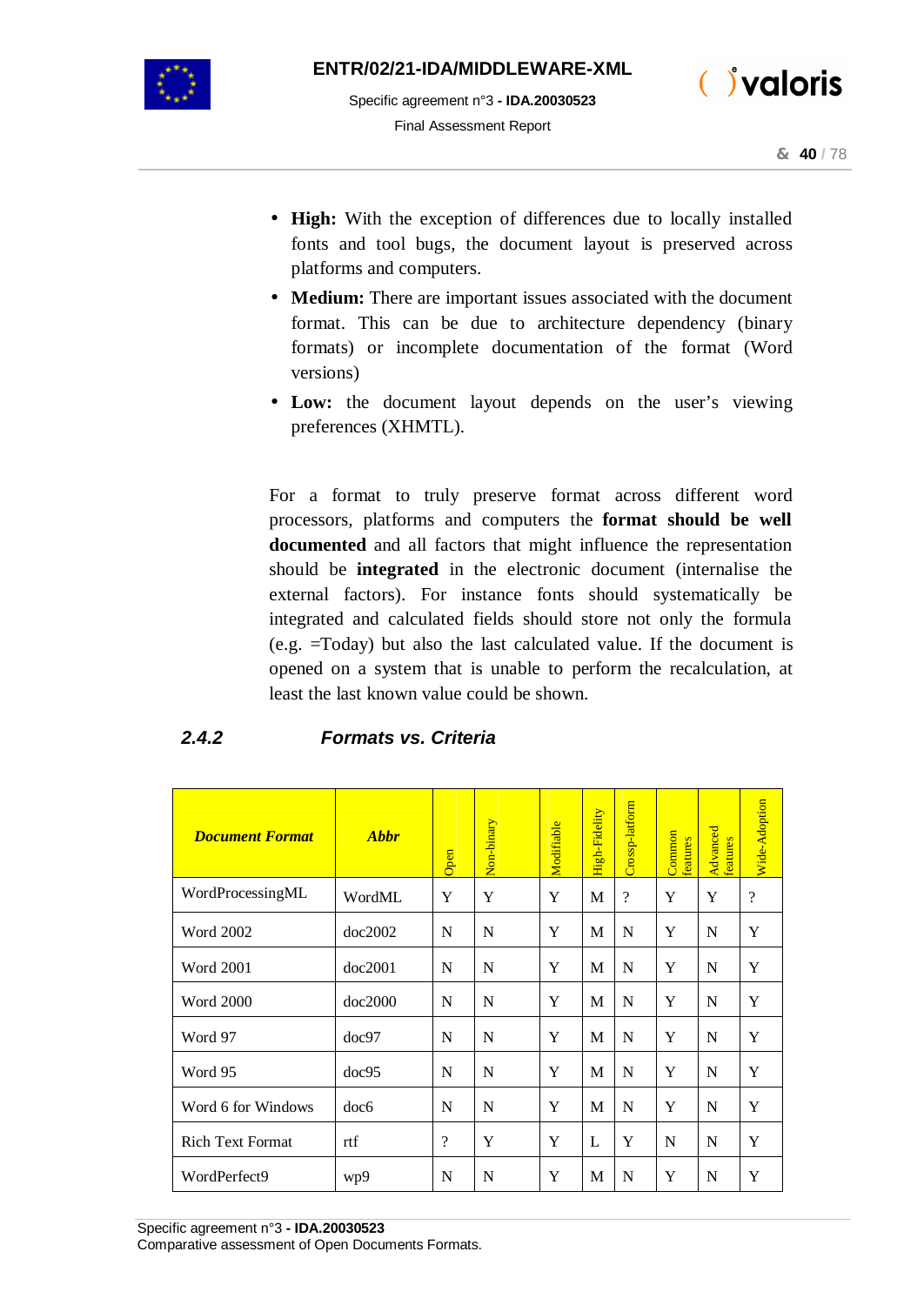

Specific agreement n°3 **- IDA.20030523** 

Final Assessment Report

**& 41 /** 78

*()* valoris

| WordPerfect10                  | wp10              | $\mathbf N$ | N           | Y | M | N           | Y | N | Y |
|--------------------------------|-------------------|-------------|-------------|---|---|-------------|---|---|---|
| $(La)$ TeX                     | latex             | Y           | Y           | Y | Y | Y           | N | M | N |
| StarWriter 5.2                 | sw52              | $\mathbf N$ | N           | Y | M | N           | N | N | N |
| OpenOffice.org 1.0             | OO <sub>o</sub> 1 | Y           | Y           | Y | M | Y           | Y | M | Y |
| Kword 1.2                      | kw1               | Y           | $\mathbf N$ | Y | M | N           | N | N | N |
| AbiWord 2.0                    | aw2               | Y           | Y           | Y | M | Y           | N | N | N |
| FrameMaker 7.1                 | fm7               | Y           | N           | Y | M | $\mathbf N$ | Y | N | N |
| Portable<br>Document<br>Format | pdf               | Y           | Y           | N | Y | Y           | Y | N | Y |
|                                |                   |             |             |   |   |             |   |   |   |
| <b>XML</b> Data Package        | xdp               | Y           | Y           | N | Y | Y           | Y | N | Y |
| Postscript                     | ps                | Y           | Y           | N | Y | Y           | Y | N | Y |
| <b>XHTML</b>                   | html              | Y           | Y           | Y | N | Y           | N | N | Y |
| <b>DocBook</b>                 | docbook           | Y           | Y           | Y | N | Y           | Y | Y | N |

The above table makes a difficult attempt to apply the listed criteria to the current document formats.

It is important to note that this table is not meant to select a winner format or tool for a given need. Rather, it is meant to assess the given formats against the ODF criteria, and select those that require further evaluation in this respect, especially from a market momentum perspective. We have therefore simply used Yes/No/Medium values for the criteria, with no further weighting.

As can be seen from the table, two document formats seem to be most compliant, namely:

- SUN/OASIS OpenOffice.org
- Microsoft XML Reference Schema's (WordProcessingML)

These two document formats seem to comply with almost all of the criteria, especially:

- o Modifiable/re-writeable, non-binary
- o Support for common and more advanced word processing features
- o Medium to high-level fidelity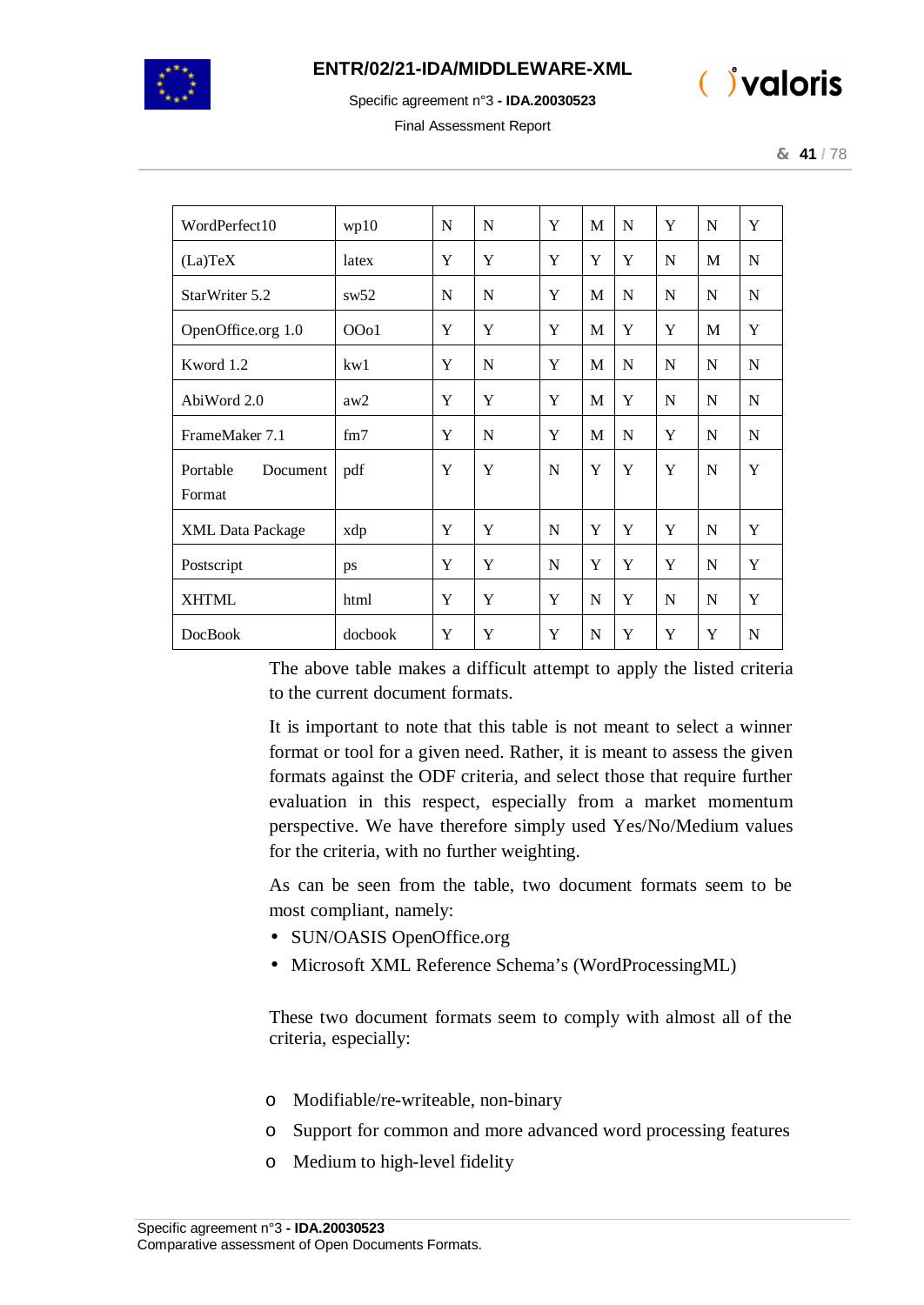

Specific agreement n°3 **- IDA.20030523**  Final Assessment Report



These two document formats will be further analysed in the subsequent chapters of this document, with regard to the remaining strategic criteria namely, openness, wide adoption and interoperability.

A few other formats meet some of the criteria, namely :

- Adobe XDP: Given the strategic importance in the context of this study for the format to be rewriteable, XDP will not be analysed further. It will be looked into only from the digital signature implementation perspective.
- $(La)$ TeX : as we have explained in the previous sections, this format is only confined to the scientific community, which although is large, does not qualify as general wide adoption. Futhermore, we believe that now that more and more tools implement MathML, esp. OpenOffice, (La)TeX users will gradually migrate.
- RTF: The evolution of RTF followed closely the MS Word versions, and then stopped. We believe that RTF has been replaced by the MS XML Reference Schemas, which have been selected for further discussion.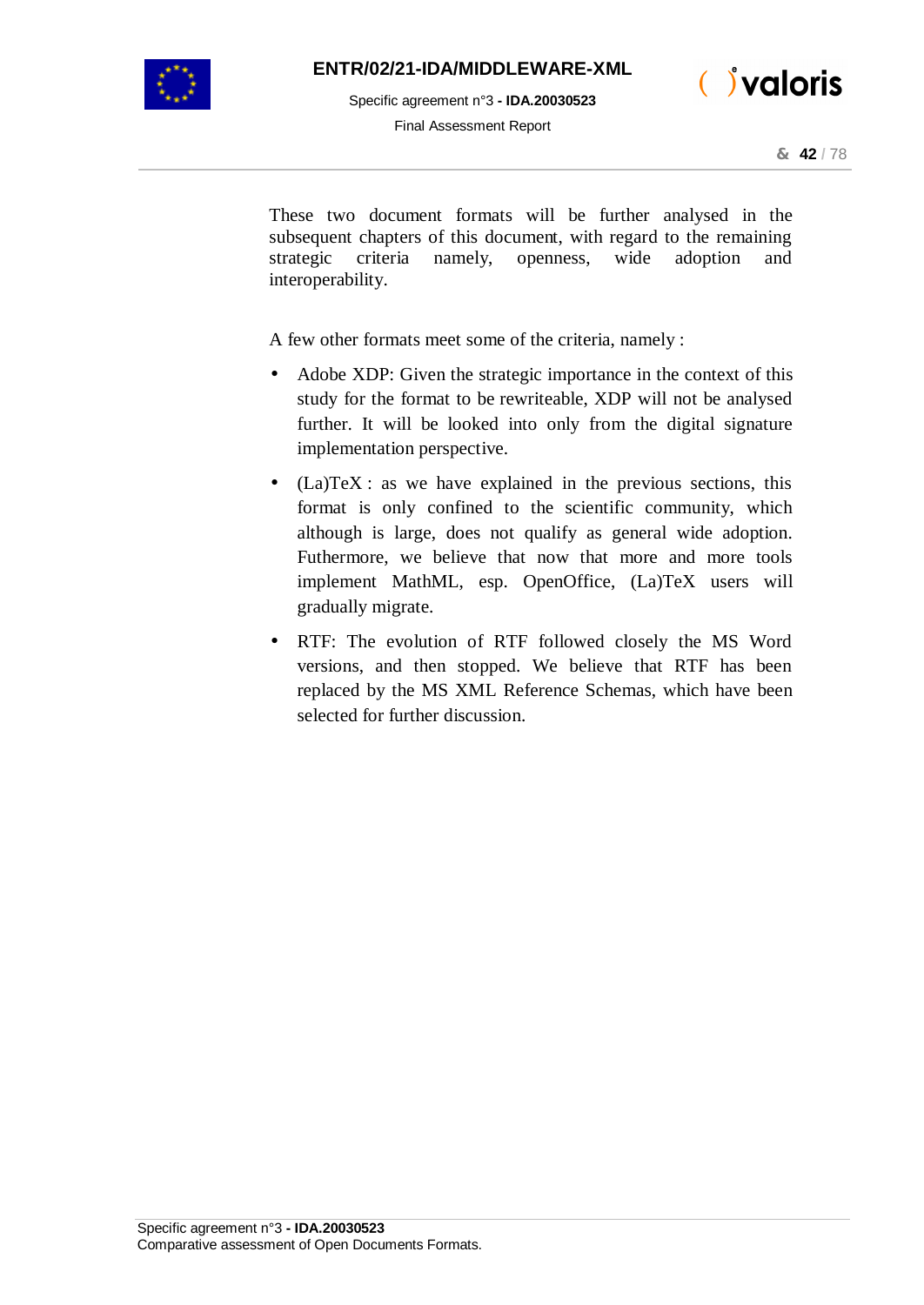



**& 43 /** 78

# 3 The Microsoft XML Reference Schemas

# 3.1 Introduction

Microsoft Corp. has announced on November  $17<sup>th</sup>$  the availability of Open and -Free License for the Office 2003 XML reference schemas xxxiv. Microsoft has first delivered the Wordprocessing ML schemas; the other schemas namely, SpreadSheetML and FormTemplateML, have followed on December 5<sup>th</sup>.

These schemas describe how information is stored when documents are saved as XML. By making these schemas available royalty free, Microsoft wishes to attain a "new level of transparency, interoperability, document portability and ease of communication".

The documentation seems complete which was not the case for the previous WordProcessingML versions. It will give Linux, Unix and Windows developers access to the word processing, spreadsheet and form template XML schemas for several Office 2003 applications including Word 2003, Excel 2003 and InfoPath 2003.

Microsoft claims that this will enable third party software companies to build products that seamlessly interoperate with Office 2003.

# 3.2 Technical aspects

## *3.2.1 WordProcessingML*

All of WordProcessingML, SpreadSheetML, and FormTemplateML are defined as XML schemas.

A Word 2003 document can therefore be exported into XML, in a way that conforms and validates with respect to WordProcessingML Schema.

Microsoft Word 2000 and 2002 had already limited support for XML. Documents saved in HTML format in Word 2000 and 2002 have some embedded islands of XML data saved within them, but you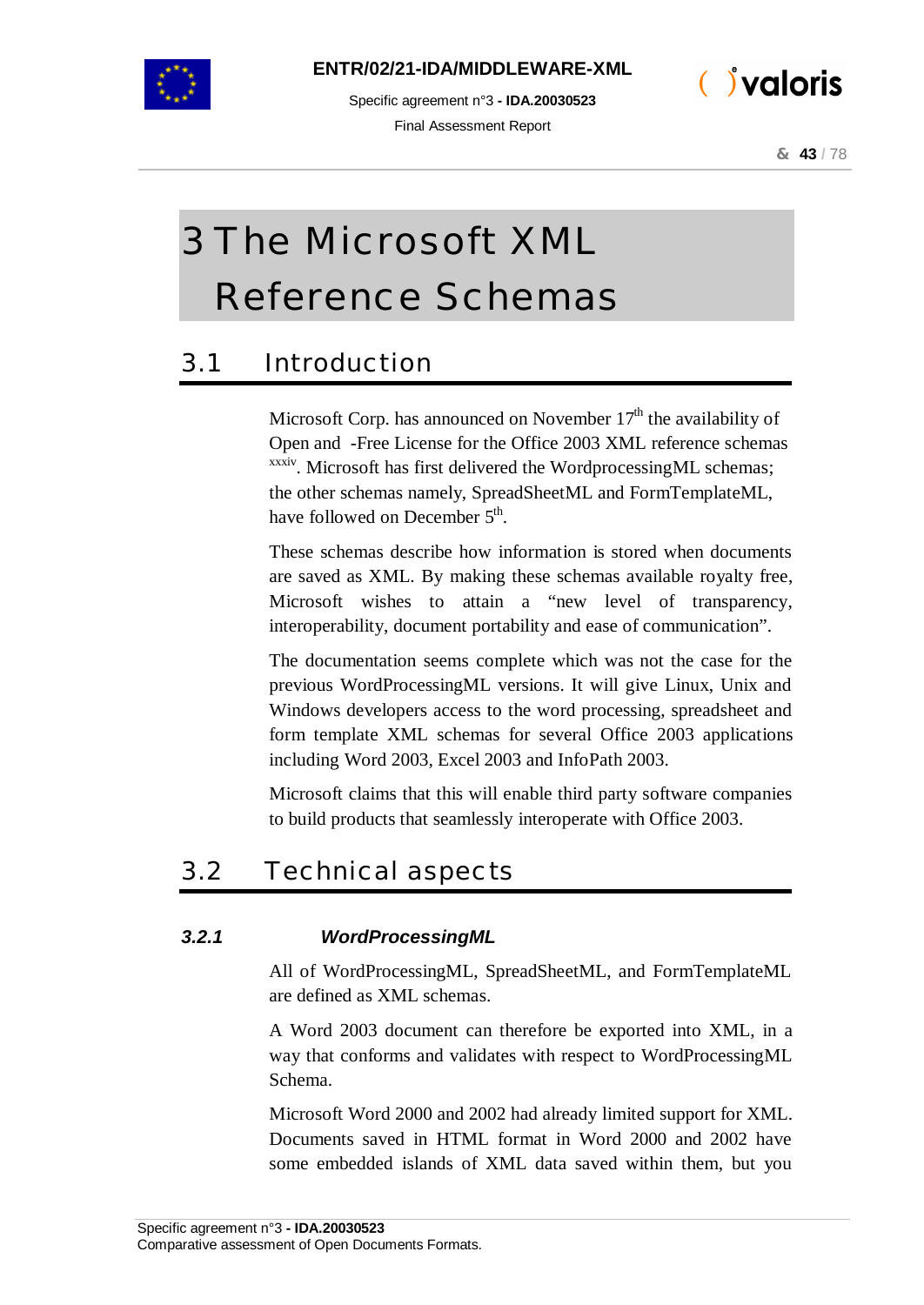



could not use either Word 2000 or Word 2002 to natively create or save XML documents.

In addition to WordProcessingML, Microsoft Office Word 2003 also includes support for custom XML schema definitions<sup>3</sup> (XSDs), making it possible to attach one or more custom schemas to a given Word document. It allows the users to annotate the document with the elements found in the attached schemas. This makes it possible to inject business-related markup into documents so they can be processed around business markup instead of the more generic WordProcessingML markup. For example, a document that contains information over a new employee could be annotated with elements of the employee schema. Via the template and add-ins dialog, it is possible to manage the schema library and to choose the schemas to attach to a particular document. The user can indicate if Word should validate documents and whether it should be possible to save invalid documents.

#### *3.2.2 Main features of Microsoft Office 2003*

The newest edition of Office focuses largely on collaboration: helping employees work with each other more effectively, whether they are sharing documents or planning meetings and events. Microsoft has mostly focused on making the existing tools easier to use rather than adding a large number of functionalities. xxxv

The main features added in the Office 2003 version are the following.

In Microsoft Word, users can:

- Lock down portions of Word documents to prevent editing.
- Assign permissions, enabling only certain users to make changes (the "compare and merge" feature is greatly improved, making it easier to see all reviewers' comments)

Document Workspaces allow users to:

• Co-author, modify and review files via a centralized, Webbased repository of files, tasks and lists of links and team members

 $\overline{a}$ 

<sup>3</sup> Schemas must adhere to the World Wide Web Consortium (W3C) XML Schema recommendation.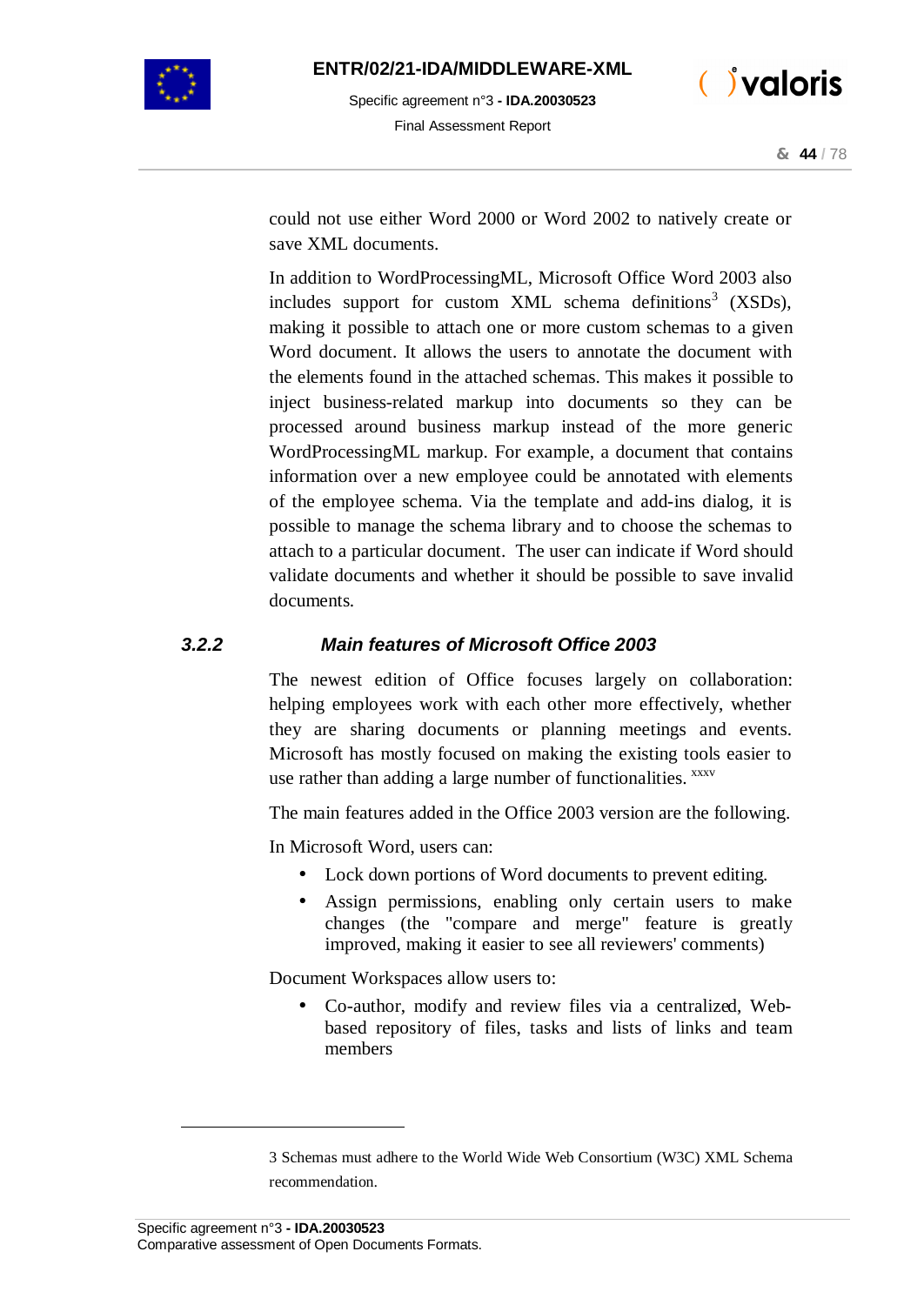



• Share attachments and contacts, giving their cohorts access to the latest versions of documents at any given time.

Microsoft Outlook 2003 has:

- New spam filtering capabilities
- An interface easier to use
- An interface that adds the ability to view multiple calendars simultaneously

Microsoft Excel 2003:

- 40 functions were rewritten that are useful for scientists and engineers
- MSExcel 2003 can use XML data
- Users can scroll through two spreadsheets, side-by-side, simultaneously

A new tool is now available either with the Office 2003 suite or purchased seperately : Microsoft Office OneNote 2003

• It allows users to organize notes in a single location.

Also, using the XML schemas, it is possible to integrate Office documents into business processes. For example, a letter is written to a client that includes the customer number, the subject and the date, each of these has a style attached to it. Based on the style, a down stream process can extract these fields and put them in a CRM system with a pointer to the actual document. The administrator just writes the letter and the rest happens automatically xxxvi.

## *3.2.3 XML features of Word 2003*

Word has two level support for XML. One could either simply use Word freely and save the document in XML which would generate a WordProcessingML compatible document. Or, define one's own XML schema and use Word as an XML editor similar to those available on the market such as Epic from Arbortext or Xmetal from Corel.

After a schema has been attached to a document, it is possible to start annotating the document with the elements of the schema.

The XML Structure pane also gives you an interface to the custom elements currently found throughout the document by displaying the logical tree structure of these elements within the pane.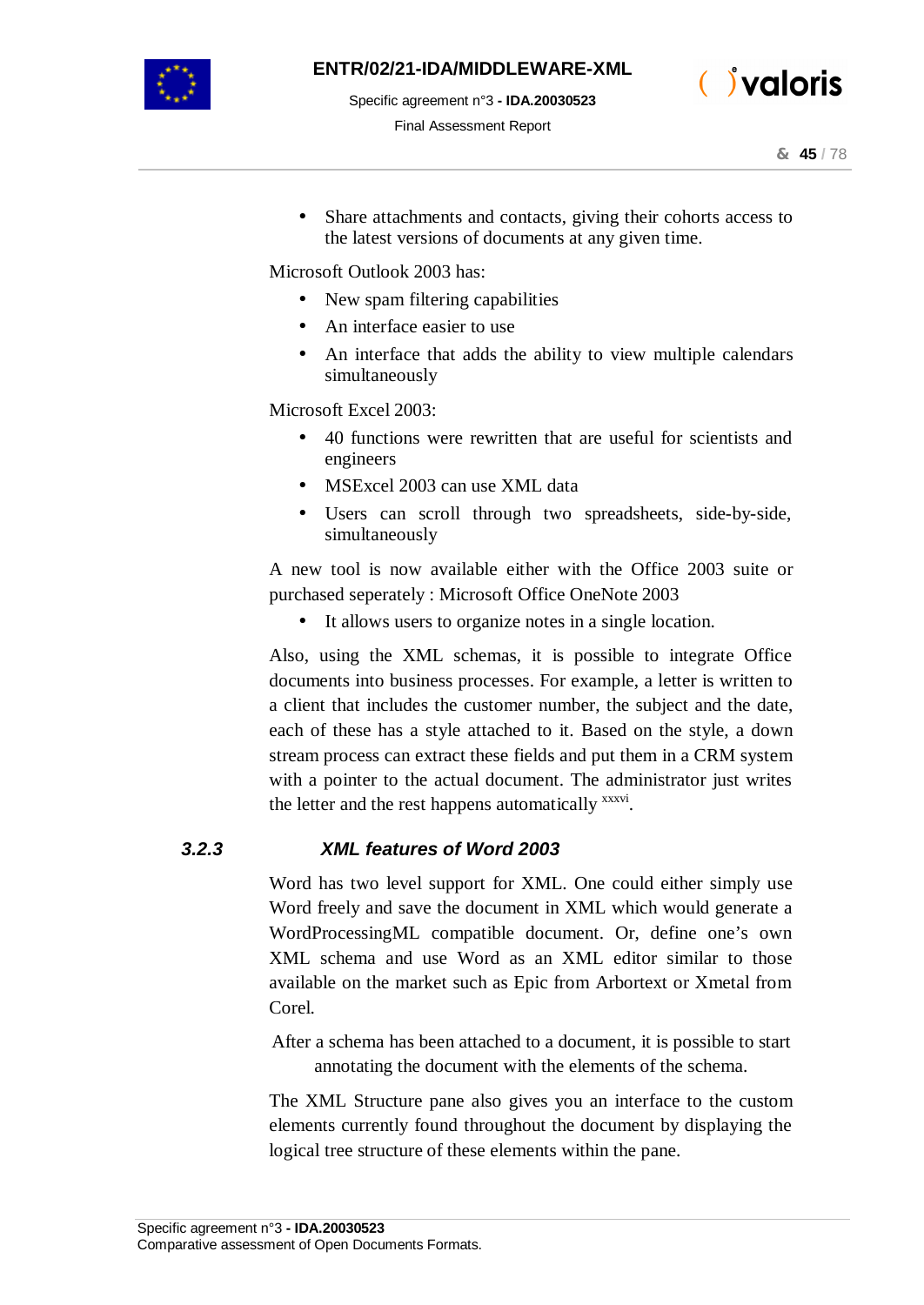

Specific agreement n°3 **- IDA.20030523**  Final Assessment Report



There are two options for saving a Word document with custom elements. The default option is to save the document as WordProcessingML with the custom elements nested throughout the tree.

The other option is "Save data only", which removes WordProcessingML markup and only persists the custom element tree structure.

When the option you "Save data only" is chosen, Word removes the WordProcessingML markup and only saves the custom elements found in the document. Doing this, however, causes one to lose any special formatting that may have been applied to the document.

Word makes it possible to apply an XSLT transformation during the save process. One can use XSLT transformations to move between WordProcessingML and other text-based formats. For example to transform WordProcessingML into a HTML structure.

Word provides an Open as XML option in the Open dialog. When this option is selected, Word opens the result of applying a transformation on the XML document instead of the original document itself.

Features such as custom-defined XML schemas are offered only with for Professional and Enterprise editions.

## *3.2.4 Microsoft Office InfoPath™ 2003*

New with the Microsoft Office System, InfoPath 2003 uses forms to let users enter information according to a customer-defined XML schema. InfoPath enables customers to gather and reuse information with predefined structure (pre-tagging) and as part of a business process<sup>xxxvii</sup>.

InfoPath provides all the functionality expected from a forms package, including the ability to structure and validate data, as well as the ease of use of word processing—all within the familiar Office user interface.

InfoPath supports complex forms with hierarchical structures, freeform text, tables, optional or repeated blocks, data validation, data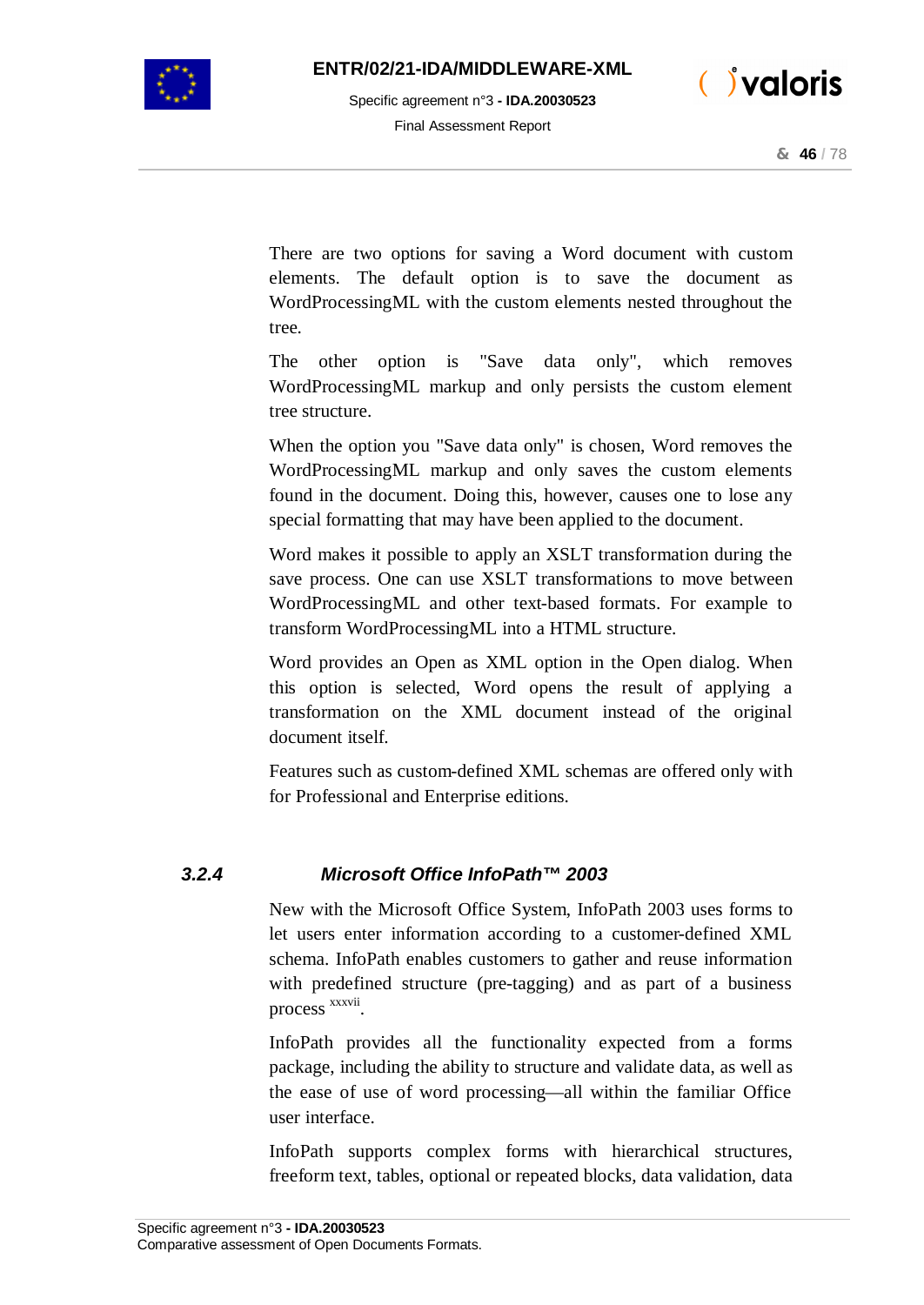



aggregation, and forms with need of multiple views. In a corporate environment, InfoPath streamlines data entry and data capture; native support for XML enables companies to create InfoPath solutions that send data from the desktop environment to backend systems via XML Web services.

The presence of InfoPath underlines Microsoft strategy towards "all XML". This also underlines the importance for WordProcessingML to allow user-defined schemas.

# 3.3 Microsoft XML strategy

What makes XML unique is that it can represent structured, unstructured and semi-structured information. With XML there remain no barriers between document processing, content management, ERP and other systems. With XML we shift away from the paper-based document paradigm to one where documents and data are intertwined.

Microsoft has clearly gone deeply in this direction, as one can attest from the following observations:

Microsoft has been a very active member of the W3C. They followed on the XML evolution at every step.

The new architecture of Microsoft is entirely based on XML Web Services (WS) as provided by the W3C recommendations (SOAP, WSDL etc.). The major milestone will be Windows 2003 which will have Web Services semantics built in.

Microsoft has made 3 co-announcements with IBM in September regarding future improvements to Web Services, namely :

- o *WS security* : Exchange of security credentials across security domains via a security broker.
- o *WS reliability* endorsed by IBM and MS, and
- o *WS transaction* or 2 way commit

All this means that WS barriers have fallen down and this will be part of Windows 2003. MS decided to accelerate this platform into the market place.

MS took the strategic decision of making office system XML compliant. Support for XML is full fledged: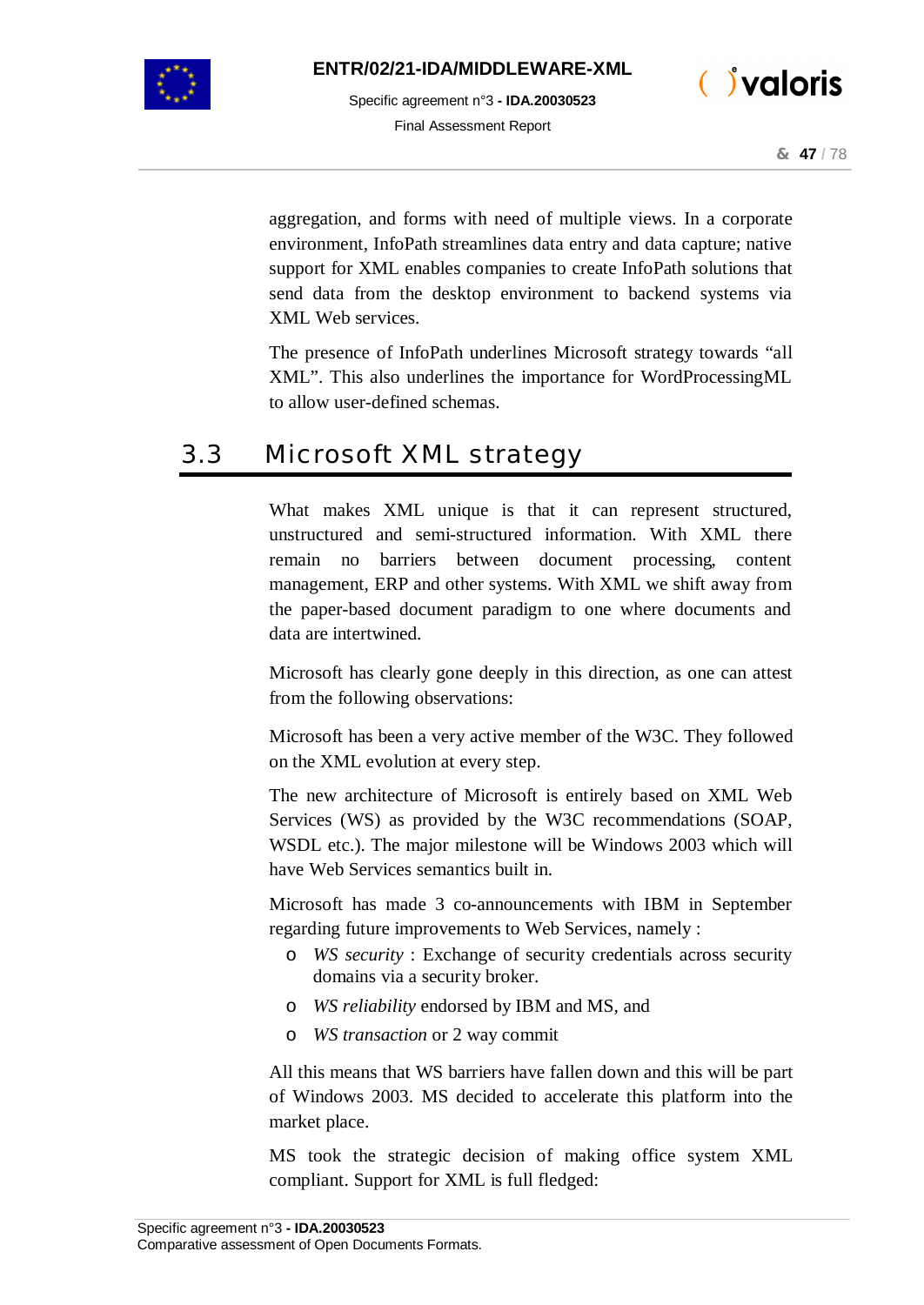



o *No limit to one schema;*

#### o *Support for custom design schemas;*

MS does not believe that the market can be satisfied by a unique schema. MS decided also to have XML tagging for their internal format.

What MS did not do is to submit the XML Reference Schemas to a standardisation body. The first reason is that MS is not yet ready to give up intellectual property rights although royalty free. Second, documents will not exist anymore; MS believes we are at the beginning of the XML revolution where we will no longer be paperbased paradigm.

MS does not believe the patent licence will hinder vendors such as Oracle or IBM or other players from developing WordProcessingML compatible tools.

MS believes that standardising the XML Reference Schemas will bring the risk of slowing down their evolution, which could hinder development of future features in MS Office.

According to Microsoft, " the XML Reference Schema announcement underlines Microsoft's commitment to constructive dialogue with governments and the industry with regard to intellectual property issues. Microsoft listened to requests for clarification of its licensing policy with regard to the Office 2003 XML Reference Schemas and is now responding to those requests by delivering a world-wide open and royalty-free licensing program. Individuals and organisations, including governments, academics and commercial software vendors, can enter into the license.

This announcement builds on prior Microsoft efforts to promote interoperability, including development and standardisation work for XML itself, SOAP, UDDI, WS-Security (the standard security model for XML web services) and other XML industry standards. This licensing program is intended to complement these efforts.

XML is widely recognised as the next-generation technology for integrating applications, services and data sources. By providing an open and royalty-free licensing program for the Office 2003 XML Reference Schemas, Microsoft is helping to facilitate the free flow of data between disparate islands of technology.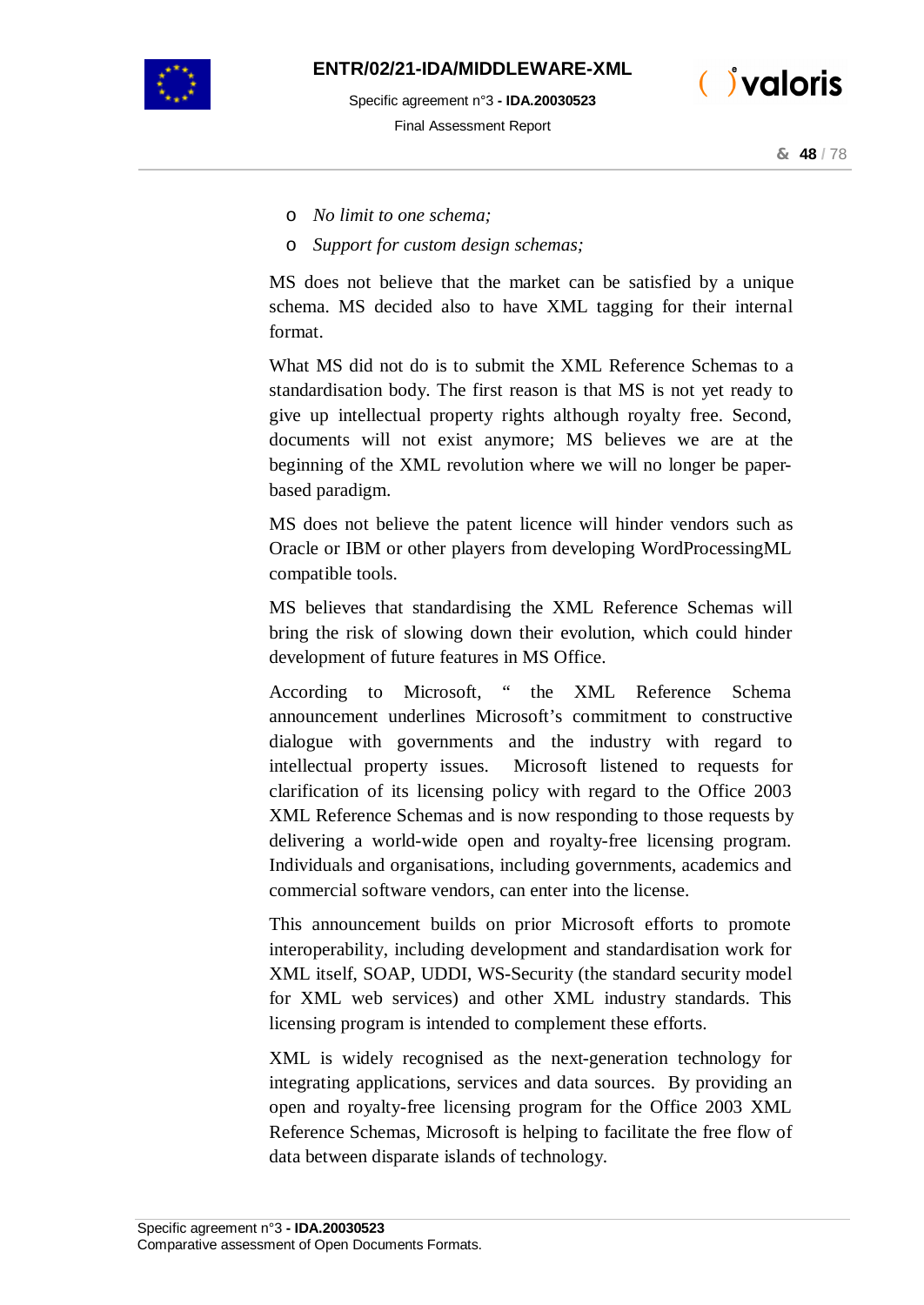



Finally, by offering this license, Microsoft re-emphasises its commitment to make the Microsoft Office System a first-class development platform for XML. Microsoft recognises that XML web services can dramatically reduce IT integration costs while also improving the productivity of end users. By providing this new licensing program, Microsoft hopes to further underline its commitment to taking positive and constructive steps toward helping customers realise the full potential of XML".

# 3.4 Main assessment criteria

## *3.4.1 Cross-platform Interoperability*

By looking into the MS XML Reference schemas as a format only, and given the fact that they are expressed in W3C-compliant XML, one could in theory claim that they are portable to various heterogeneous platforms. However, as we discussed in section 2.1.4 on XML, this theory does not always hold true.

Recall that cross-platform interoperability implies that the format can be exploited, with full preservation of its semantics on various hardware (PC, SUN, Mac..) and software platforms (Windows versions, Linux and Unix versions under different desktop environments etc..).

Regarding MS XML Reference schemas and the above definition, we could express the following reservations :

- ü MS XML Reference schemas elements can contain proprietary objects. These objects are encoded in a standardcompliant fashion (ex: base64, UTF-8, etc.) but some of them may be executed only in a Microsoft environment (ex: OLE).
- ü The spreadsheet macros are spread within the content XML elements. It is therefore very difficult to isolate the code from the text by a third-party program. Furthermore, these macros cannot be executed outside the MS-Office environment.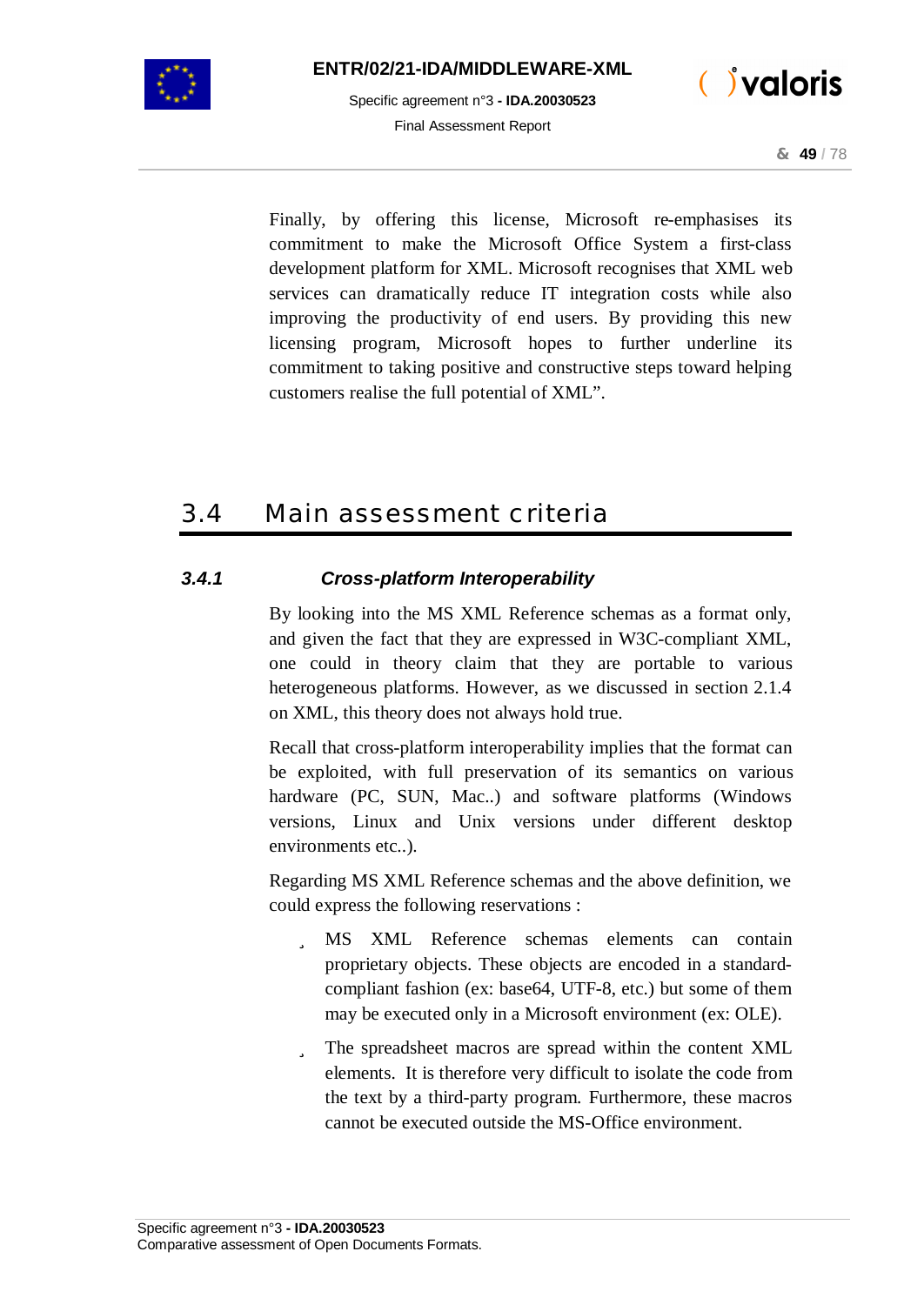

Specific agreement n°3 **- IDA.20030523** 

( ) valoris

Final Assessment Report

## *3.4.2 Wide adoption*

Given the recent announcement of the schemas, we could only make predictions regarding their future adoption:

*Response to a user demand:* Microsoft has made the schemas available publicly following increasing pressure from customers, partners, governments and the IT industry. As information exchange and integration have increased in critical importance, they have asked Microsoft to deliver solutions that improve data interoperability and exchange.

Discussions with the Danish government seem to have played an important role in this announcement. Microsoft wanted to respond to strong requests from governments, and namely the Danish one for interoperability and openness.

*Success of Office 2003:* The future of the XML Schemas cannot be dissociated from that of Office 2003 which will depend on user perceived added value of the product as well as the pricing policy.

The catalogue prices (new user prices are around 500\$) can be a hindrance to the uptake of MS Office in certain developing countries administrations where Microsoft is confronted with severe Open Software competition. However, prices may vary widely. The press speaks of as down as 20\$ discount rate offered to Thailand Administration.

## *3.4.3 Openness*

The minimum requirements for an open standard are that the document format is completely described in publicly accessible documents, that this description may be distributed freely and that the document format may be implemented in programs without restrictions, i.e. royalty-free, with no legal bindings.

The MS license provides access to the schemas and full documentation to interested parties and is designed for ease of use and adoption. In this regard the MS XML Reference schemas satisfy the requirements.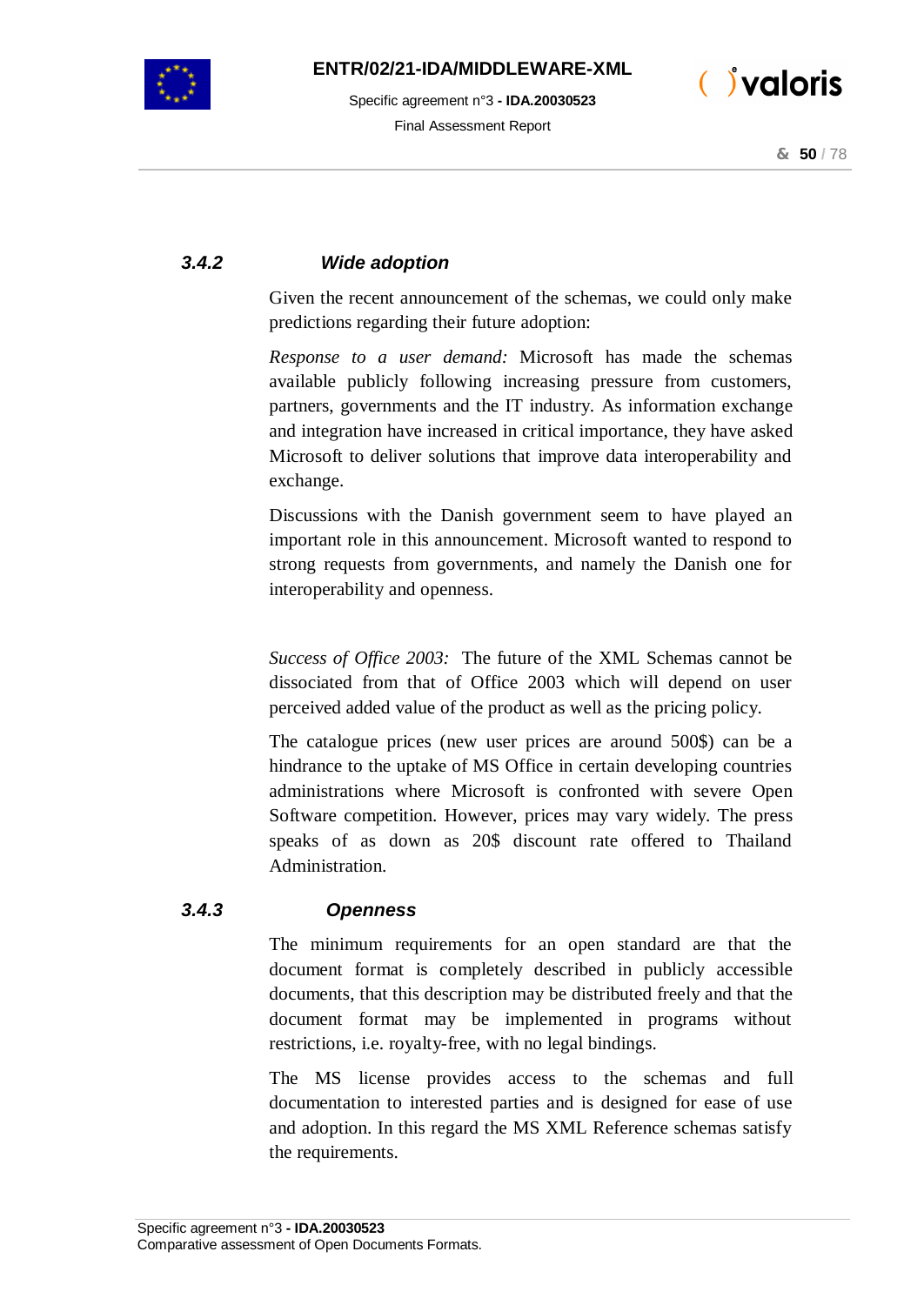



The associated legal terms seem to create a lot of controversy. As we are not qualified to make a judgement on this basis, we will simply highlight the main points hereafter, and recommend examining carefully the legal aspects of the licence.

## *3.4.3.1 The intellectual property*

The intellectual property remains with Microsoft. The license precludes the modification or extension of the schemas. Microsoft is not offering these schemas to a standards body.

Patents are associated to the license.

*[Patent License excerpts:] "Microsoft may have patents and/or patent applications that are necessary for you to license in order to make, sell, or distribute software programs that read or write files that comply with the Microsoft specifications for the Office Schemas..." xxxviii .*

*"Except as provided below, Microsoft hereby grants you a royaltyfree license under Microsoft's Necessary Claims to make, use, sell, offer to sell, import, and otherwise distribute Licensed Implementations solely for the purpose of reading and writing files that comply with the Microsoft specifications for the Office Schemas.*

The schema download contains language that allows to copy and distribute the schema, subject to certain limitations (credit it and link to a particular page at Microsoft). But the download doesn't grant the right to implement a program that can use the specifications xxxix.

This part is ambiguous. Two theories conflict on this manner.

The first one translates *"not being licensed to distribute under other license terms in the Patent License"* as a clause designed to prevent application that use the Gnu General Public License (GPL) from implementing Office XML compatibility. Developers writing open source software should be careful before using these schemas  $x<sup>1</sup>$ .

The second, more positive, is from Eben Moglen, the Free Software Foundation FSF's pro bono counsel. He told *www.theregister.co.uk*. he didn't think *" the alarm is justified." "This is not a license that I would like to accept; Microsoft is saying we might have some patents. But it's not a problem if Microsoft is making it available to everyone to make use and sell*."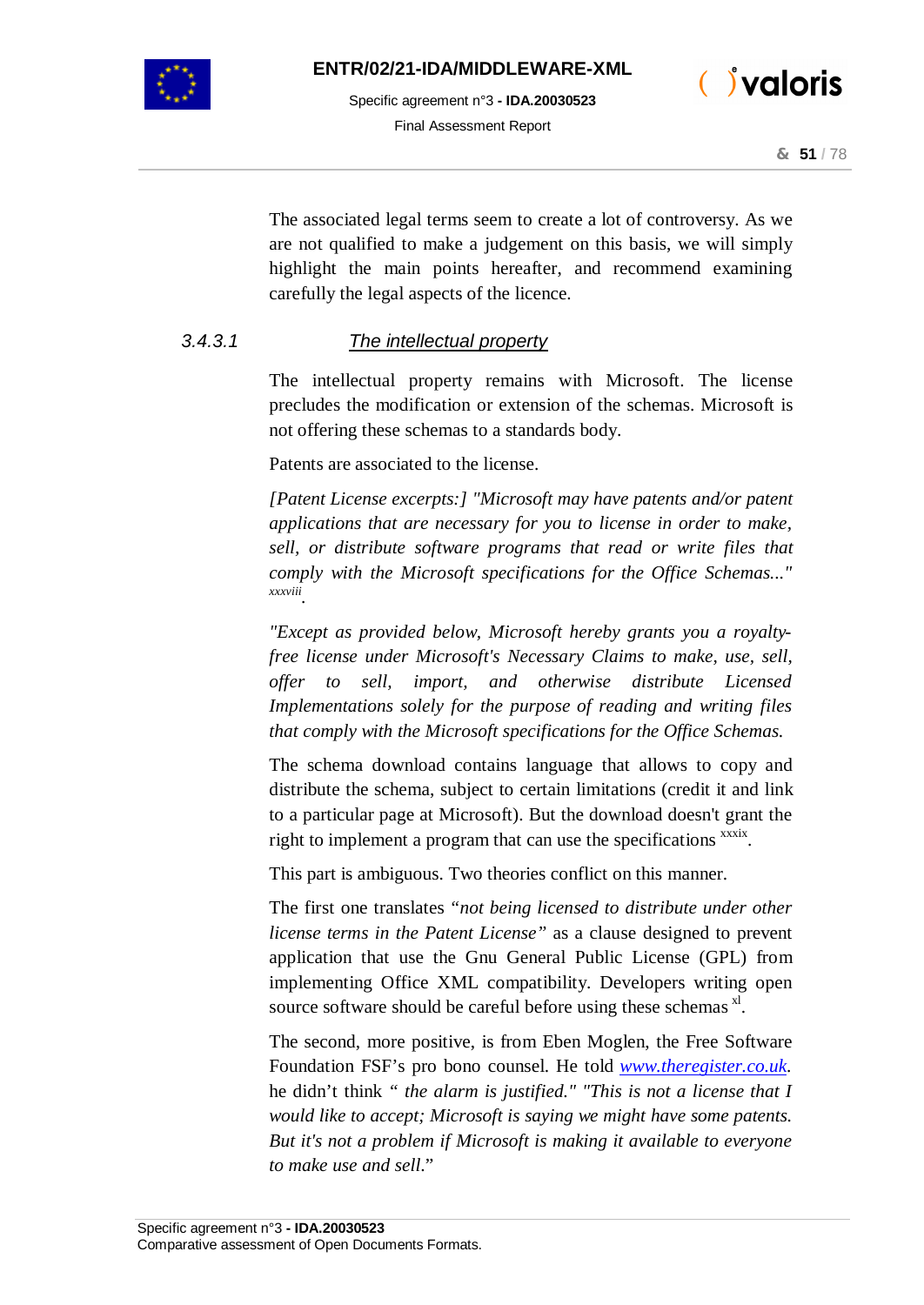



While Microsoft will make available the Office schemas, the company will retain control over how those schemas are developed in the future. That puts the burden on competitors to keep up with Microsoft's changes.

Microsoft is committed to making updates to the Office 2003 XML Reference Schemas available under the same terms and conditions as the licenses offered on November 17, 2003. MS will use the same royalty-free licensing terms for any updates, revisions or edits to the Office 2003 XML reference schemas <sup>xli</sup>.

At the same time, Microsoft reserves the right to change its policy and/or the terms of the licenses with respect to future versions of Office xlii.

## *3.4.3.2 Rights to modify/update*

"You can distribute your program in source code form, but note that the patent and copyright provisions in the license for the Office 2003 XML Reference Schemas require you to include a notice of attribution in your program".

The actual Microsoft patent statement says you must obtain a license if you use the information in a separate application for compatibility.

Quoting them:

"There is a separate patent license available to parties interested in implementing software programs that can read and write files that conform to the Specification." <sup>xliii</sup>

## *3.4.4 Compatibility with OpenOffice.org*

Microsoft Office 2003 does not offer an import/export filter to OOo format. OpenOffice/Staroffice provide filters to earlier versions of MS Office. The development of such a filter is purely a political/strategic decision, since they are technically feasible although with fidelity loss in some cases.

Microsoft has made no announcement as to any future development of such filters. Analysts believe that Microsoft will never develop import/export filters to OpenOffice.org, as this would undermine their position as the de facto reference document-processing tool.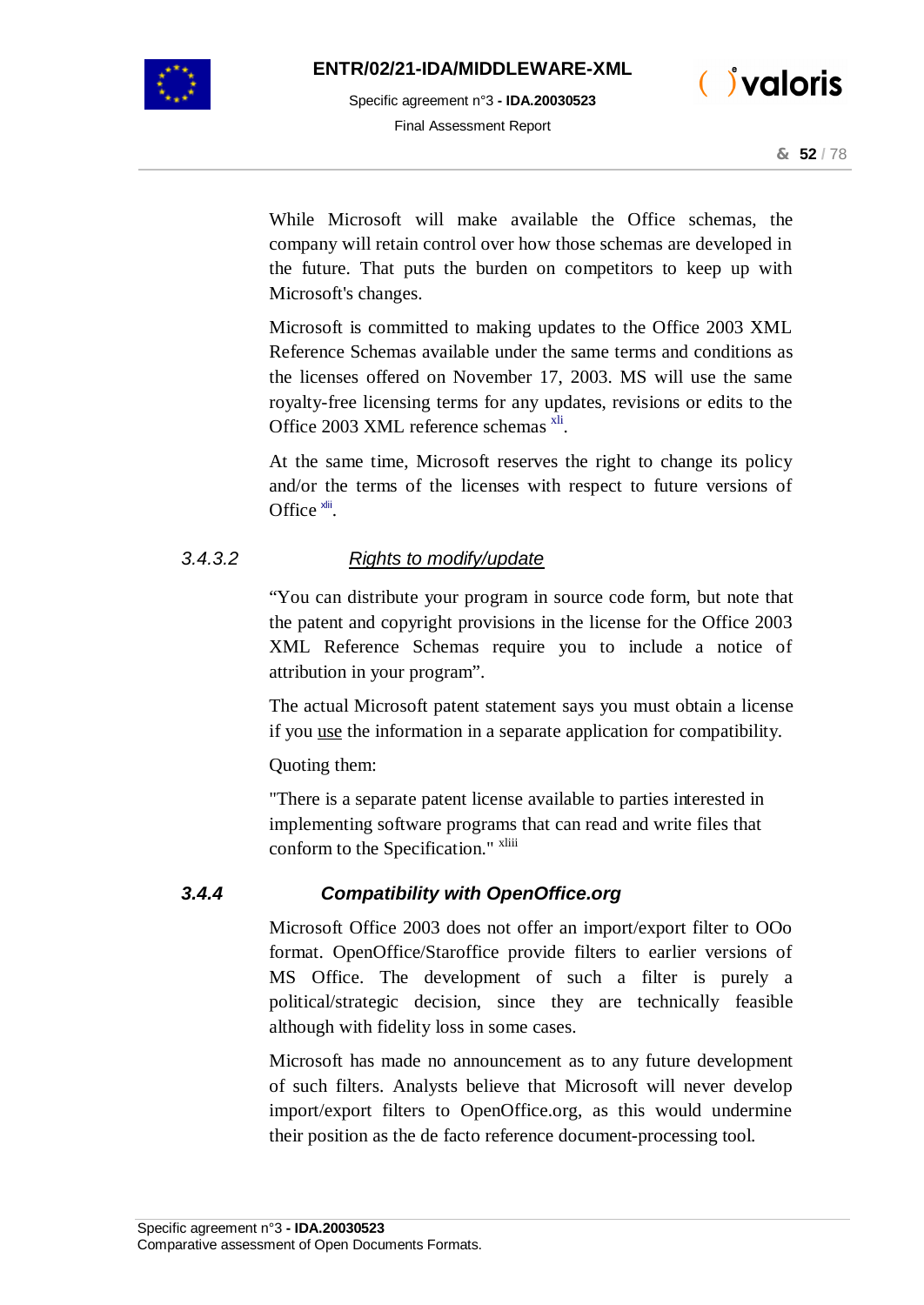

Specific agreement n°3 **- IDA.20030523**  Final Assessment Report



**& 53 /** 78

In theory, Word 2003 shoud be able to edit OOo documents, if one considers the OOo schemas as "user defined". We could not at this stage make a pragmatic opinion on this point. On one hand, Word2003 and WordProcessingML are very recent. On the other hand, making OOo work as a specific user defined schema implies developing all the XSL transformations, which could prove extremely difficult to manage for a large and heavy schema as OOo. Furthermore, this task could prove as complex as developing an entire word processor from the start.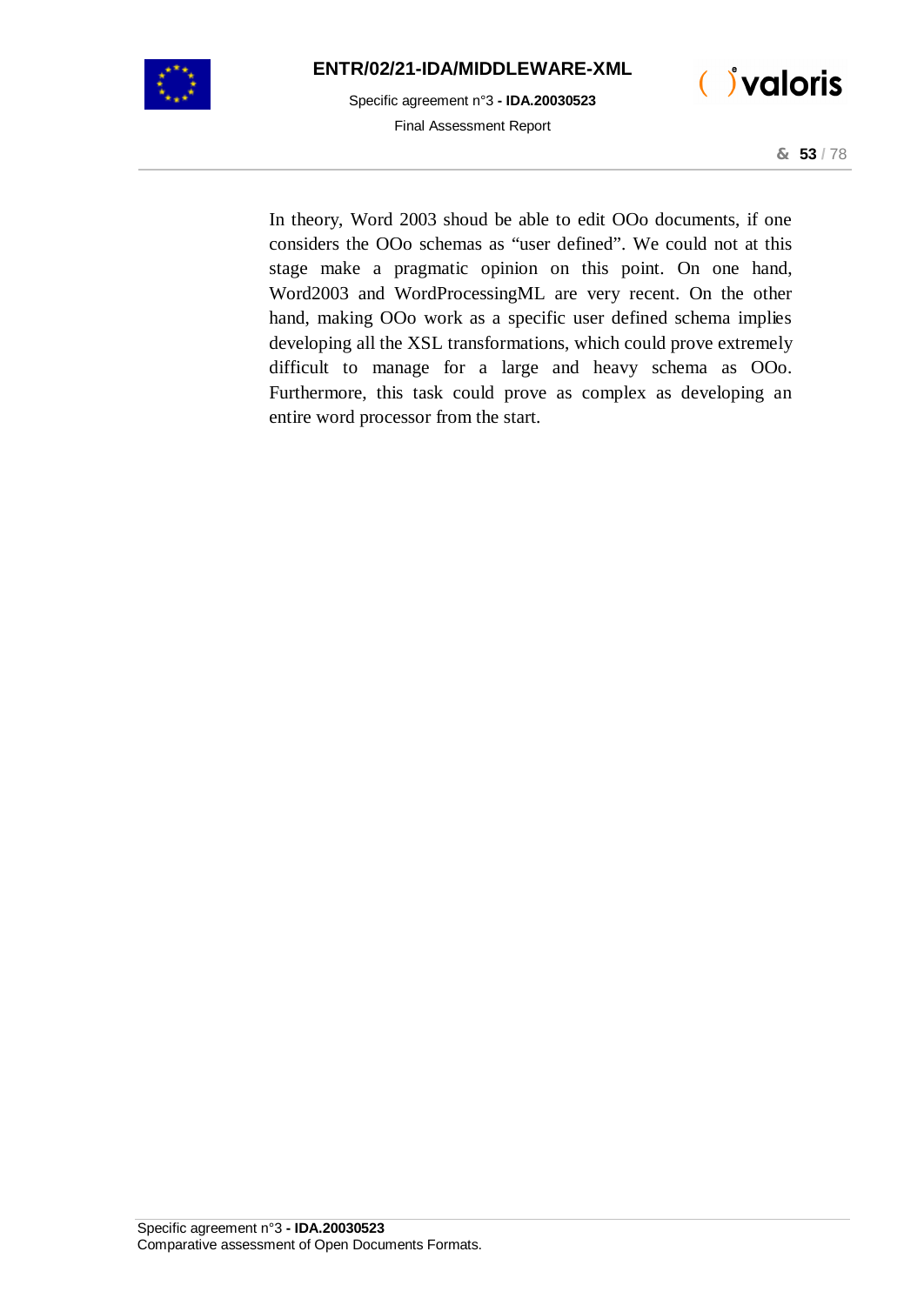

Specific agreement n°3 **- IDA.20030523**  Final Assessment Report



# 4 OpenOffice.org

# 4.1 Introduction

## *4.1.1 OpenOffice.org*

OpenOffice.org (OOo) is an office applications suite. OpenOffice.org is a community-based project and is based on the open-sourced code from an older version of StarOffice created by Sun Microsystems.

The goal of the OpenOffice.org community is to "create the leading international office suite that will run on all major platforms and provide access to all functionality and data through open-component based APIs and an XML-based file format." As described in the overview document, "OpenOffice.org is both an Open Source product and a project.

The product is a multi-platform office productivity suite. It includes the key desktop applications, such as a word processor, spreadsheet, presentation manager, and drawing program, with a user interface and feature set similar to other office suites. OpenOffice.org also works transparently with a variety of file formats, including those of Microsoft Office.

OpenOffice.org is available for download on the OpenOffice.org website and distributed by partner vendors.

## *4.1.2 History*

Staroffice is 17 years old. In August of 1999 Sun Microsystems purchased StarDivision, a German software company who produced an office suite known as StarOffice and which was founded in 1991. Sun's strategy at the time was to provide an alternative office suite to the dominant Microsoft Office.

In 2000, Sun released the source code of StarOffice software publicly through OpenOffice.org, thus initiating the world's largest open source project. The OpenOffice.org community includes over 14,000 developers and 100,000 registered members, working on more than 45 projects and responsible for the ongoing development of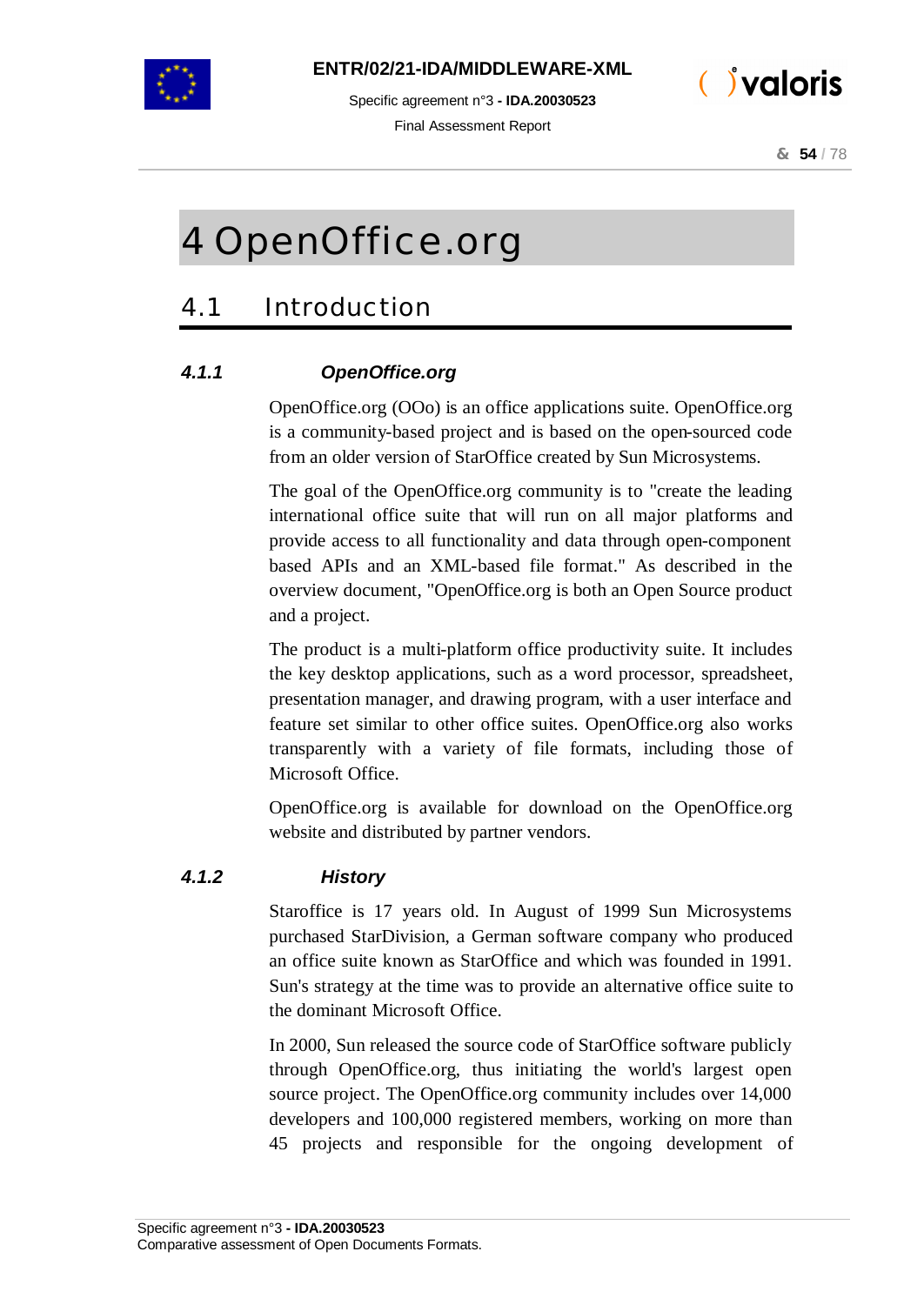



OpenOffice.org. More than 40 million copies of OpenOffice.org and StarOffice software have been distributed to date.

OpenOffice.org uses a dual-licensing scheme for source-code contributions: the LGPL (GNU Lesser General Public License) and SISSL (Sun Industry Standards Source License). For documentation and website content not intended to be included in the product, the Public Documentation License (PDL) is used.

The OpenOffice.org source code initially includes the technology that Sun Microsystems has been developing for the future versions of StarOffice(TM) software. The source is written in C++ and delivers language-neutral and scriptable functionality, including Java(TM) APIs. This source technology introduces the next-stage architecture, allowing use of the suite as separate applications or as embedded components in other applications. Numerous other features are also present including XML-based file formats and other resources <sup>xliv</sup>.

# 4.2 SUN OpenOffice strategy

SUN's strategy is mainly driven by their increasing awareness, especially after the Internet bubble burst, that the future of UNIX systems cannot be limited to the server side.

SUN has therefore deployed all its effort to provide JAVA based products and solutions to sit on all devices including PDA and desktops.

UNIX could not become a desktop platform without a productivity office suite. This, coupled to SUN's long-term culture for openness, gave rise to SUN's decision to both acquire StarOffice and put it in the Open Source realm, whilst maintaining the development and sale of few add-on's in order to keep revenues.

SUN is committed to OpenOffice.org in the same way it is committed to JAVA. The driving rationale is that this way market size will grow, together with Sun's share, at the expense of monoculture products.

OpenOffice.org Software Support is available on the Sun Microsystems web site  $x^{\text{lv}}$ . It includes various level of support from standard to round the clock 24hr support. Sun also provides migration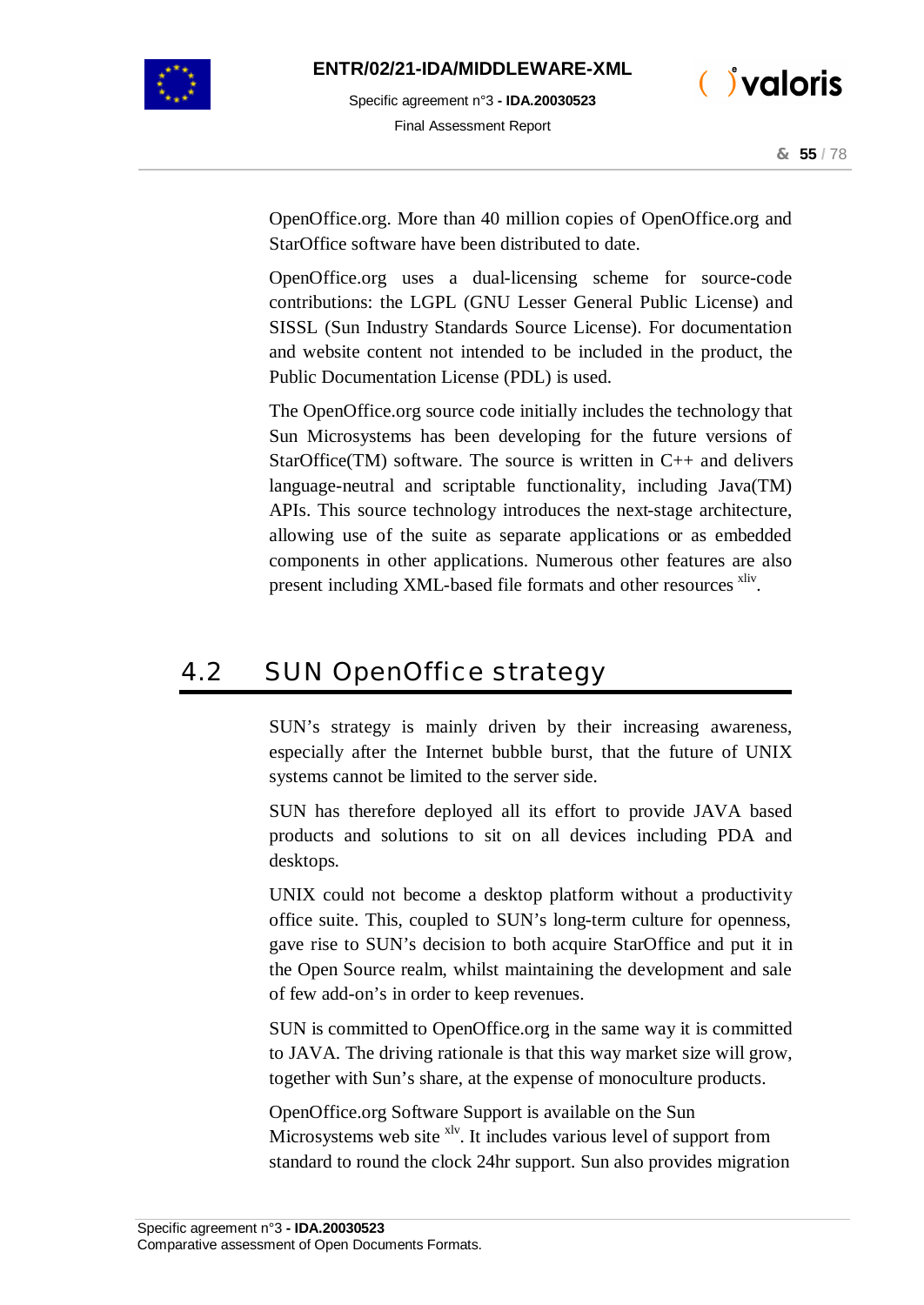



services for users who plan to migrate from another office productivity software to OpenOffice.org.

## *4.2.1 Differences between StarOffice and OpenOffice.org*

SUN's StarOffice software is based on the OpenOffice.org suite and includes value-added enterprise capabilities and features.

The source code available at OpenOffice.org does not consist of all of the StarOffice code. Usually, the reason for this is that Sun pays to license third party code to include in StarOffice that does not have permission to make available in OpenOffice.org xlvi.

StarOffice 7 is a snapshot of the OpenOffice.org 1.1 development tree. Some bits of proprietary code remain in StarOffice 7, such as the spell checker, which gives different suggestions than the OpenOffice.org spell checker. However, the main differences are the enhancements bundled with StarOffice, which include:

- A different, more colourful set of icons, both for task bars and for StarOffice-associated files in a file manager
- Nine proprietary fonts, ranging from the workhorse fonts Arial Narrow and Garamond to the less commonly used decorative fonts Palace Script and Broadway
- Sixty-day setup support
- A 482-page manual covering basic features and including some tutorials
- An extensive set of templates for Writer and Impress

Functionalities that are or will be present in StarOffice but are not available on OpenOffice.org:

- Fonts (including, especially, Asian language fonts)
- Database component (Adabas D)
- Templates included with StarOffice
- Extensive Clip Art Gallery
- Sorting functionality (Asian versions)
- File filters

Detailed comparison of both products can be found at <sup>xlvii</sup>.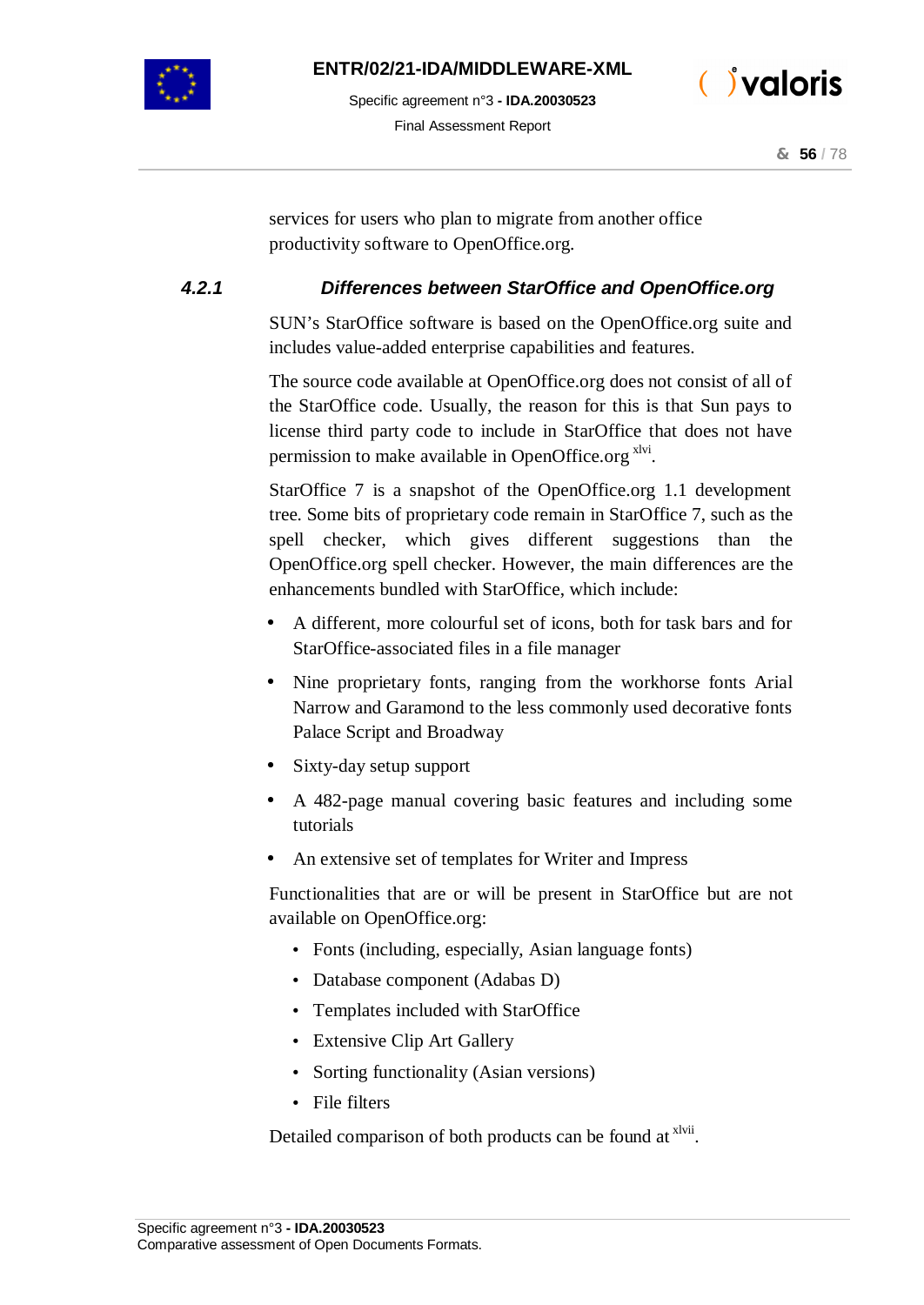



**& 57 /** 78

## *4.2.2 Pricing policy*

As mentioned earlier, SUN sells and provides support for both of OOo and SO, according to the following general terms :

- Ooo 1.1 : free, SDK, 24x7 support, multiple platforms
- SO 7 retail: 80\$ MSRP, enhanced spellchecker, fonts (since Linux does not have them), clip art, 60 day support entitlement
- SO7 Enterprise (target market): 60\$/user, premium support, configuration manager, migration tools, enterprise guides, partner programs + migration tools (in pilot for the moment)

SUN's current main focus is on migration tools, since migration costs are the main barrier for SO adoption.

# 4.3 Main assessment criteria

## *4.3.1 Openness*

The OpenOffice.org format is an XML format, which is fully documented and freely available from the OpenOffice.org open source community. Its use and extensibility is provided freely with no legal constraints.

Furthermore, OpenOffice format is being standardized by OASIS, the "Organization for the Advancement of Structured Information Standards" xlviii.

OASIS is a not-for-profit, global consortium that drives the development, convergence and adoption of e-business standards. OASIS has more than 600 corporate and individual members in 100 countries around the world. OASIS and the United Nations jointly sponsor *ebXML*, a global framework for e-business data exchange.

The purpose of the OASIS OpenOffice Technical Committee is to create an open, XML-based file format specification for office applications. The resulting file format must meet the following requirements:

• It must be suitable for office documents containing text, spreadsheets, charts, and graphical documents,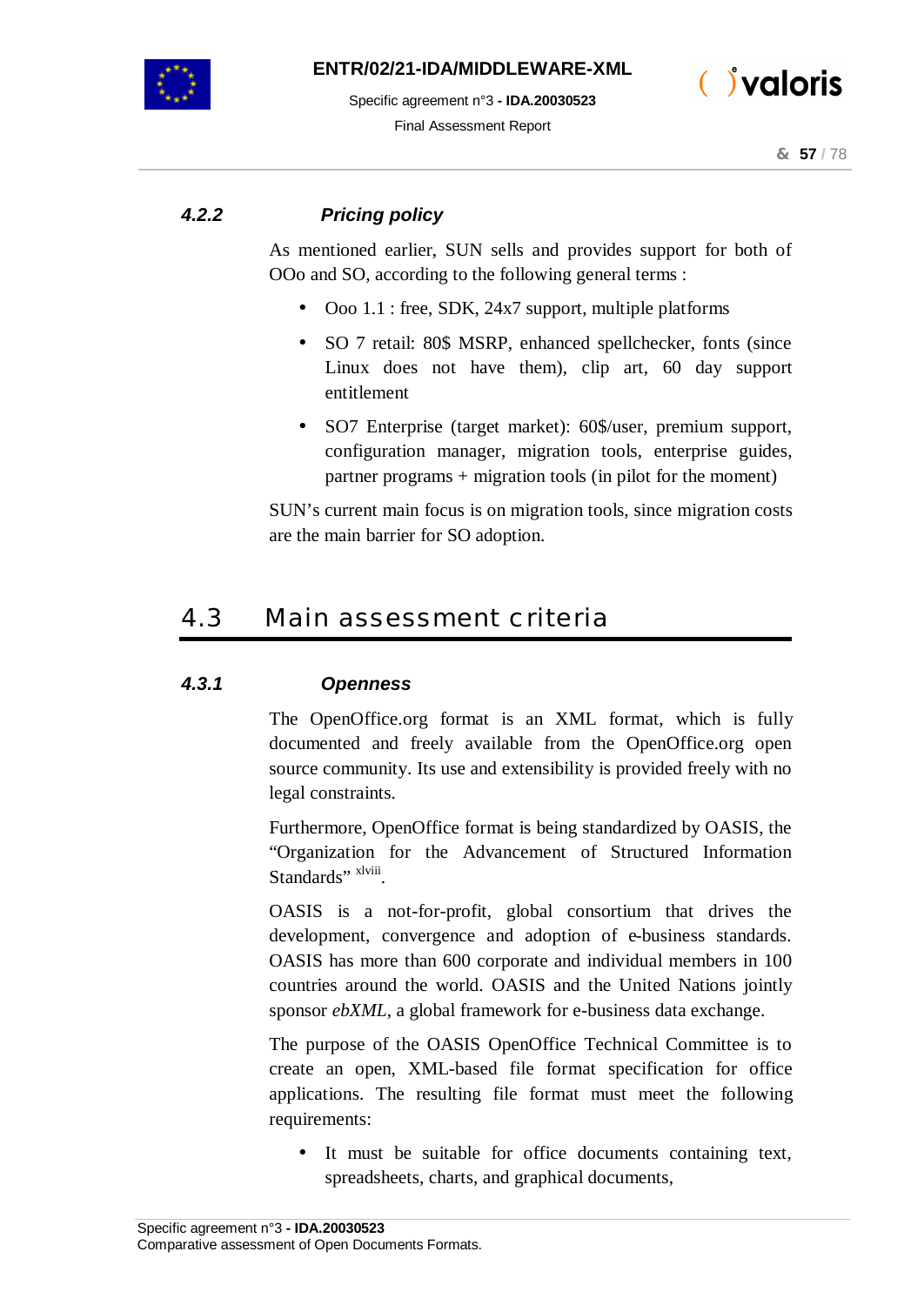



- It must be compatible with the W3C Extensible Markup Language (XML) v1.0 and W3C Namespaces in XML v1.0 specifications,
- It must retain high-level information suitable for editing the document,
- It must be friendly to transformations using XSLT or similar XML-based languages or tools,
- It should keep the document's content and layout information separate such that they can be processed independently of each other, and
- It should 'borrow' from similar, existing standards wherever possible and permitted.

#### *4.3.2 Cross-platform interoperability*

This criterion holds true for the OOo format, at least for the platforms on which the OpenOffice/StarOffice tools have been implemented.

Nothing in the OOo format as such should prevent it from being processed on further existing platforms, or future ones.

## *4.3.3 Wide Adoption*

#### *4.3.3.1 User momentum*

OpenOffice.org spokesman Sam Heiser predicts that OpenOffice.org will become the dominant desktop productivity standard within the next 10 years  $x$ <sup>lix</sup>. The project is especially trying to drive home its message to small business users, especially if the state of the economy continues to add pressure to contain costs.

The user base is difficult to establish precisely, mainly due to the fact that one could not distinguish users from those who simply download. One thing seems to be sure, however, is that OOo adoption in governments and Administrations is beyond any doubt as the following sample illustrate  $\frac{1}{1}$ :

France : November 2003: the French Ministry of interior has already migrated 15,000 desktops to OpenOffice.org and intends to migrate another 15,000 on the 100,000 ministry desktops within a year.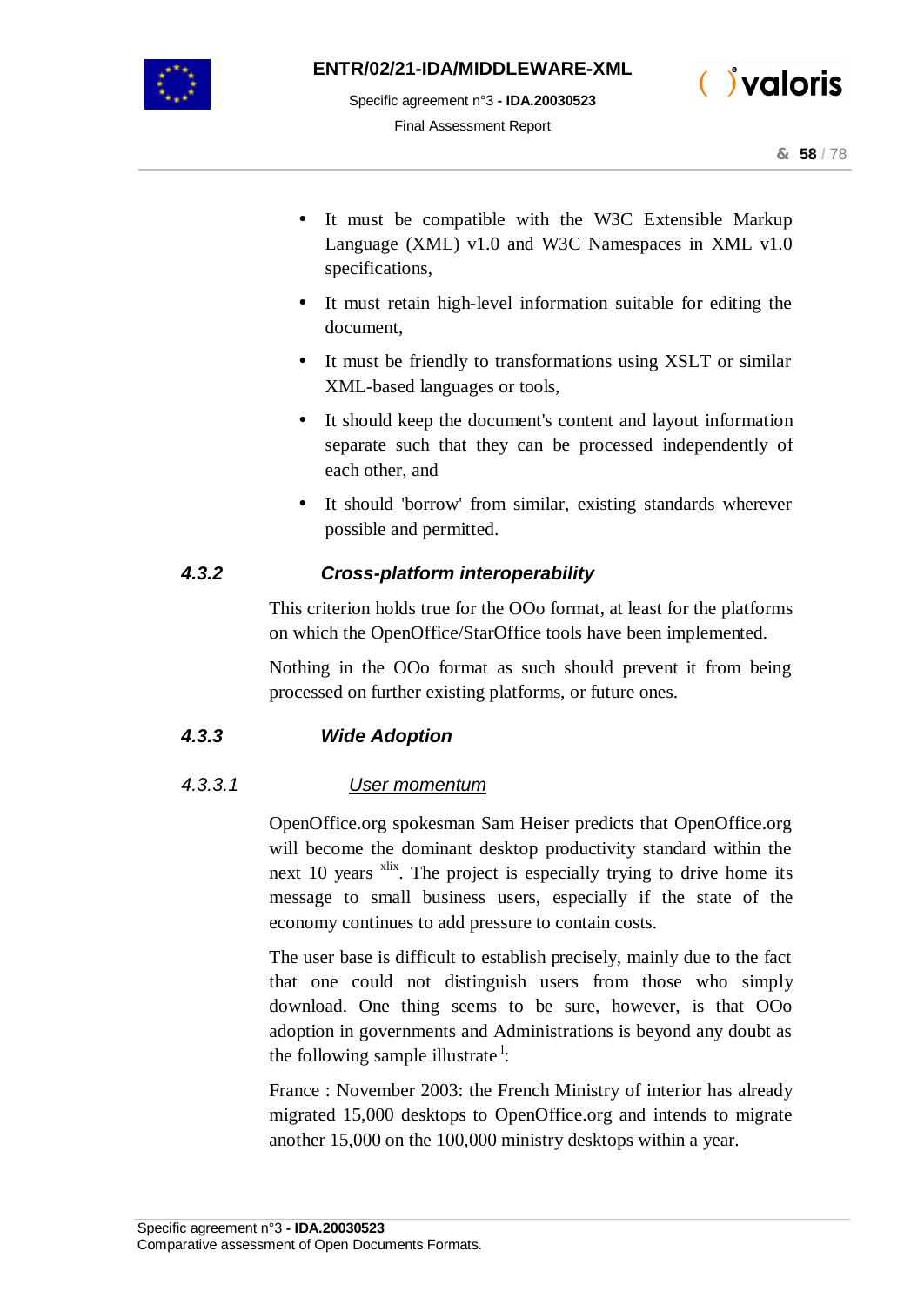



United Kingdom: December 2003:British government contract to fit 500,000 computers with Staroffice.

Germany: The German government is moving to standardize on Linux and an open-source IT model at the federal, state and communal levels. The city of Munich, the third largest in Germany, has also chosen Linux and the free OpenOffice.org productivity suite for its more than 15,000 desktop systems.

Other countries and administrations include China, Thailand, Israel, Australia, Philippines, Uganda, and Vietnam. The main criteria in favour of OpenOffice/Staroffice adoption are the price (free or extremely low), openness, and multiplaform capabilities especially for Linux and Windows.

#### *4.3.3.2 Vendor momentum*

Vendor momentum is undoubtedly much inferior than user momentum. This could be explained as being due to the following factors:

> OpenOffice has not yet been voted by Oasis. As such, vendors are not inclined to commit to it at this moment.

> The user base has grown only recently. Vendors have had no time to adjust their strategies and R&D roadmap.

> Vendors are not willing to make any public announcements before their software products are out, lest they upset Microsoft.

As of today, public announcements have come from:

Koffice, an Open Source initiative, (individual) member of Oasis OO TC. Koffice will make of OpenOffice its native format for the future versions.

SoftwareAG, who announced in March 2003 connectivity between their XML database Tamino and StarOffice. This not yet part of the product catalog, but the product is enabled already for StarOffice and available for Tamino developer community. OpenOffice is not supported.

Other vendors include:

SAP, who is developing interfaces to Staroffice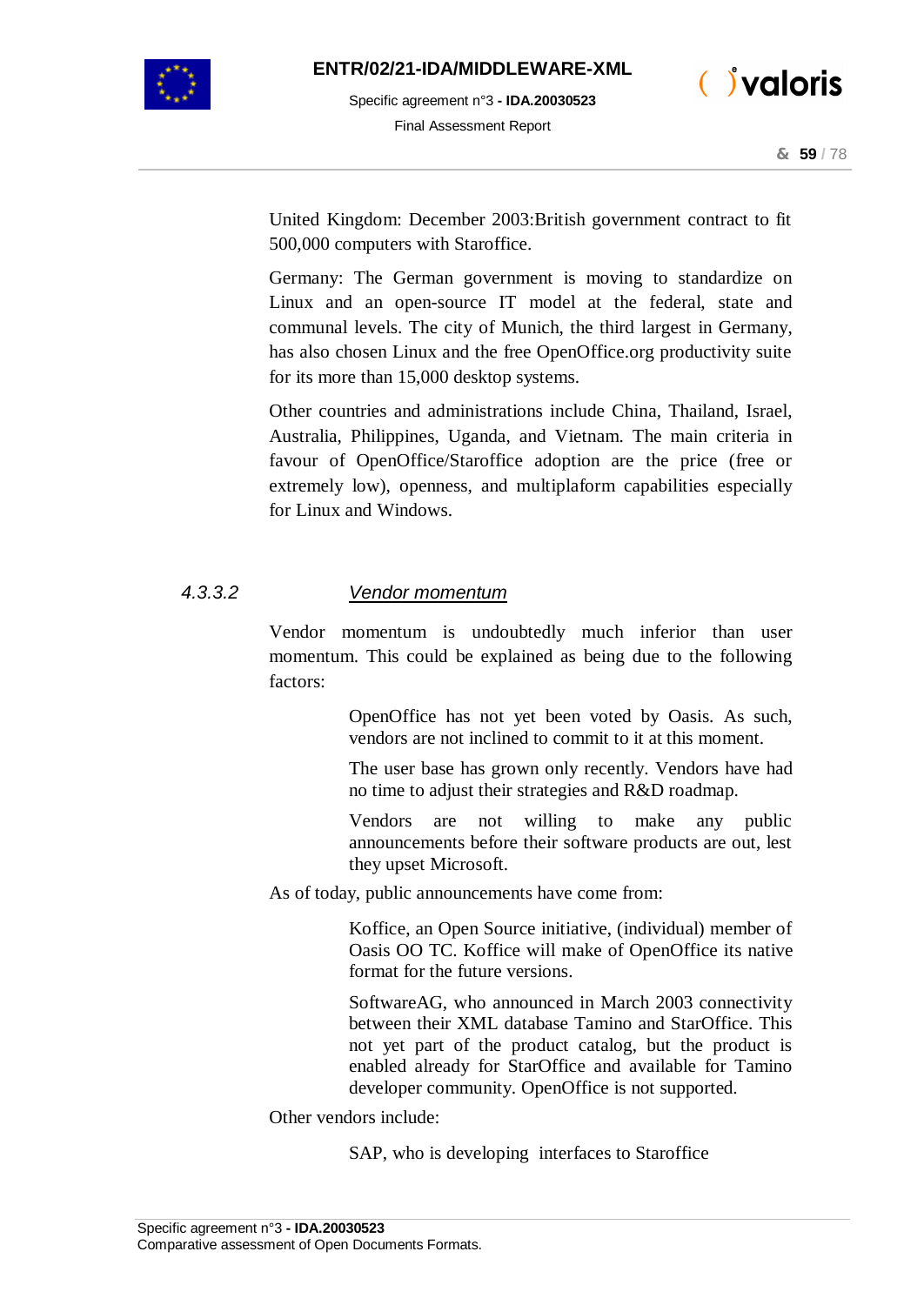



Sage: Sage's strategy is to supply the technology that their customers want, mainly small businesses who are not early adopters. Sage is watching with interest the evolution of OO market in order to provide OO compatibility as soon as the market opportunity arises.

#### *4.3.3.3 Standardisation momentum*

There are 7 levels of membership at OASIS ranging from simple observer, to members with voting rights. Voting members at the OASIS technical committee are as follows:

Arbortext, Corel Corp., Koffice (represented via individual membership), National archives of Australia, Society of Biblical Literature, SUN Microsystems and Boeing.

SUN and Koffice seem to be the most active members, plus Corel to a lesser extent.

Voting members have to attend 2 out of 3 meetings. For many this is too high a constraint, which means that they opt for the observer membership. Unfortunately this is not a public list.

OASIS uses OOo format as a base and apply some minor technical changes. These changes have all so far been integrated by SUN and OpenOffice.org.

According to the OO Technical Committee chairman, Michael Brauer from SUN, the format will be out for vote around Q1-Q2 2004. He believes that the format should be voted as a standard in first semester of 2004. Technical discussions are still on regarding which of DTD, Schemas or RelaxNG will be used as the normative reference description language of the Oasis OO format.

Once OpenOffice.org is a standardized format, companies, governments and users in general will be more willing to use this format. Users' acceptance will also allow software editors to develop new programs in open source.

It is noteworthy that Oasis OO TC members Corel and Arbortext have so far made no public announcements regarding any support of OO.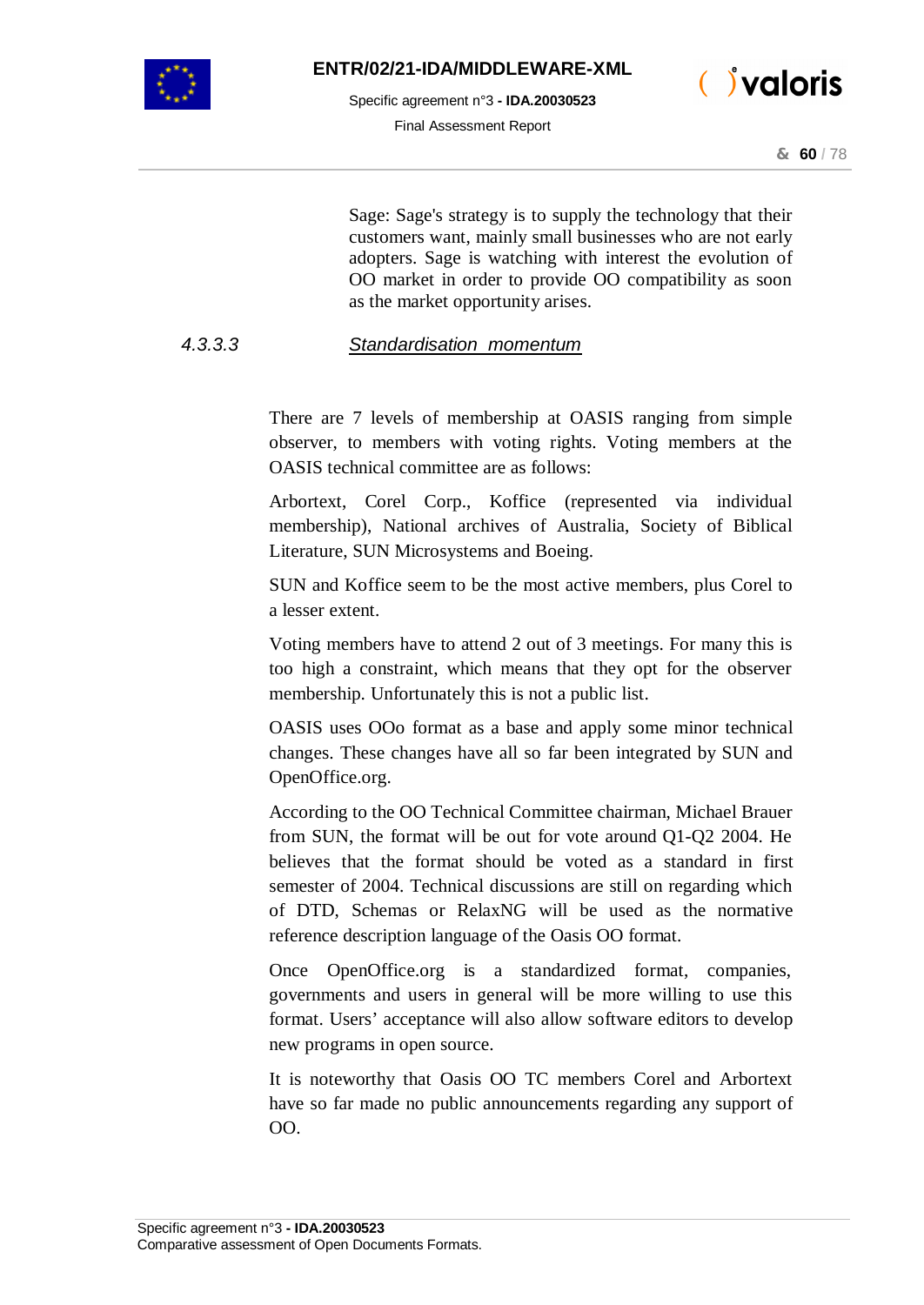

Specific agreement n°3 **- IDA.20030523**  Final Assessment Report



**& 61 /** 78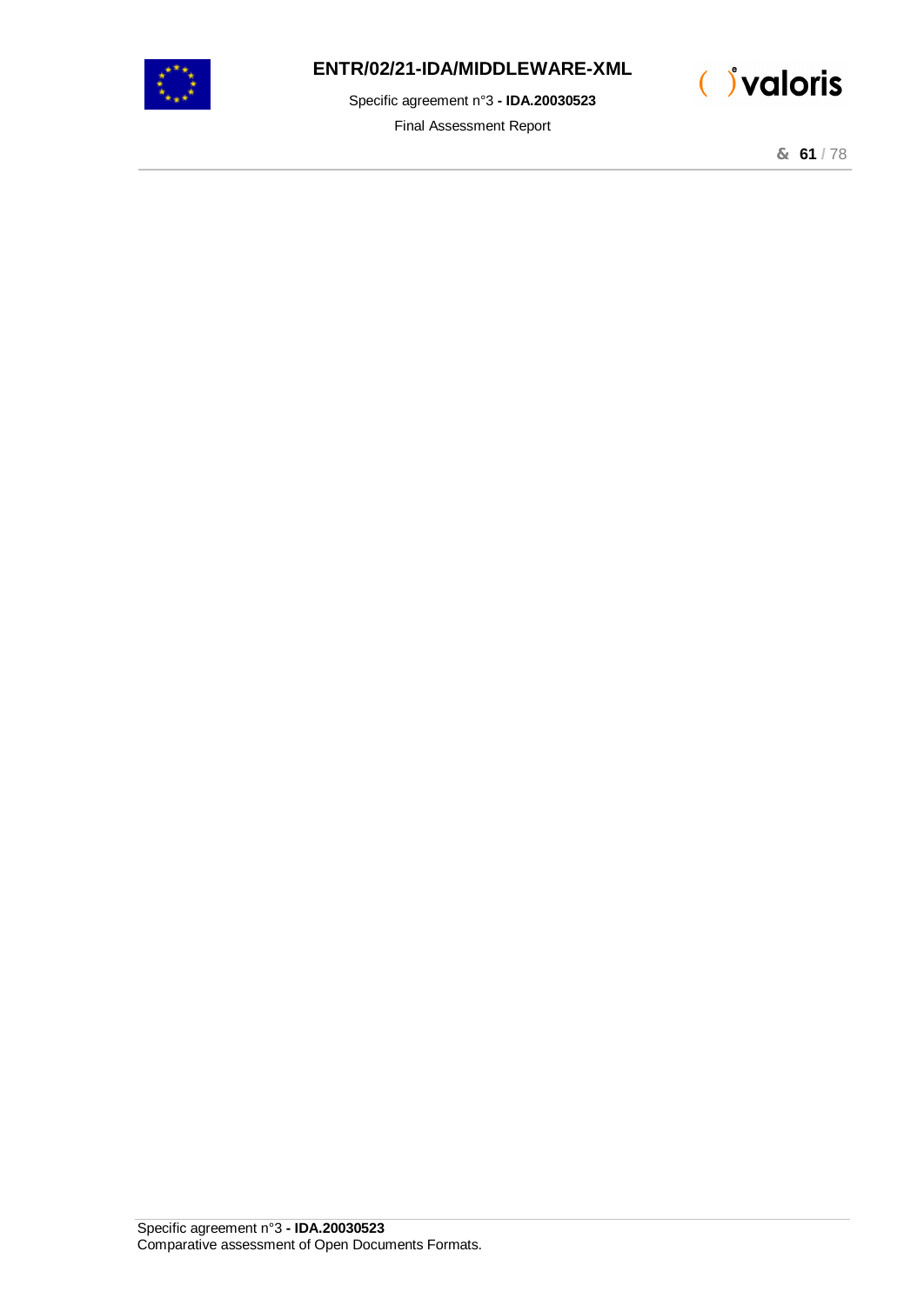

Specific agreement n°3 **- IDA.20030523**  Final Assessment Report



**& 62 /** 78

# 5 Digital Signature

# 5.1 Digital signature concepts

## *5.1.1 Public key encryption*

Public key encryption, also called "Asymmetric encryption" is based on the usage of a pair of keys: a private key, which has to be kept private by its owner; and a public key that can be made available to the general public.

Either key can be used to encrypt a message, but only the opposite key in the pair can decrypt the message. For example, if a message has been encrypted with the public key, then only the private key can decrypt the message.

It can be used for:

- When someone signs information with his private key: it helps recipients authenticating of the sender/author; this is used for digital sign information;
- When someone signs information with someone's public key: he can be sure that only the owner of the corresponding private key can read it; in particular this can be used when sending confidential information through email.

Public key encryption's advantage is the management of keys, as private keys need not be distributed to the recipient. On the other hand, one of the major drawbacks is that asymmetric encryption can be very time-consuming when applied on large files.

## *5.1.2 Digital signature*

A digital signature, which is nothing more than an electronic signature, has two primary purposes:

- *Authentication*: to authenticate the identity of the sender of the message;
- *Data Integrity*: to ensure that the original message has not been changed (since the data were signed).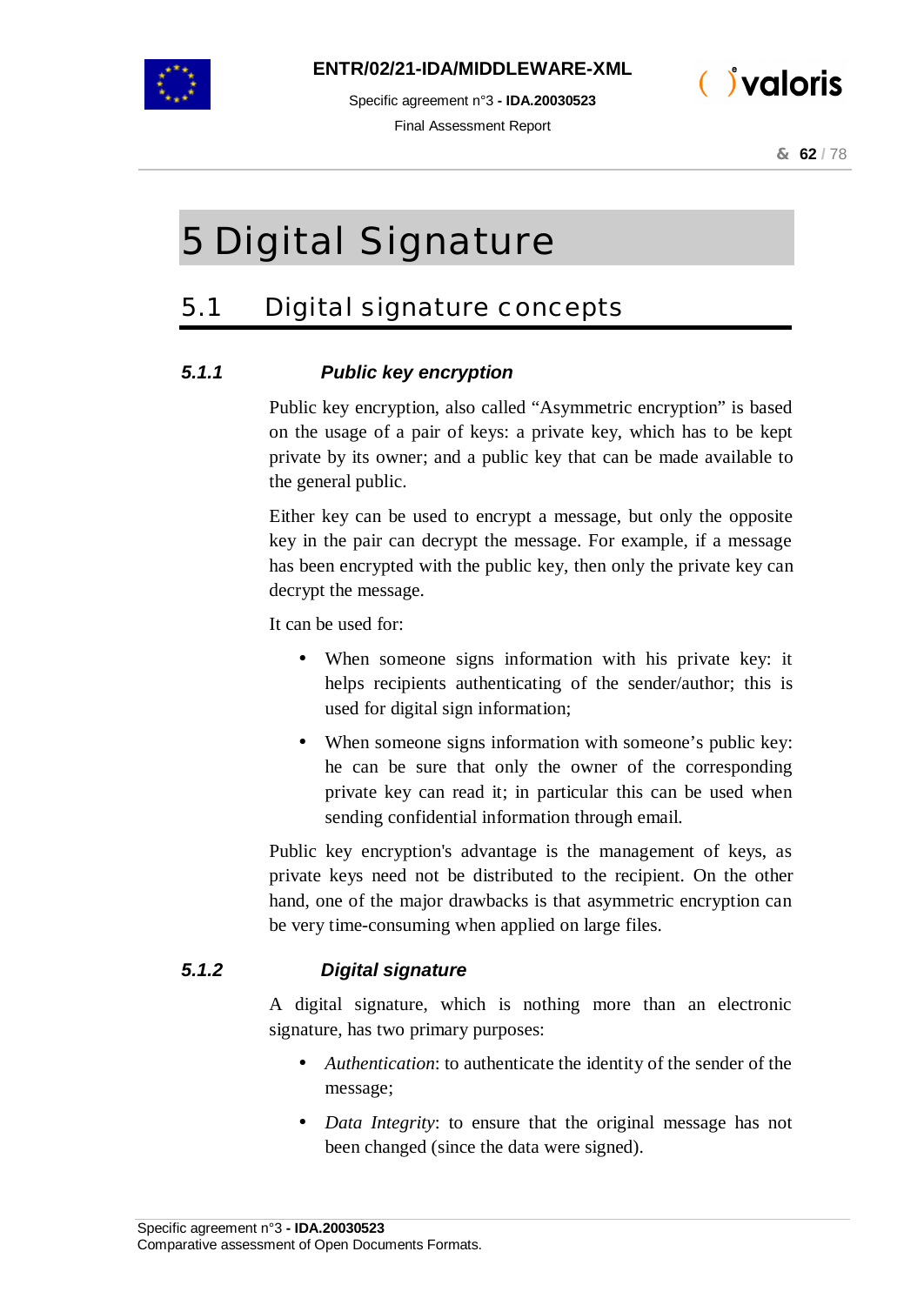



In other words, a digital signature proves that the owner of a private key is the author of the signature and that the data has not changed since the signature.

Note that the purpose of a digital signature is NOT to ensure confidentiality.

As the process of asymmetric encryption is time-consuming, the digital signing of a document relies on the asymmetric encryption of a digital fingerprint (usually called digest), much smaller in size, of the document.

The digest is obtained by a hash function on the document. A hash function is a transformation that takes a variable size document and generates a corresponding fixed-size string (the digest) and for which the chance that a different document has the same digest is very low.

Therefore, digitally signing is a two-phase process:

- Calculation of a digest of the document;
- Asymmetric encryption of the digest with the author/sender's private key.

There are two different cases to distinguish:

- The signature is embedded in the document; the signed document is self-contained;
- The signature is held in a separate file.

#### *5.1.3 Digital signature of XML documents*

The W3C has developed a standard (W3C XML Signature) to normalise the representation of digital signatures in XML. As an open standard and as it is format-independent and rely on XML, it ensures portability and openness of digital signature. W3C XML Signature standard has been adopted by major industry players as the format to store and/or transport digital signatures.

*W3C XML Signature* specifies how to carry multiple digital signatures in XML. Those signatures can refer to any content whether they are XML or not.

XML signatures can be *enveloping* i.e. a signature over content within the same XML document (this allows generating self-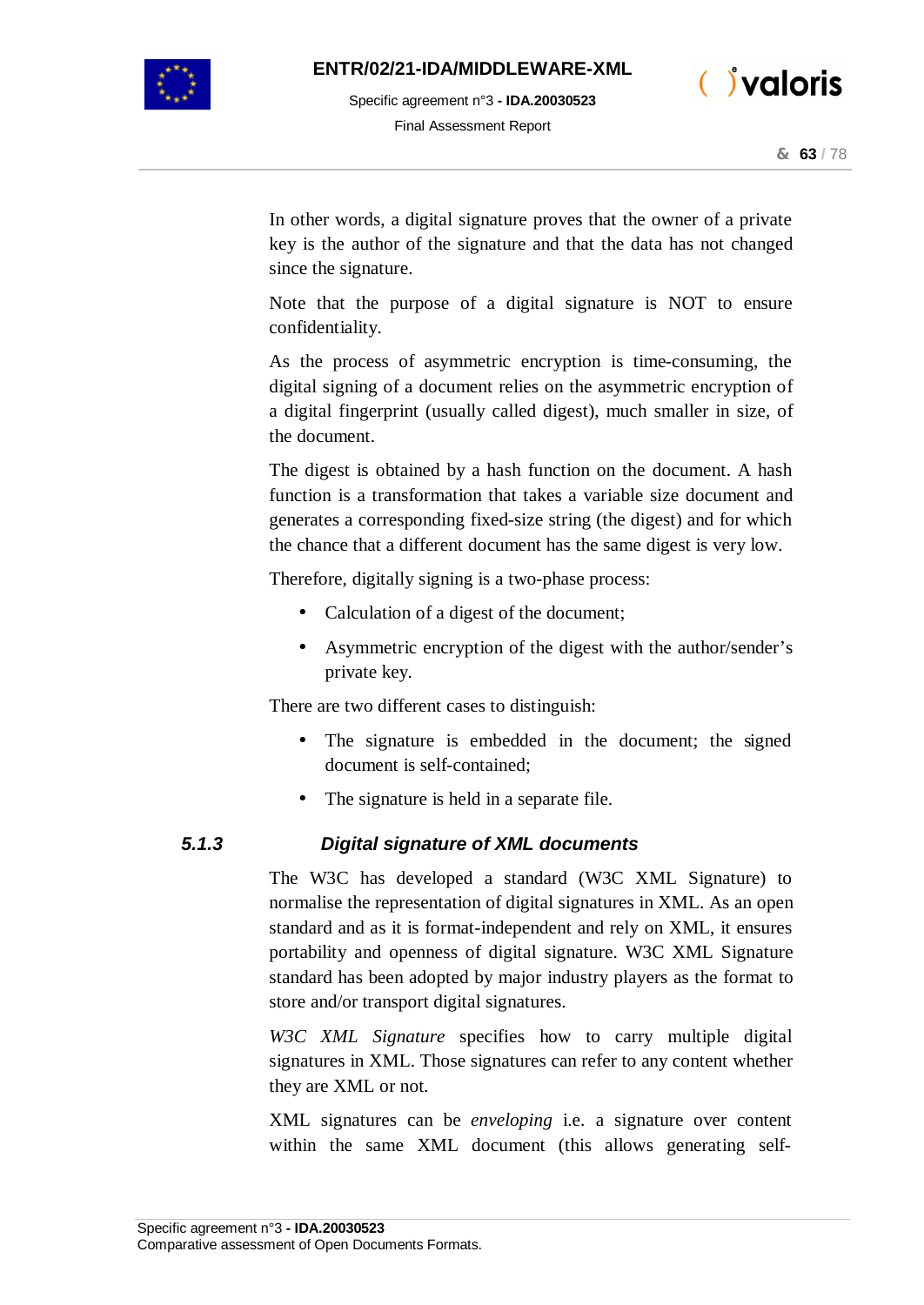



contained signed XML documents) or *detached* (signatures over external data).

# 5.2 Digital signature features

## *5.2.1 Digital signature capabilities*

Digital signing data held in a file can be achieved independently of the software that was used to create it by using a third party tool that will treat the content of that file as an octet stream. As a consequence, any file can be digitally signed (producing a detached signature contained in a file) whatever format it is stored in and whatever application was used to create it.

Nevertheless, in order to efficiently use digital signatures on document, the functions must be easily available to end-users.

| <b>Function</b>                    | <b>Description</b>                                                                                      |  |  |
|------------------------------------|---------------------------------------------------------------------------------------------------------|--|--|
| Signature                          | Can you sign a document from the<br>Office software?                                                    |  |  |
| Validate signature                 | Can you validate the signatures on a<br>document from the<br>Office<br>application?                     |  |  |
|                                    | Can you validate certificate through a<br>PKI/RCL server?                                               |  |  |
| Multiple signature                 | Can several people sign the same<br>Office<br>through the<br>document<br>software?                      |  |  |
| XML digital signature<br>compliant | Does digital signatures comply with<br>the W3C XML Signature standard?                                  |  |  |
| Enveloping/Detached<br>signatures  | Are digital signatures included in the<br>document itself of are they stored in<br>an independent file? |  |  |
| Partial signature                  | Can you digitally sign only a specific<br>part of the document?                                         |  |  |

As regards digital signatures, the following functions covered by Office Document applications and formats will be assessed: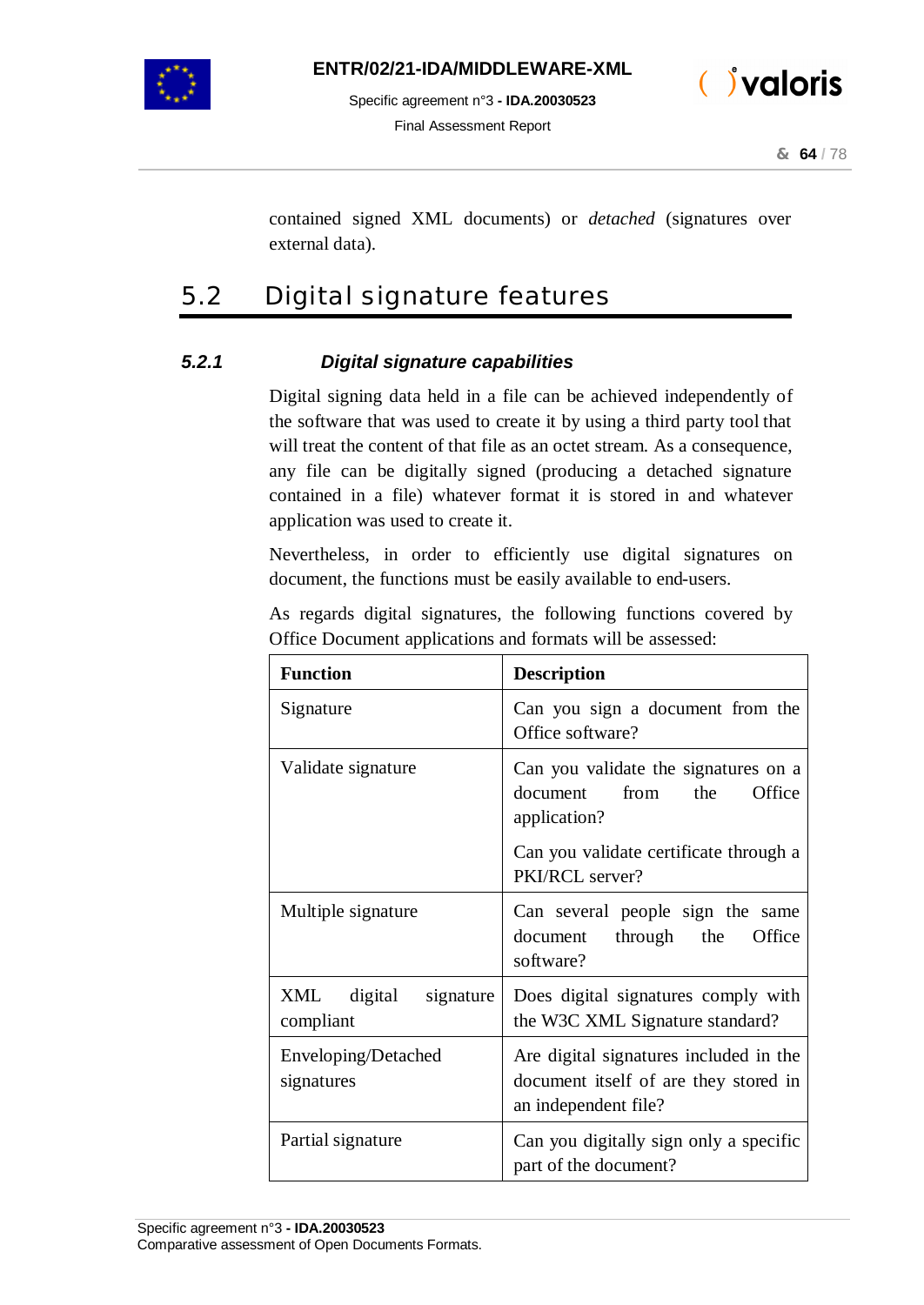

Specific agreement n°3 **- IDA.20030523** 

Final Assessment Report



**& 65 /** 78

| AUUDE FDF/ADF         |                                                                                                                                                                                                                                                                                                                          |                                                                                                                                                                                                                                                                                                                                                           |  |
|-----------------------|--------------------------------------------------------------------------------------------------------------------------------------------------------------------------------------------------------------------------------------------------------------------------------------------------------------------------|-----------------------------------------------------------------------------------------------------------------------------------------------------------------------------------------------------------------------------------------------------------------------------------------------------------------------------------------------------------|--|
| <b>Function</b>       | <b>PDF</b>                                                                                                                                                                                                                                                                                                               | XDP                                                                                                                                                                                                                                                                                                                                                       |  |
| Signature             | $Yes4$ .<br>any acrobat file.                                                                                                                                                                                                                                                                                            | Adobe Acrobat 6.0 allows users to digitally sign                                                                                                                                                                                                                                                                                                          |  |
| Validate signature    | Yes.                                                                                                                                                                                                                                                                                                                     |                                                                                                                                                                                                                                                                                                                                                           |  |
| Multiple signature    | Yes.                                                                                                                                                                                                                                                                                                                     |                                                                                                                                                                                                                                                                                                                                                           |  |
|                       | different users.                                                                                                                                                                                                                                                                                                         | The same file can be digitally signed by several                                                                                                                                                                                                                                                                                                          |  |
| XML digital signature | No.                                                                                                                                                                                                                                                                                                                      | Yes.                                                                                                                                                                                                                                                                                                                                                      |  |
| compliant             | In this case the digital<br>signatures are stored<br>in the PDF file itself<br>in a format specific to<br>Adobe Acrobat.                                                                                                                                                                                                 | A specific section of<br>the XML XDP file<br>contains the digital<br>$signature(s)$ .                                                                                                                                                                                                                                                                     |  |
| Enveloping/Detached   | Enveloping.                                                                                                                                                                                                                                                                                                              | Enveloping.                                                                                                                                                                                                                                                                                                                                               |  |
| signatures            | In PDF, the signature<br>is held in the PDF<br>document.                                                                                                                                                                                                                                                                 | The XDP format is an<br>XML file that<br>"packages" different<br>pieces of information<br>(form data, form<br>template, PDF files,<br>etc.). Those different<br>pieces of information<br>are held in different<br>blocks (i.e. XML<br>element with different<br>namespaces) of the<br>XDP file, one of<br>which being dedicated<br>to digital signatures. |  |
| Partial signature     | No.<br>When digitally signing a document, a user can<br>specify whether he is signing the entire content<br>of the document or only a part of it.<br>Nevertheless, in the latter case, the user cannot<br>specify explicitly the part(s) of the document<br>that he certifies or agrees with by signing the<br>document. |                                                                                                                                                                                                                                                                                                                                                           |  |

## *5.2.2 Adobe PDF/XDP*

 $\overline{a}$ 

<sup>&</sup>lt;sup>4</sup> Signing cannot be achieved using Adobe Acrobat Reader. It requires the use of Adobe Acrobat Standard or Professional.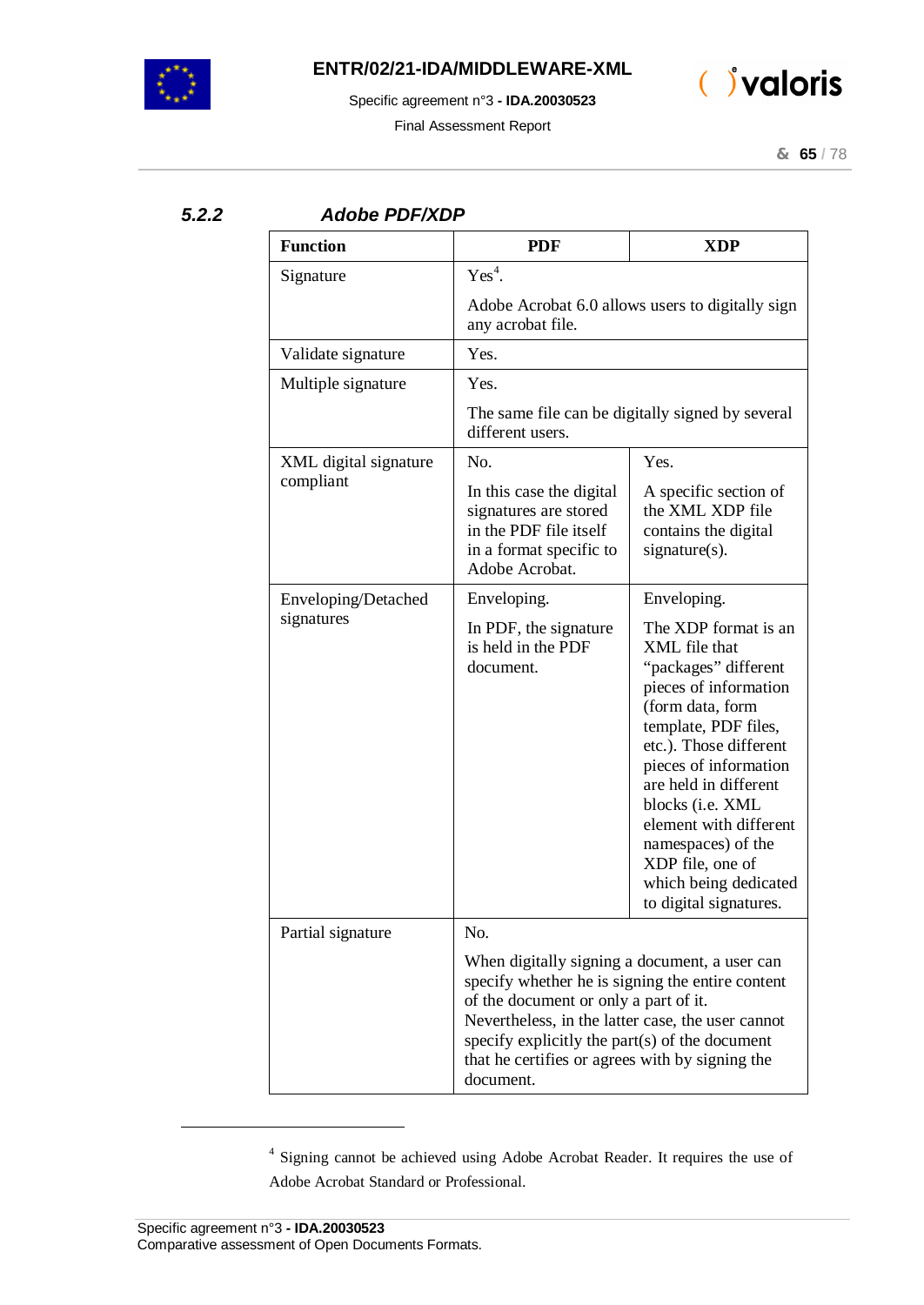





## *5.2.3 OpenOffice*

There are no signature features available in the current version of OpenOffice (1.1).

Nevertheless, it is planned to introduce digital signature capabilities in the next (also called the "Q" release) version, which should be released by the end of 2004.

The following table describes the functions that should be available in the  $Q$  release as stated in the product concept  $\mathbf{h}$  document available on the OpenOffice website:

| <b>Function</b>                           | <b>Open Office</b>                                                                                                                                                                        |  |  |
|-------------------------------------------|-------------------------------------------------------------------------------------------------------------------------------------------------------------------------------------------|--|--|
| Signature                                 | Yes.                                                                                                                                                                                      |  |  |
| Validate signature                        | Not clearly stated in the document.                                                                                                                                                       |  |  |
| Multiple signature                        | Yes.                                                                                                                                                                                      |  |  |
| W3C XML<br>digital<br>signature compliant | Yes.                                                                                                                                                                                      |  |  |
| Enveloping/Detached<br>signatures         | Although this is not explicitly said in the<br>document, it is likely that the signatures will be<br>added in the ZIP archive as separate XML<br>documents (W3C XML signature compliant). |  |  |
| Partial signature                         | Not clearly stated in the document.                                                                                                                                                       |  |  |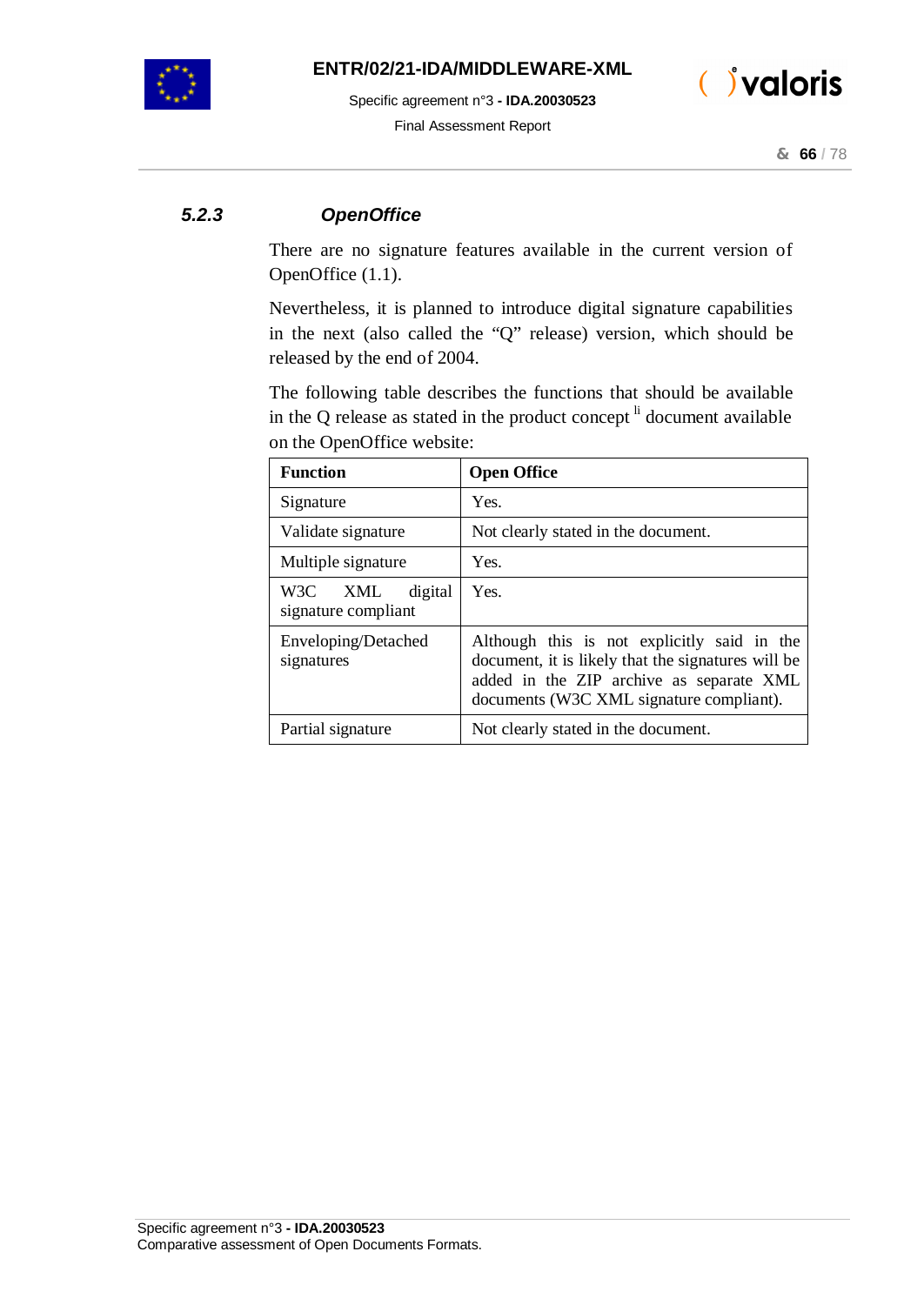

Specific agreement n°3 **- IDA.20030523** 

Final Assessment Report



## *5.2.4 Microsoft Office 2003*

| <b>Function</b>                           | <b>Microsoft Office</b>                                                                                                            | <b>InfoPath</b>                                                                                                                                          |
|-------------------------------------------|------------------------------------------------------------------------------------------------------------------------------------|----------------------------------------------------------------------------------------------------------------------------------------------------------|
| Signature                                 | Yes.                                                                                                                               | Yes.                                                                                                                                                     |
|                                           | With Microsoft office<br>2003 (and XP)<br>applications, a user can<br>easily sign a document.                                      |                                                                                                                                                          |
|                                           | There also exist third-<br>party solutions working<br>with previous versions<br>that can add basic digital<br>signature functions. |                                                                                                                                                          |
|                                           | Note that it is not yet<br>clear whether the digital<br>signature is exported<br>when saving a file as<br>XML.                     |                                                                                                                                                          |
| Validate signature                        | Yes.                                                                                                                               | Yes.                                                                                                                                                     |
|                                           | A digital signature can be<br>validated.                                                                                           |                                                                                                                                                          |
| Multiple signature                        | No.                                                                                                                                | Yes.                                                                                                                                                     |
|                                           | Only one user can<br>digitally sign a<br>document.                                                                                 | Several users can add<br>their<br>digital<br>own<br>signature to the same<br>document.                                                                   |
| W3C<br>XML digital<br>signature compliant | No.                                                                                                                                | Yes.                                                                                                                                                     |
| Enveloping/Detached<br>signatures         | The digital signature is<br>included in Microsoft<br>Office documents.                                                             | The digital signatures<br>are included in the<br><b>XML</b><br>document<br>produced by InfoPath<br>(conformant with the<br>W3C XML signature<br>format). |
| Partial signature                         | No.                                                                                                                                | No.                                                                                                                                                      |
|                                           |                                                                                                                                    | function<br>This<br>is<br>planned for the next<br>release (mid-2004).                                                                                    |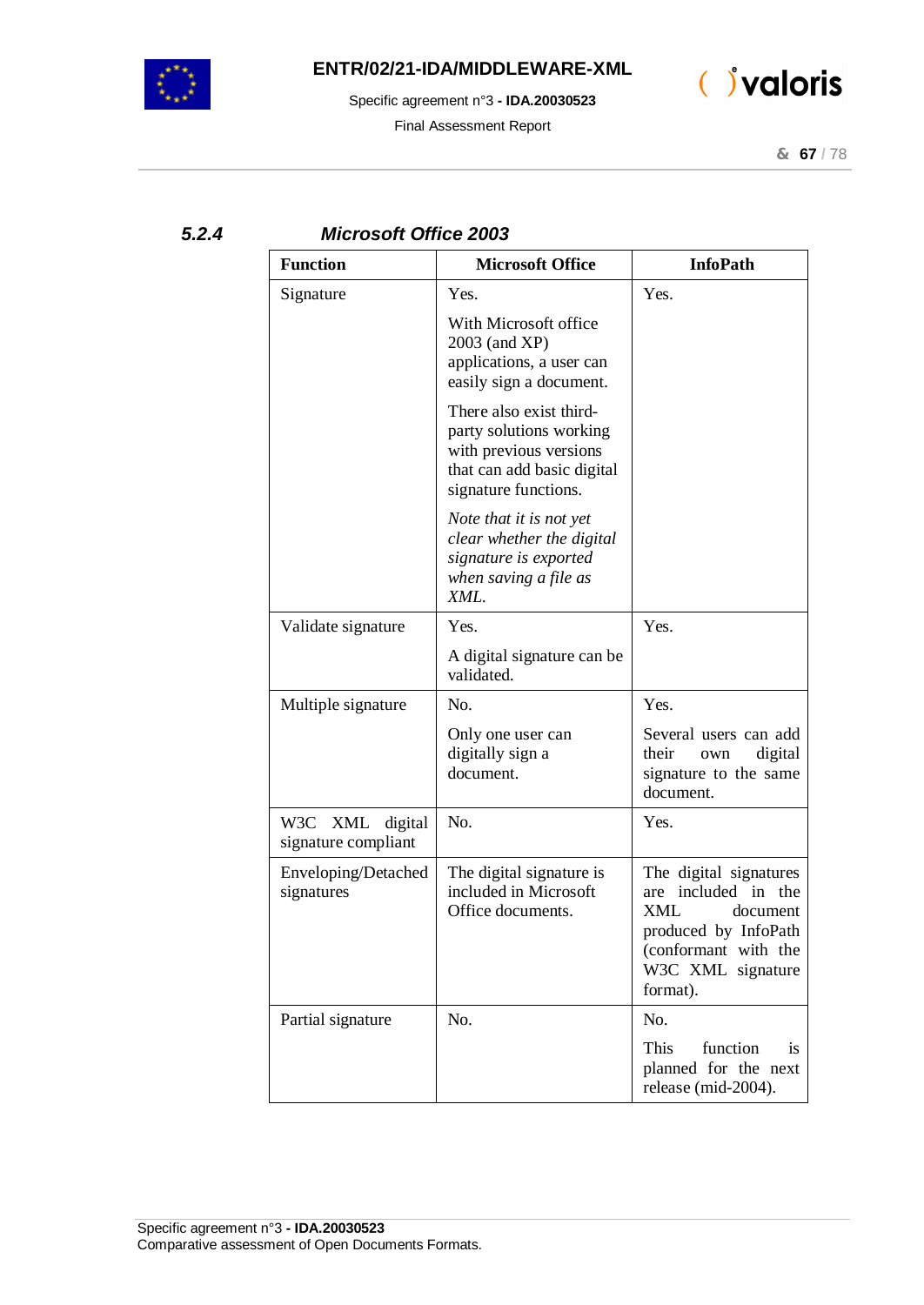

Specific agreement n°3 **- IDA.20030523**  Final Assessment Report



**& 68 /** 78

# 6 Conclusion

# 6.1 Market share

Software editors share the Office suite market quite unfairly. Microsoft is the dominant vendor with an approximate 95% market share (according to the Giga Information Group). Its competitors share the 5% market share left.

| <b>Office suite</b>          | <b>Market share</b><br>end 2002 |
|------------------------------|---------------------------------|
| Office 2000                  | 50%                             |
| Office 97                    | 33%                             |
| Office XP                    | 11%                             |
| WordPerfect (Corel)          | 2%                              |
| SmartSuite (Lotus/IBM)       | 2%                              |
| Other (including StarOffice) | 2%                              |

Market share: Worldwide Office suites installed base

*(Source: Giga Information Group, estimated desktops: 250 millions - http://www.journaldunet.com)*

Although the acceptance and adoption of Open Source desktop suites is increasing, Microsoft's dominant position doesn't seem threatened yet by another vendor but himself  $\frac{1}{11}$ . A Giga pole shows that Microsoft clients wonder more often whether they will upgrade to existing Microsoft suites more than migrate to an alternative one.

| <b>Office Suite Adoption Plans</b> |  |
|------------------------------------|--|
|------------------------------------|--|

| <b>Plan</b>                               | <b>Percent of Responses</b> |
|-------------------------------------------|-----------------------------|
| Evaluating upgrade to existing MS suite   | 42%                         |
| Evaluating migration to alternative suite | 11%                         |
| Not performing an evaluation at this time | 45%                         |
| No answer                                 | 2%                          |

*Source: Giga Information Group)*

Only 42 % are positive about a migration to an existing suite. 11% of the clients surveyed say they are evaluating migration to an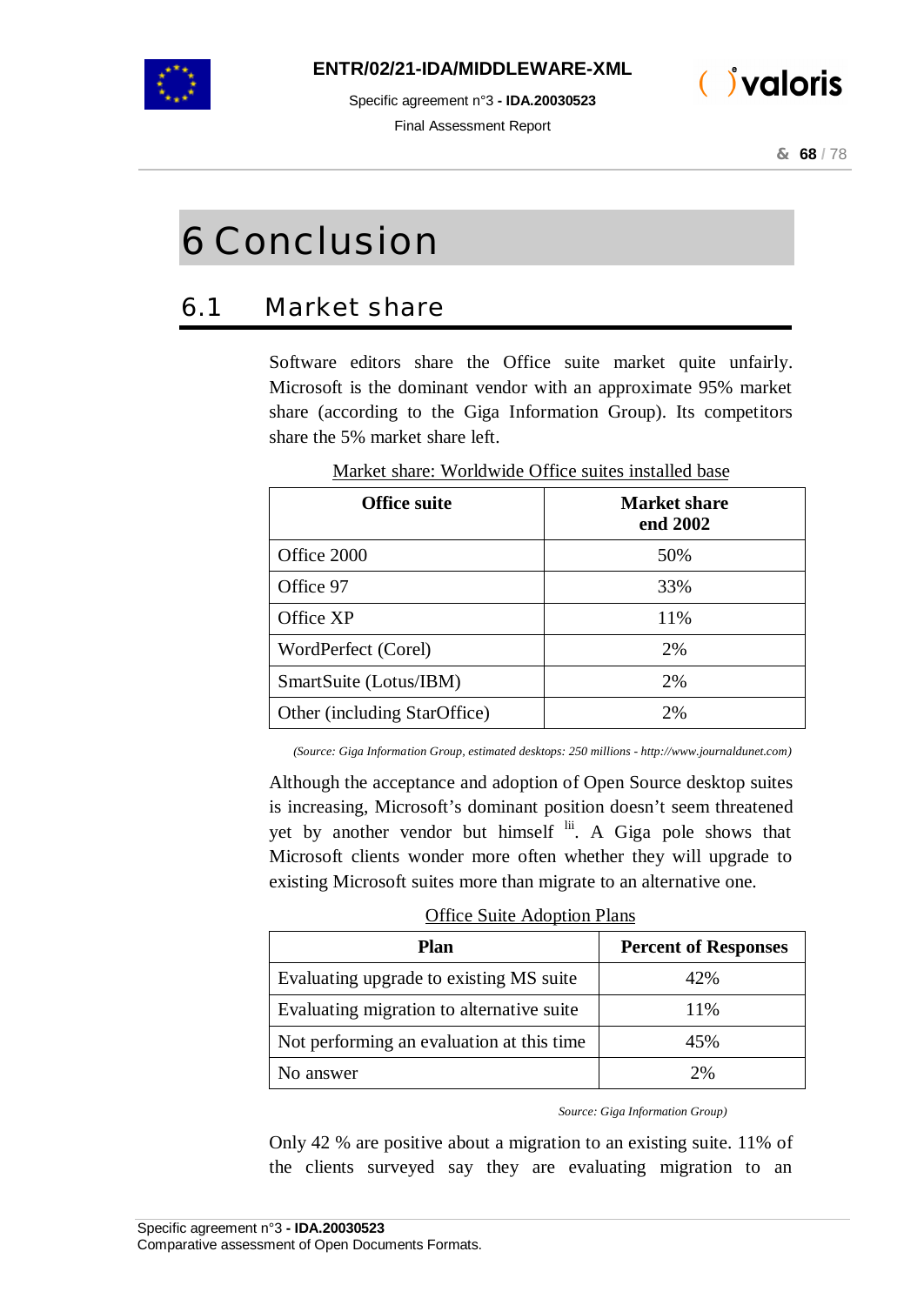



alternative suite likely leading to a market share loss in the following 2 years.

# 6.2 What will impact the adoption of OpenOffice vs. MicroSoft?

What might make users choose an alternative path to Microsoft? Various criteria, such as organizational, functional and financial, could impact the market. The principal ones are detailed in this paragraph.

## *6.2.1 Linux OS adoption*

The adoption of Linux is increasing worldwide, mostly in developing countries. This will lead to an equivalent increase of Linux desktop adoption and open source, multi-platform office suites.

This increase will be restrained by the small range of peripheral devices and the difficulty for desktop users to install and get access to critical ones. A significant amount of work remains to be done before peripheral device support on Linux will be acceptable for a mainstream consumer.

## *6.2.2 OpenOffice functionality and compatibility with windows*

According to various sources, OpenOffice is now "good enough" for significant classes of users", and StarOffice adds more and more functionality.

> End 2002, one-third of all desktops was still using Office 97. The end of the Office 97 support is programmed for soon. Will companies and governments migrate to office 2003 or XP or will they consider an alternative suite? According to Gartner, Office 2003 new features might be not attractive enough for enterprises to consider.  $\frac{1}{111}$

> According to the Gartner Group  $\frac{div}{dx}$ , StarOffice functionalities are comparable to the functionalities of Office 97. Governments, companies and individuals considering that these are enough for them may not follow the Microsoft path.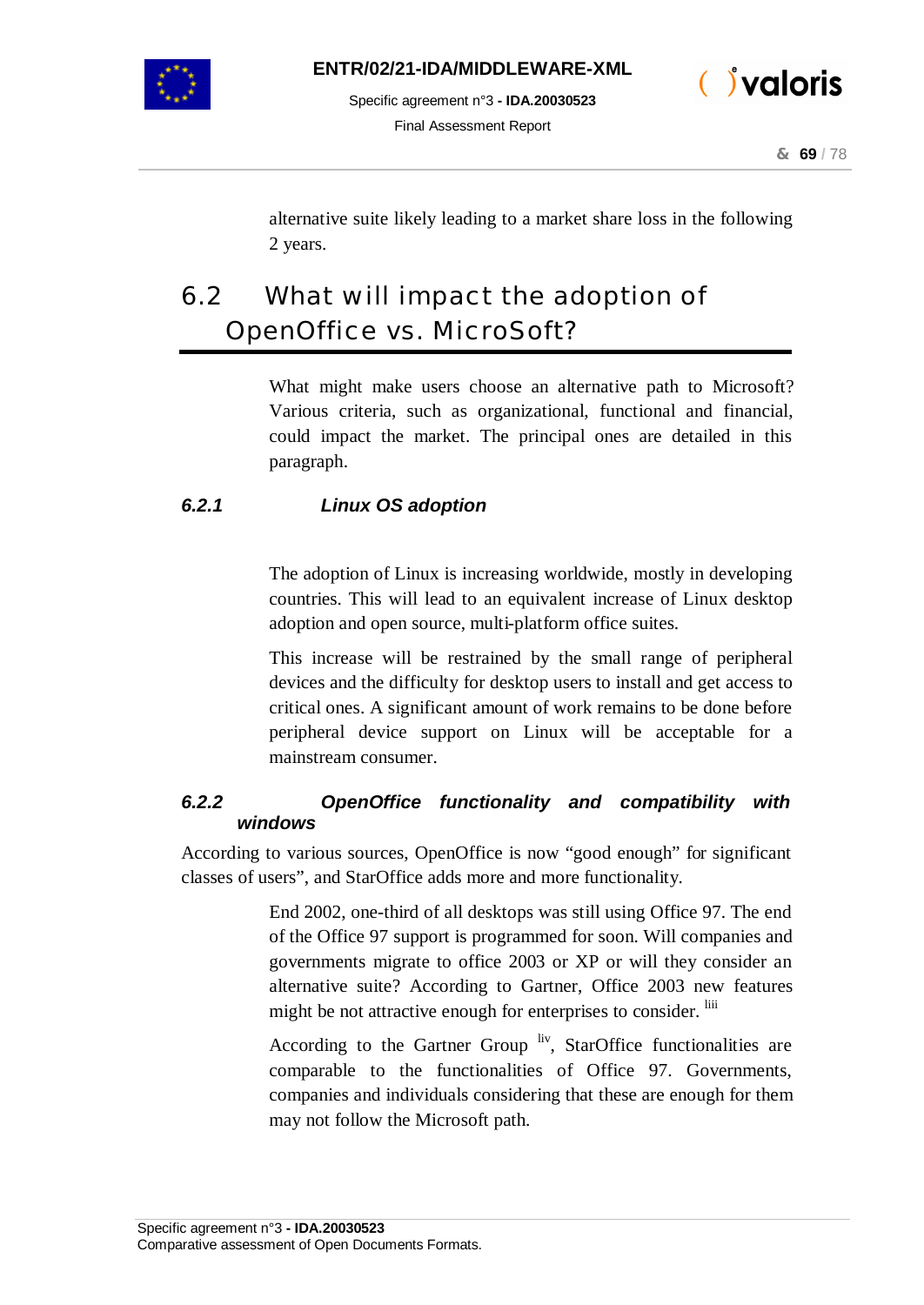

Specific agreement n°3 **- IDA.20030523** 



Although Microsoft has released the XML reference schemas for the Office 2003 version, these schemas aren't for individual or everyday use. They are intended to an experienced crowd and for specific use.

## *6.2.3 Microsoft new licensing policy*

Microsoft may have little choice but to resort to increasingly aggressive upgrade strategies and (such as its new licensing practices) for the desktop operating system productivity suite that bring in the bulk of its revenues, encouraging customers to look for cheaper replacements for commoditized software.

According to the Gartner Group  $\frac{1}{x}$ , Microsoft has upset many customers with the introduction of Licensing 6.0. Michael Silver, a Gartner analyst, said some firms are beginning to weigh the cost and licensing terms of Microsoft's Office against StarOffice's improving compatibility with Microsoft file formats and its expected lower pricing. "StarOffice has a chance, based on better compatibility, some mind share and Microsoft missteps". Ivi.

#### *6.2.4 Costs and savings*

"Vendors operating on razor-thin margins and price-conscious customers will naturally look to save on the most expensive components." <sup>lvii</sup>. IT managers facing a long and deep economic slump are also under pressure to rationalize their computer infrastructure.

According to Soreon Research <sup>lviii</sup>, large businesses can save up to 20% by using the OpenOffice.org open source office application instead of Microsoft Office. If using Linux instead of Windows, it is possible to save up to 30%. On the other hand, savings for smaller businesses get all insignificant as the size of companies decrease.

The Soreon model shows that especially big companies can save big with Open-Source. Over a 3-year-period large enterprises with 2000 workstations using Open-Source can save 525,000 € through officeproducts, 57,000  $\in$  through servers, 32.000  $\in$  through content management systems and 21.000 € with Open-Source databases.

## *6.2.5 Deployment*

The major constraint is deployment cost. Migration, training and resistance are the main reasons a large number of companies are still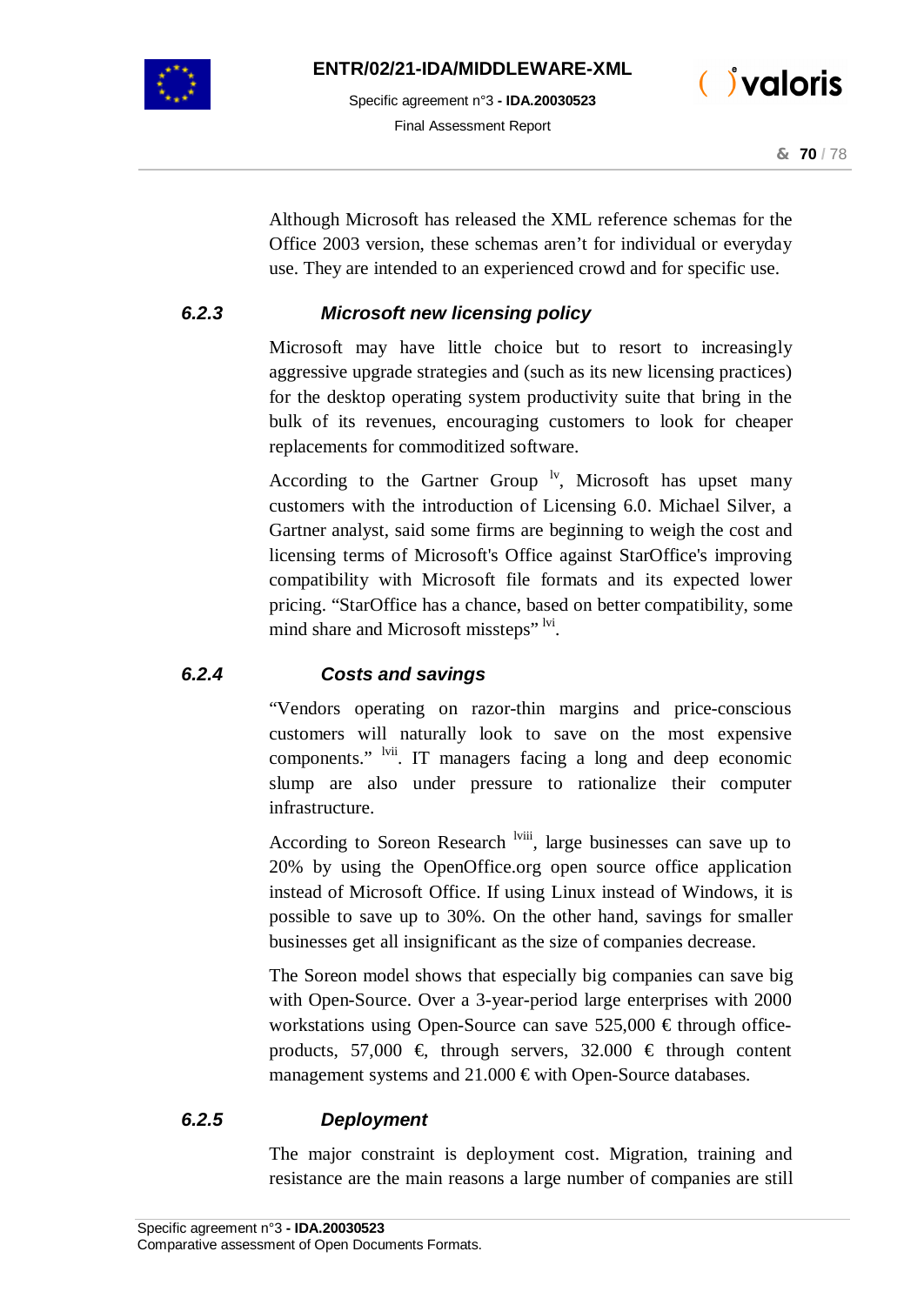



hesitating to take the plunge. " Migration costs, end-user training and converting documents from Microsoft file formats could deter companies" lix. Decision makers are awaiting success stories to go further in their decision process.

## *6.2.6 Look and feel of the applications*

Despite the improvements carried on the appearance of Openoffice.org and the smoother look and feel of the application, Microsoft remains ahead in the "design" race.

Analysts agree erosion is ahead of Microsoft's office suite market share. This will not impact its dominant position. The combination of these criteria might lead to 5% erosion in the following 2 years.

# 6.3 Where is the market heading?

Many figures have been out before the release of Microsoft's XML Reference Schema.

The following articles were released before the recent announcement of Microsoft's XML reference schema. Some analysts have commented the impact of this announcement as said in the above chapters of this document. We expect in the upcoming weeks detailed analysis regarding this disruptive change by major market analysts.

They highlight the major indications:

- According to French 01net.com (*October 2003*), 20% French companies intend to migrate to Office 2003 but the Open Source is becoming threatening. Companies won't migrate before 6 to 12 month  $\mathrm{^{lx}}$ .
- According to Gartner (*April 2003*), the small number of companies willing to switch to Office 2003 demonstrates that this new version isn't convincing them. It also demonstrates that the end of the Office 97 support is not a good enough reason to upgrade.  $\frac{ixi}{ }$
- According to the Giga Information Group (*2003*): "Within the next two years, the arrival of attractively priced competing office suites combined with dissatisfaction with current Microsoft licensing plans will create upwards of a 5 percent market share loss,  $(...)$ ". This loss will have a strong impact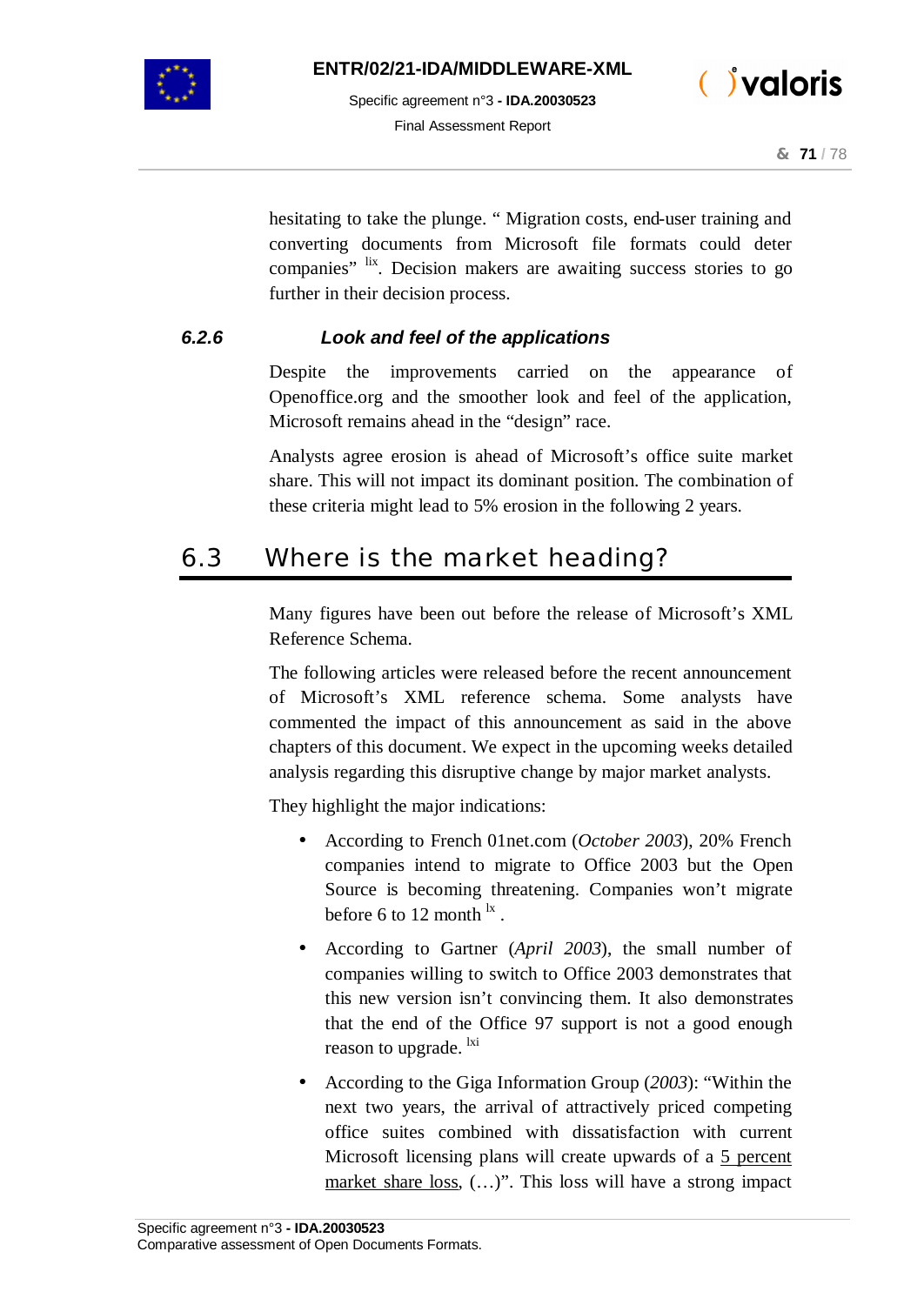



on Microsoft's benefits since Office turnover represents more than 40% of Microsoft's total benefits.

- According to xmlcoverpages.com (*December 2003*): Way behind, Openoffice.org has had almost 19 million downloads from its official sites  $\frac{ixi}{ }$ . "Since the software can be given away freely, this total could mean that some 60-80 million copies are floating around. In comparison, the unofficial word is that StarOffice has sold some 50 million licences - and that was before Sun's recently announced deal to supply the Republic of China." These figures are based on the number of desktops worldwide estimated around 650 million according to sales during the last 5 years (*IDC*).
- In May 2002 Gartner is also estimating that "StarOffice has a slightly better than 50% chance of taking 10% of the office productivity suite market - at Microsoft's expense - by the end of 2004 (*May 2002*) <sup>lxiii</sup>.

Microsoft has announced the publication of the XML Reference Schema. Will these schemas attract the desired population? Will Microsoft trigger a change with this openness attempt? Governments and companies that have already invested in Open Source might not change their policies, but will the others do?

In its attempt to standardize the OpenOffice.org format, Sun Microsystems is not backed up by other market players except for the Open Source community. It is also likely that this standardization process will not have the same impact as it should have if Microsoft hadn't released its XML schema.

Now that the market is not Microsoft vs Opensource or Proprietery vs Openness since the publication of the schemas, two 'standards' will be fighting their way towards public acceptance. This of course presupposes that the legal issues concerning Microsoft licences of the schemas have been clarified.

In any case, our view is that the corresponding formats, namely MS XML Reference schemas and OOo will naturally follow the adoption of the major tools behind them. Microsoft's XML lead and market dominance will remain for the few years to come. On the other hand, OpenOffice user base size is now such that it is irreversible, and it constitutes a viable alternative to Microsoft. In terms of wide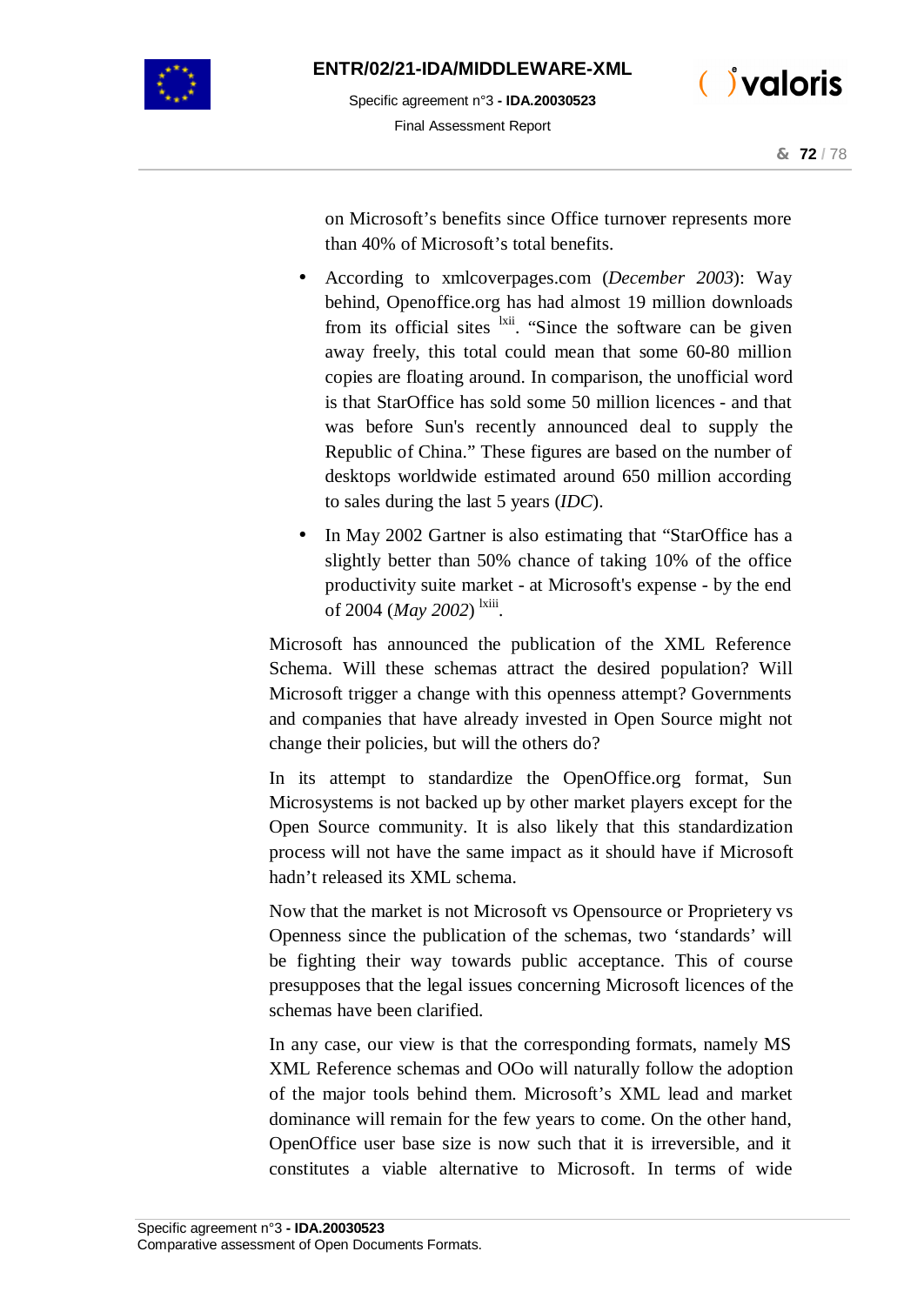

# **ENTR/02/21-IDA/MIDDLEWARE-XML**

Specific agreement n°3 **- IDA.20030523**  Final Assessment Report



**& 73 /** 78

adoption of the format, we believe that none of the two will be winner or a knockout looser, with MS dominating the user base at 85%. The two formats will coexist, but OOo will become more and more the open format reference for interoperability across platforms.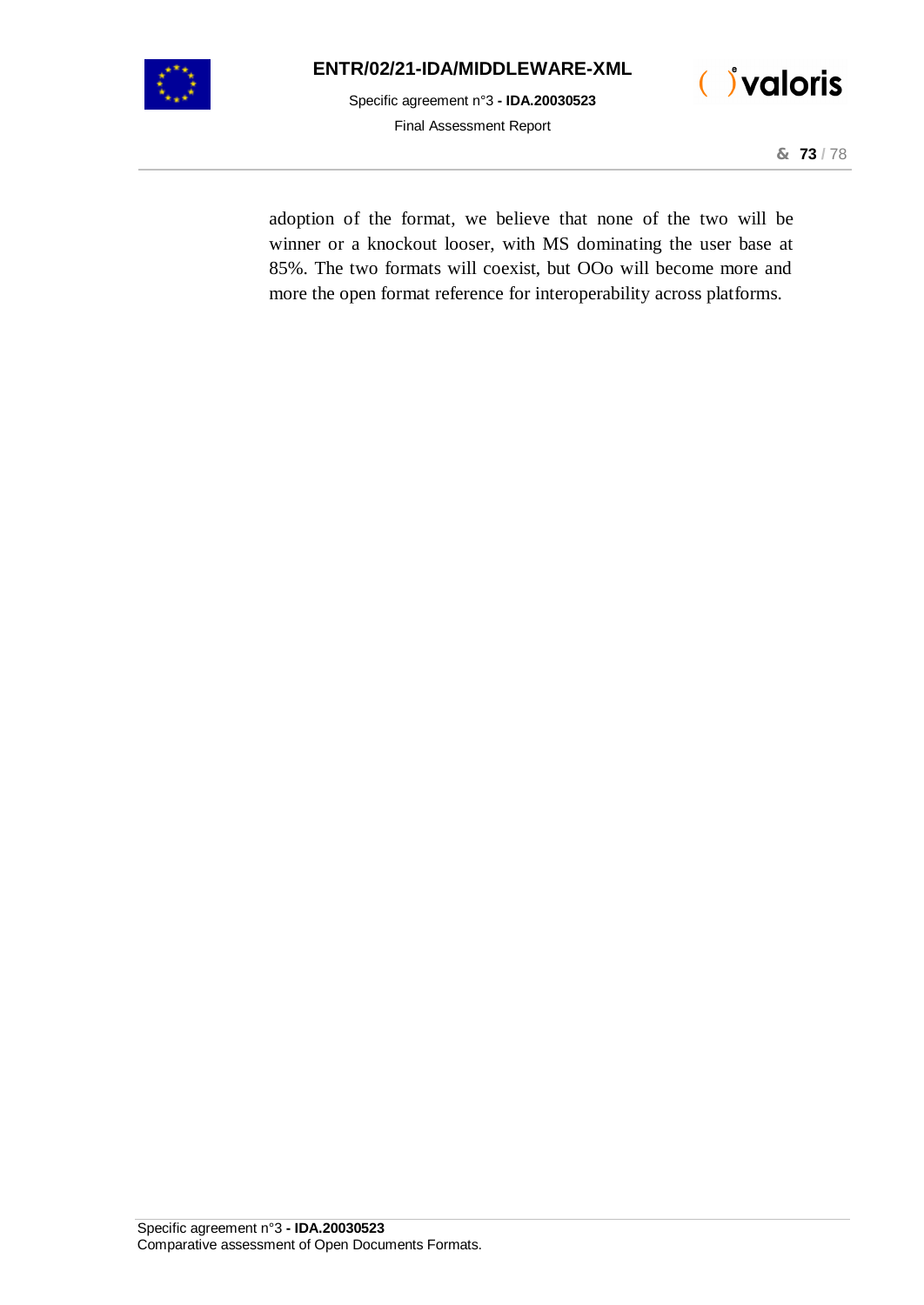

# **ENTR/02/21-IDA/MIDDLEWARE-XML**

Specific agreement n°3 **- IDA.20030523**  Final Assessment Report



**& 74 /** 78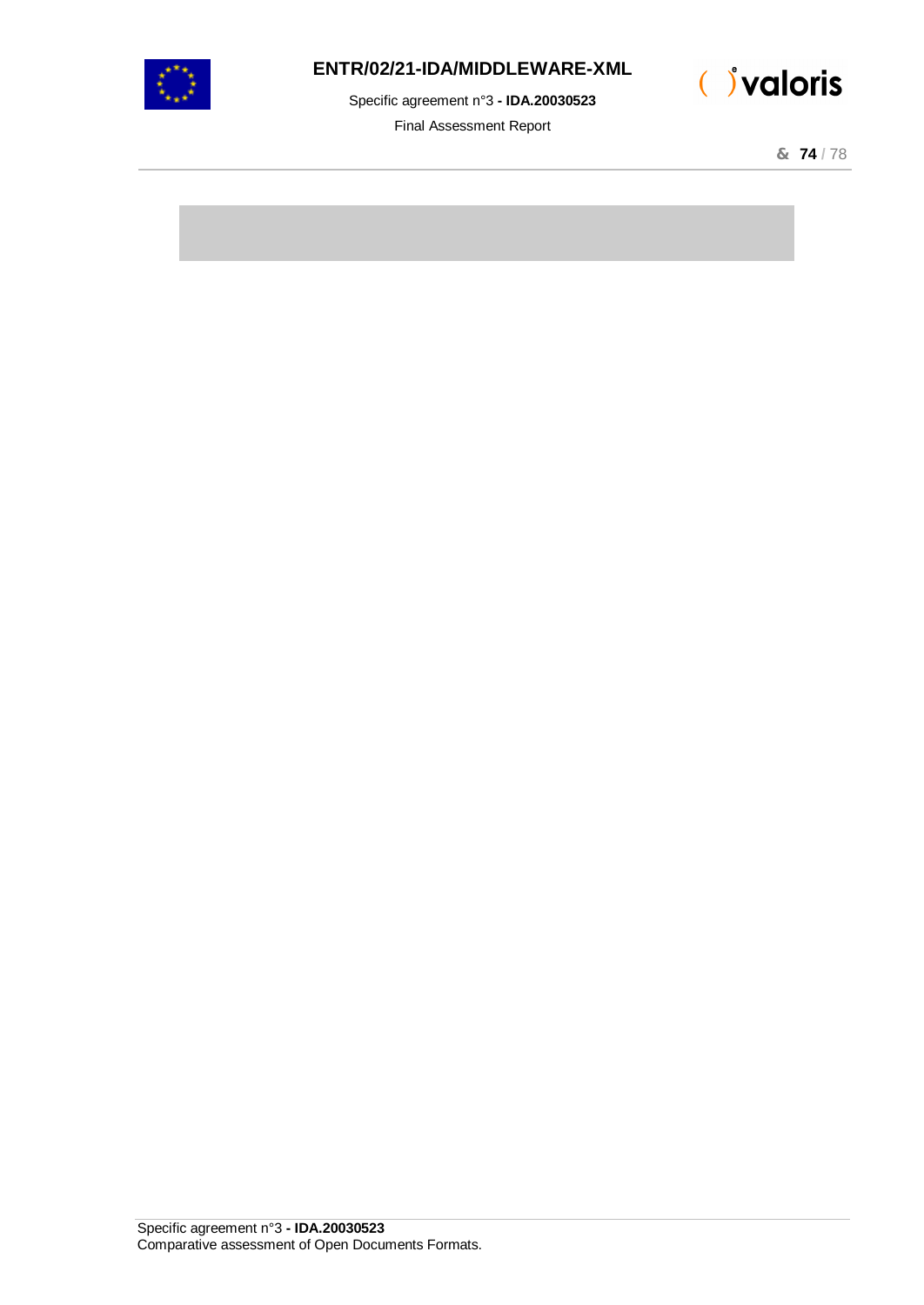

### **ENTR/02/21-IDA/MIDDLEWARE-XML**

Specific agreement n°3 **- IDA.20030523** 

Final Assessment Report



**& 75 /** 78

# 7 References

i BSI Report

ii ZapThink report on XML. http://www.zapthink.com

iii*http://www.nhsia.nhs.uk/napps/step/pages/ithandbook/url.asp?url=http://www.nh sia.nhs.uk/napps/step/pages/ithandbook/h235-5.htm*

iv Rapport de la Commission d'étude de l'accident de la Gare de Lyon, Ministère des transports et de la mer, Paris, Septembre 1988

v BSI Report

vi BSI Report

vii http://en.wikipedia.org/wiki/TeX

viii *http://www.cs.indiana.edu/docproject/programming/postscript/what-is-it.html*

ix *http://www.w3.org/TR/REC-html40/intro/intro.html*

x *http://www.w3.org/TR/html401/references.html#ref-RFC2070*

xi *http://www.w3.org/TR/html401/references.html#ref-ISO10646*

xii

*http://msdn.microsoft.com/library/default.asp?url=/msdnmag/issues/03/11/xmlfiles/ toc.asp*

xiii *http://www.microsoft.com/presspass/press/2003/nov03/11- 17XMLRefSchemaEMEAPR.asp*

xiv *http://sunflash.sun.com/68/2/FOSS/index.shtml*

xv Oasis

*www.oasis-open.org/*

xvi BSI Report

xvii *http://koffice.kde.org/DTD/document-info-1.2.dtd*.

xviii *http://www.abisource.com/*

xix *http://www.abisource.com/awml.dtd*

xx *http://www.abisource.com/dev/news/2000/awn3.phtml*

xxi The DocBook Document Type Version 4.2b0, OASIS DocBook Technical Committee, Working Draft "Beta 0" 13 Nov 2001, *http://www.oasisopen.org/docbook/specs/docbook-4.2b0.html*

xxii *http://www.oasis-open.org/docbook/specs*

xxiii New Version of Adobe FrameMaker Extends Powerful XML Capabilities, *http://www.adobe.com/aboutadobe/pressroom/pressreleases/pdfs/200312/120103F RAMEMAKER.pdf*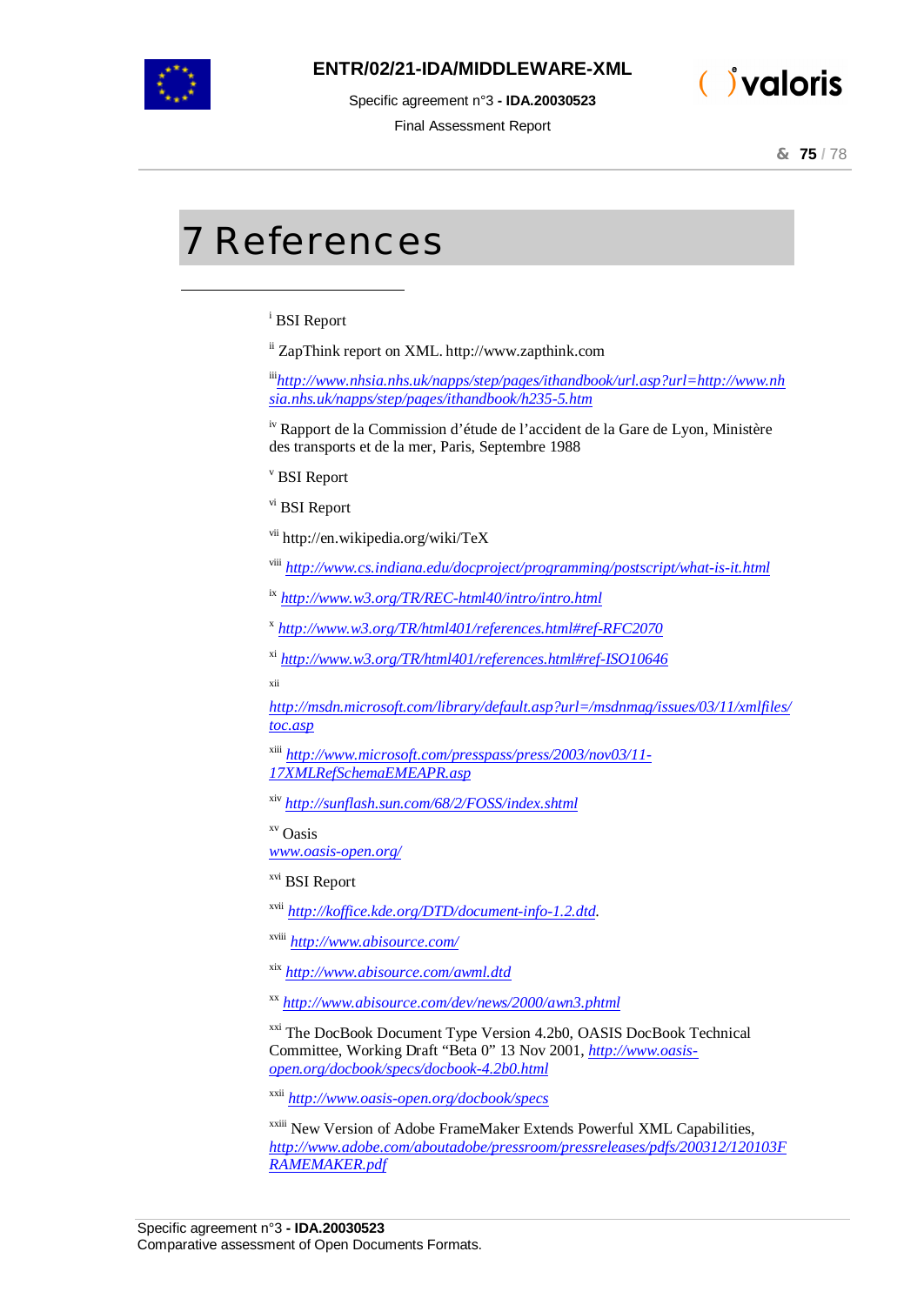

## **ENTR/02/21-IDA/MIDDLEWARE-XML**

Specific agreement n°3 **- IDA.20030523** 

Final Assessment Report



**& 76 /** 78

xxiv *http://www.nationmaster.com/encyclopedia/Portable-Document-Format*

xxv The Adobe XML architecture, *http://www.adobe.com/enterprise/xml.html*

xxvi *http://news.com.com/2100-1012-1025731.html*

xxvii *http://www.adobe.com/enterprise/pdfs/xml\_whitepaper.pdf*

xxviii

*http://support.microsoft.com/search/default.aspx?Queryc=convert+word&Query= convert+word&srch=sup&catalog=LCID%3D1033%26CDID%3DEN-US-KB%26PRODLISTSRC%3DON&Product=msall&KeywordType=ALL&Titles=fals e&numDa*

xxix Aristote seminar

xxx StarOffice / OpenOffice.org "Q" Product Concept, Lutz Hoeger, August 2003

xxxi STATSKONTORET, Interoperability Test and XML Evaluation of StarOffice Writer 6.0 and Office Word 2003 Beta 2

xxxii *https://createpdf.adobe.com/cgi-feeder.pl/help\_general?BP=&LOC=en\_US*

xxxiii Aristote Seminar (Huc Presentation)

xxxiv *http://www.microsoft.com/presspass/press/2003/nov03/11- 17XMLRefSchemaEMEAPR.asp*

xxxv Secrets of Office 2003 *http://www.ecommercetimes.com/perl/story/32127.html*

xxxvi Office 2003 XML Reference Schemas News and Reviews *http://www.microsoft.com/Office/xml/reviews.mspx*

xxxvii Office 2003 XML Reference Schemas News and Reviews *http://www.microsoft.com/Office/xml/reviews.mspx*

xxxviii Office 2003 XML Reference Schema Patent License *http://www.microsoft.com/mscorp/ip/format/xmlpatentlicense.asp*

xxxix Thoughts on the Office XML Reference Schemas *http://www.adtmag.com/article.asp?id=8550*

<sup>xl</sup> Thoughts on the Office XML Reference Schemas *http://www.adtmag.com/article.asp?id=8550*

xli *http://www.microsoft.com/office/xml/default.mspx*

xlii Microsofts XML-skema initiativ *http://www.oio.dk/software/MS/*

xliii *http://www.microsoft.com/mscorp/ip/format/xmlpatentlicense.asp*

xliv *http://www.openoffice.org*

xlv *http://www.sun.com/service/support/software/openoffice*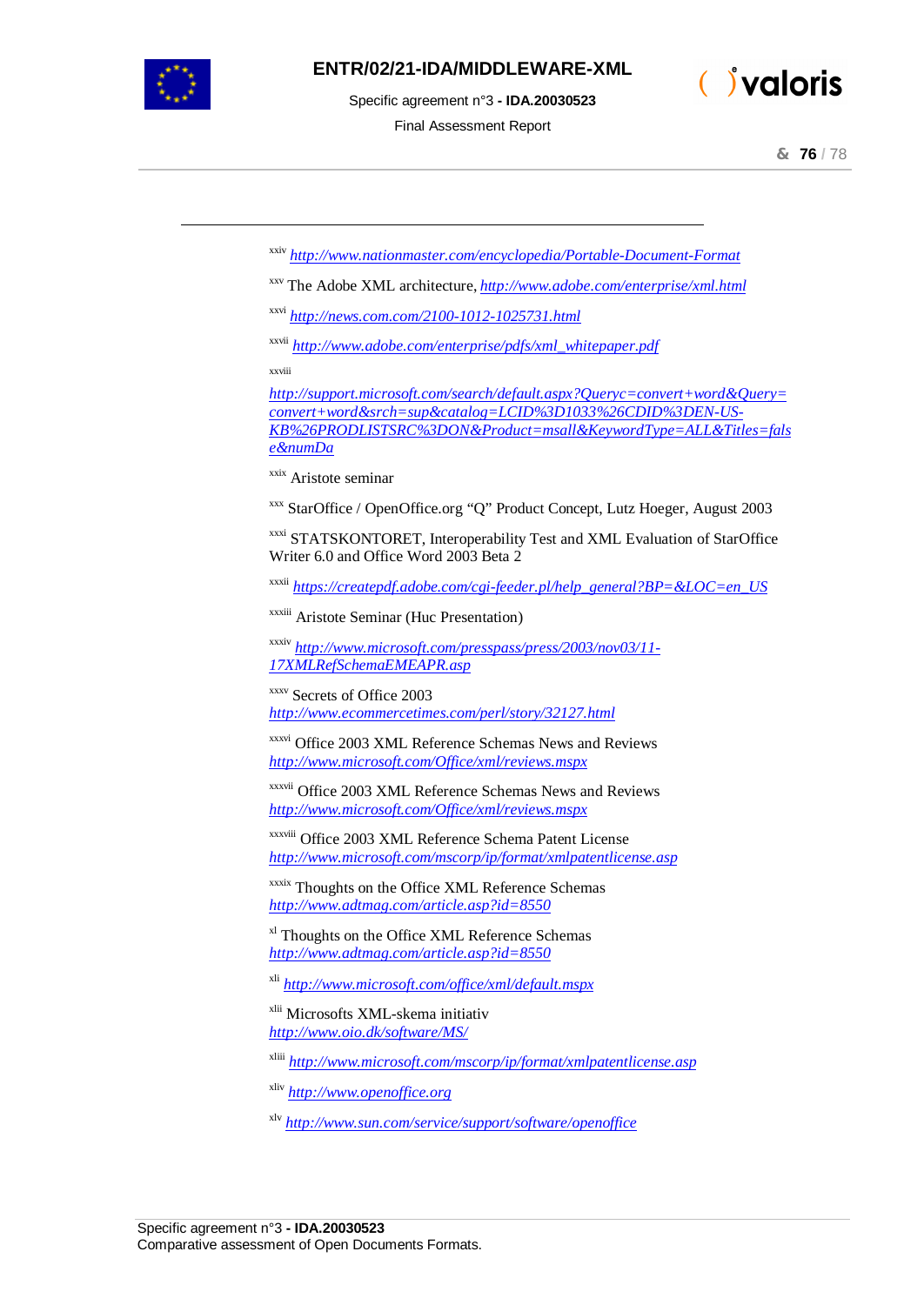

## **ENTR/02/21-IDA/MIDDLEWARE-XML**

Specific agreement n°3 **- IDA.20030523** 

Final Assessment Report



**& 77 /** 78

xlvi The differences between StarOffice and OpenOffice.org can be accounted for in two ways:

*http://documentation.openoffice.org/user\_faq/various\_topics/002.html*

xlvii StarOffice™ 7 Office Suite vs. OpenOffice.org Comparison *http://wwws.sun.com/software/star/openoffice/docs/SO\_Comparison\_OOo.pdf*

xlviii Oasis

l

*www.oasis-open.org/*

xlix *http://news.earthweb.com/dev-news/print.php/3085941*

China gov't invests in open source *http://asia.cnet.com/newstech/applications/0,39001094,39156916,00.htm* Sun Notches Linux Win With Chinese Gov't *http://www.eweek.com/article2/0,4149,1385697,00.asp* Microsoft Loses to Linux in Thailand Struggle *http://www.ecommercetimes.com/perl/story/32110.html* IBM To Launch Comprehensive Linux Desktop Support Program Next Year *http://www.crn.com/sections/BreakingNews/dailyarchives.asp?ArticleID=4588 1* Sun and the China Standard Software Company Partner to Establish the Java Desktop System(TM) as the Foundation for China's Fast Growing IT Industry *http://biz.yahoo.com/prnews/031117/sfm143\_1.html* Lindows.com Announces 30,000 Machine Deployment in Canada Opens Canadian Office To Locally Serve Software Needs *http://biz.yahoo.com/prnews/031117/sfm143\_1.html* MS scorns Israeli OpenOffice defection *http://www.theregister.co.uk/content/4/34154.html* Open source group poised to white-ant Microsoft *http://www.smh.com.au/articles/2003/11/24/1069522526315.html* Impi, Africa's First Linux Desktop *http://allafrica.com/stories/200311260385.html* Bayanihan Linux: The low-cost desktop solution for government agencies and schools *http://www.bayanihan.gov.ph/* OpenOffice.org in Uganda *http://allafrica.com/stories/200312030247.html* Vietnam and OpenOffice.org *http://www.winnetmag.com/Article/ArticleID/41069/41069.html* Janome plunges into OpenOffice *http://www.computerworld.com.au/index.php?id=281553222&fp=16&fpid=0* Linux & OpenOffice.org in Africa *http://mathaba.net/x.htm?http://mathaba.net/0\_index.shtml?x=29276* OpenOffice makes government inroads *http://news.com.com/2100-7344\_3-5128730.html?tag=nefd\_top*

li *http://tools.openoffice.org/releases/q-concept.html*